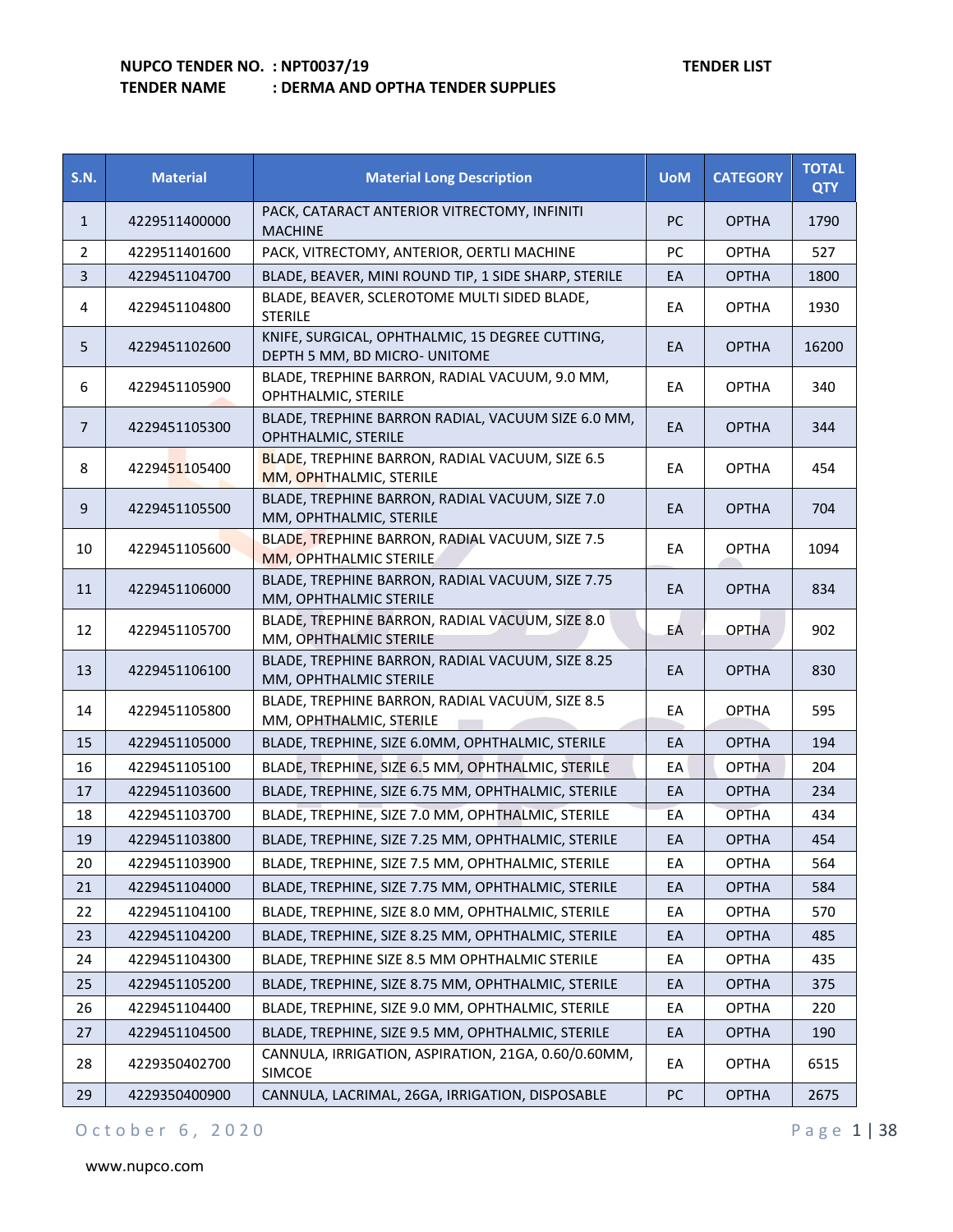## **TENDER NAME : DERMA AND OPTHA TENDER SUPPLIES**

| <b>S.N.</b> | <b>Material</b> | <b>Material Long Description</b>                                                                                               | <b>UoM</b> | <b>CATEGORY</b> | <b>TOTAL</b><br><b>QTY</b> |
|-------------|-----------------|--------------------------------------------------------------------------------------------------------------------------------|------------|-----------------|----------------------------|
| 30          | 4229454400100   | CARTRIDGE, - A MONARCH, II DISPOSABLE FOR INJECTABLE<br>LENS, STERILE                                                          | EA         | <b>OPTHA</b>    | $\mathbf{1}$               |
| 31          | 4229454400200   | CARTRIDGE, - C MONARCH, II DISPOSABLE FOR INJECTABLE<br>LENS, STERILE                                                          | EA         | <b>OPTHA</b>    | 100                        |
| 32          | 4229454400400   | CARTRIDGE, - B MONARCH, II DISPOSABLE FOR INJECTABLE<br>LENS, STERILE                                                          | EA         | <b>OPTHA</b>    | $\mathbf{1}$               |
| 33          | 4229680511800   | CHOPPER NUCLEUS, 45 DEGREE ANGLE, WITH 11CM (4.5<br>INCH) DISPOSABLE, STERILE                                                  | EA         | <b>OPTHA</b>    | 1520                       |
| 34          | 4218300500000   | INK BLUE FOR OPHTHALMIC CAPSULAR STAINING<br>PRELOADED SYRINGE                                                                 | EA         | <b>OPTHA</b>    | 15375                      |
| 35          | 4229450801400   | IRRIGATING CYSTOTOME, 27GA X 1/2 INCH (13MM), WITH<br>12MM FORMED TIP DISPOSABLE, STERILE                                      | EA         | <b>OPTHA</b>    | 7890                       |
| 36          | 4618180300800   | KIT, CATARACT CONSISTS OF 5 EYE SPEARS POINTED, 1<br>CORNEAL LIGHT SHIELD, 1 EYE WICK, DRAIN 80CC, 1<br><b>INSTRUMENT WIPE</b> | EA         | <b>OPTHA</b>    | 12250                      |
| 37          | 4229454500600   | KNIFE, MVR, ANGLED 45 DEGREE, 0.75 MMM WIDTH,<br>0.6MM (23G)                                                                   | EA         | <b>OPTHA</b>    | 3366                       |
| 38          | 4229454500300   | KNIFE, MVR, BLUMENTHAL, ANGLED 45 DEGREE, 1.15MM<br>WIDTH, 0.90 MM (20G)<br>$\mathcal{L}$                                      | EA         | <b>OPTHA</b>    | 2324                       |
| 39          | 4229454500400   | KNIFE, CIRCULAR EDGEHEAD, 2.25MM, 60 DEGREE, FOR<br>OPHTHALMIC SURGERY, DISPOSABLE, STERILE                                    | EA         | <b>OPTHA</b>    | 1150                       |
| 40          | 4229454500500   | KNIFE, CRESCENT BLADE, STRAIGHT 2.5 MM, FOR<br>OPHTHALMIC SURGERY                                                              | EA         | <b>OPTHA</b>    | 4350                       |
| 41          | 4229454500700   | KNIFE, SLIT 2.2MM, ANGLED 40 DEGREE, FOR<br>OPHTHALMIC SURGERY, DISPOSABLE, STERILE                                            | EA         | <b>OPTHA</b>    | 14118                      |
| 42          | 4229454500800   | KNIFE, SLIT 2.4 MM, 45 DEGREE, FOR OPHTHALMIC<br>SURGERY, DISPOSABLE, STERILE                                                  | EA         | <b>OPTHA</b>    | 5500                       |
| 43          | 4229454500900   | KNIFE, SLIT, 2.8 MM, ANGLED 40 DEGREE, STERILE,<br>DISPOSABLE, FOR OPHTHALMIC SURGERY                                          | EA         | <b>OPTHA</b>    | 11260                      |
| 44          | 4229454400500   | LENS, GLIDES FOR INTRAOCULAR LENS                                                                                              | EA         | <b>OPTHA</b>    | 970                        |
| 45          | 4229552417500   | LENS, INTRAOCULAR, FOLDABLE, PC ONE PIECE, ACRYLIC<br>BLUE BLOCK PRE-LOADED, SIZE 6.0MM, DIOPTER +21.0                         | EA         | <b>OPTHA</b>    | 5060                       |
| 46          | 4229552422300   | LENS, INTRAOCULAR, SCLERAL, FIX PMMA, ONE PIECE,<br>WITH HOLE IN HAPTICS, SIZE 7.00MM, DIOPTER +16.0                           | EA         | <b>OPTHA</b>    | 474                        |
| 47          | 4229552437400   | LENS, INTRAOCULAR, SCLERAL, FIX PMMA, ONE PIECE,<br>WITH HOLE IN HAPTICS, SIZE 7.00MM, DIOPTER +10.0                           | EA         | <b>OPTHA</b>    | 465                        |
| 48          | 4229552422400   | LENS, INTRAOCULAR, SCLERAL, FIX PMMA, ONE PIECE,<br>WITH HOLE IN HAPTICS, SIZE 7.00MM, DIOPTER +10.5                           | EA         | <b>OPTHA</b>    | 458                        |
| 49          | 4229552422500   | LENS, INTRAOCULAR, SCLERAL, FIX PMMA ONE PIECE,<br>WITH HOLE IN HAPTICS, SIZE 7.00MM, DIOPTER +11.0                            | EA         | <b>OPTHA</b>    | 465                        |
| 50          | 4229552422600   | LENS, INTRAOCULAR, SCLERAL FIX, PMMA ONE PIECE,<br>WITH HOLE IN HAPTICS, SIZE 7.00MM, DIOPTER +11.5                            | EA         | <b>OPTHA</b>    | 458                        |
| 51          | 4229552422700   | LENS, INTRAOCULAR, SCLERAL, FIX PMMA, ONE PIECE,<br>WITH HOLE IN HAPTICS, SIZE 7.00MM, DIOPTER +12.0                           | EA         | <b>OPTHA</b>    | 463                        |
| 52          | 4229552422800   | LENS, INTRAOCULAR, SCLERAL, FIX PMMA, ONE PIECE WITH<br>HOLE IN HAPTICS, SIZE 7.00MM, DIOPTER +12.5                            | EA         | <b>OPTHA</b>    | 458                        |

## O c t o b e r 6, 2020 P a g e 2 | 38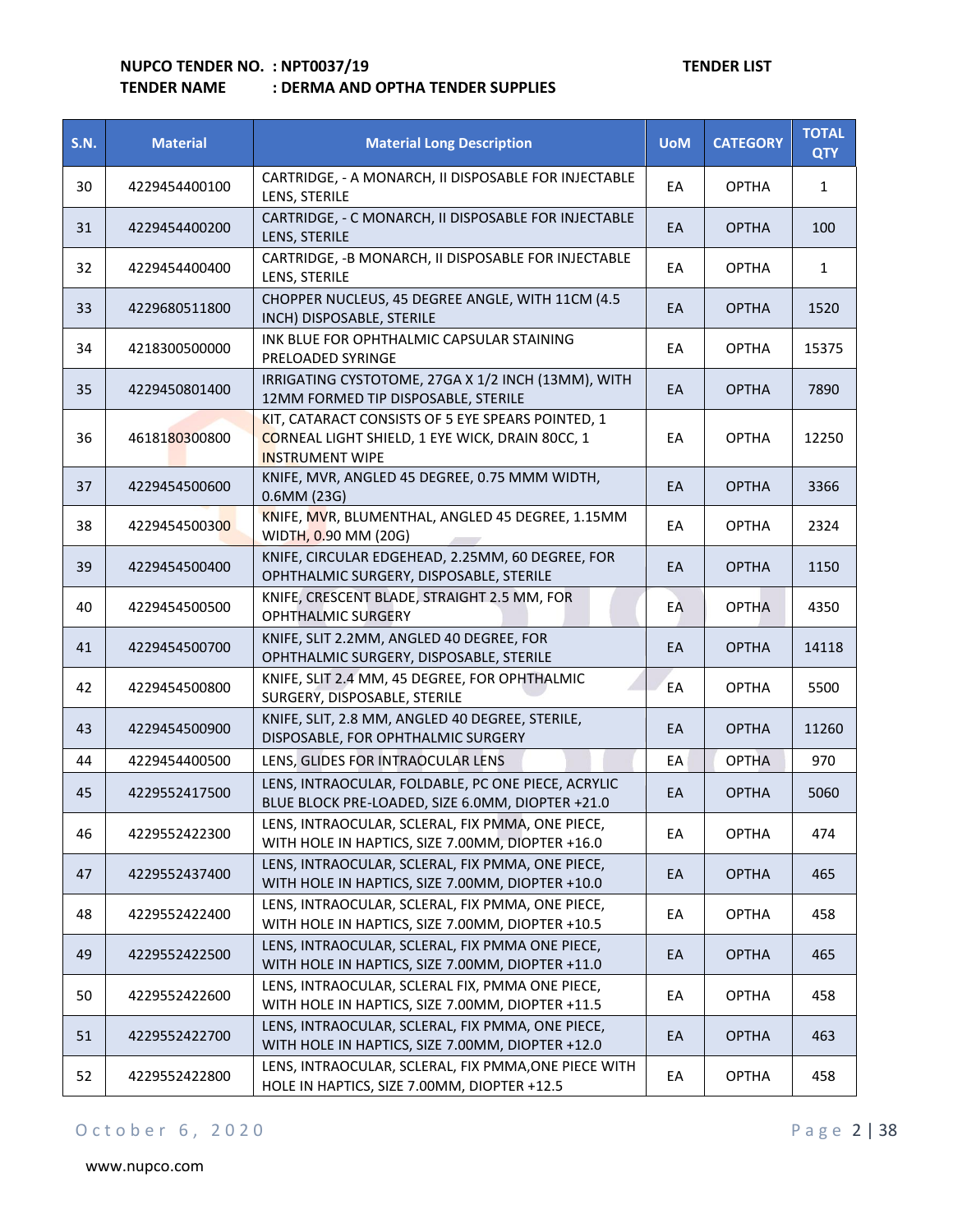| <b>S.N.</b> | <b>Material</b> | <b>Material Long Description</b>                                                                     | <b>UoM</b> | <b>CATEGORY</b> | <b>TOTAL</b><br><b>QTY</b> |
|-------------|-----------------|------------------------------------------------------------------------------------------------------|------------|-----------------|----------------------------|
| 53          | 4229552422900   | LENS, INTRAOCULAR, SCLERAL, FIX PMMA, ONE PIECE<br>WITH HOLE IN HAPTICS, SIZE 7.00MM, DIOPTER +13.0  | EA         | <b>OPTHA</b>    | 465                        |
| 54          | 4229552423000   | LENS, INTRAOCULAR, SCLERAL, FIX PMMA, ONE PIECE<br>WITH HOLE IN HAPTICS, SIZE 7.00MM, DIOPTER +13.5  | EA         | <b>OPTHA</b>    | 458                        |
| 55          | 4229552423100   | LENS, INTRAOCULAR, SCLERAL, FIX PMMA, ONE PIECE<br>WITH HOLE IN HAPTICS, SIZE 7.00MM, DIOPTER +14.0  | EA         | <b>OPTHA</b>    | 465                        |
| 56          | 4229552423200   | LENS, INTRAOCULAR, SCLERAL, FIX PMMA, ONE PIECE<br>WITH HOLE IN HAPTICS, SIZE 7.00MM, DIOPTER +14.5  | EA         | <b>OPTHA</b>    | 458                        |
| 57          | 4229552423300   | LENS, INTRAOCULAR, SCLERAL, FIX PMMA, ONE PIECE<br>WITH HOLE IN HAPTICS, SIZE 7.00MM, DIOPTER +15.0  | EA         | <b>OPTHA</b>    | 465                        |
| 58          | 4229552423400   | LENS, INTRAOCULAR, SCLERAL, FIX PMMA, ONE PIECE<br>WITH HOLE IN HAPTICS, SIZE 7.00MM, DIOPTER +15.5  | EA         | <b>OPTHA</b>    | 458                        |
| 59          | 4229552423500   | LENS, INTRAOCULAR, SCLERAL, FIX PMMA, ONE PIECE<br>WITH HOLE IN HAPTICS, SIZE 7.00MM, DIOPTER +16.5  | EA         | <b>OPTHA</b>    | 458                        |
| 60          | 4229552423600   | LENS, INTRAOCULAR, SCLERAL, FIX PMMA, ONE PIECE<br>WITH HOLE IN HAPTICS, SIZE 7.00MM, DIOPTER +17.0  | EA         | <b>OPTHA</b>    | 465                        |
| 61          | 4229552434900   | LENS, INTRAOCULAR, SCLERAL, FIX PMMA, ONE PIECE<br>WITH HOLE IN HAPTICS, SIZE 7.00 MM, DIOPTER +17.5 | EA         | <b>OPTHA</b>    | 472                        |
| 62          | 4229552423700   | LENS, INTRAOCULAR, SCLERAL, FIX PMMA, ONE PIECE,<br>WITH HOLE IN HAPTICS, SIZE 7.00MM, DIOPTER +18.0 | EA         | <b>OPTHA</b>    | 477                        |
| 63          | 4229552423800   | LENS, INTRAOCULAR, SCLERAL, FIX PMMA, ONE PIECE,<br>WITH HOLE IN HAPTICS, SIZE 7.00MM DIOPTER +18.5  | EA         | <b>OPTHA</b>    | 476                        |
| 64          | 4229552423900   | LENS, INTRAOCULAR, SCLERAL, FIX PMMA, ONE PIECE,<br>WITH HOLE IN HAPTICS, SIZE 7.00MM DIOPTER +19.0  | EA         | <b>OPTHA</b>    | 481                        |
| 65          | 4229552435000   | LENS, INTRAOCULAR, SCLERAL, FIX PMMA, ONE PIECE,<br>WITH HOLE IN HAPTICS SIZE 7.00 MM, DIOPTER +19.5 | EA         | <b>OPTHA</b>    | 476                        |
| 66          | 4229552424000   | LENS, INTRAOCULAR, SCLERAL, FIX PMMA, ONE PIECE,<br>WITH HOLE IN HAPTICS SIZE 7.00MM, DIOPTER +20.0  | EA         | <b>OPTHA</b>    | 486                        |
| 67          | 4229552424100   | LENS, INTRAOCULAR, SCLERAL, FIX PMMA, ONE PIECE,<br>WITH HOLE IN HAPTICS, SIZE 7.00MM, DIOPTER +20.5 | EA         | <b>OPTHA</b>    | 476                        |
| 68          | 4229552424200   | LENS, INTRAOCULAR, SCLERAL, FIX PMMA, ONE PIECE<br>WITH HOLE IN HAPTICS SIZE 7.00MM, DIOPTER +21.0   | EA         | <b>OPTHA</b>    | 481                        |
| 69          | 4229552424300   | LENS, INTRAOCULAR SCLERAL FIX PMMA, ONE PIECE, WITH<br>HOLE IN HAPTICS, SIZE 7.00MM DIOPTER +21.5    | EA         | <b>OPTHA</b>    | 481                        |
| 70          | 4229552424400   | LENS, INTRAOCULAR, SCLERAL, FIX PMMA ONE PIECE,<br>WITH HOLE IN HAPTICS, SIZE 7.00MM, DIOPTER +22.0  | EA         | <b>OPTHA</b>    | 481                        |
| 71          | 4229552424500   | LENS, INTRAOCULAR, SCLERAL, FIX PMMA, ONE PIECE,<br>WITH HOLE IN HAPTICS, SIZE 7.00MM, DIOPTER +22.5 | EA         | <b>OPTHA</b>    | 481                        |
| 72          | 4229552424600   | LENS, INTRAOCULAR, SCLERAL, FIX PMMA, ONE PIECE,<br>WITH HOLE IN HAPTICS, SIZE 7.00MM, DIOPTER +23.0 | EA         | <b>OPTHA</b>    | 469                        |
| 73          | 4229552424700   | LENS, INTRAOCULAR, SCLERAL, FIX PMMA, ONE PIECE,<br>WITH HOLE IN HAPTICS, SIZE 7.00MM, DIOPTER +23.5 | EA         | <b>OPTHA</b>    | 465                        |
| 74          | 4229552424800   | LENS, INTRAOCULAR, SCLERAL, FIX PMMA, ONE PIECE,<br>WITH HOLE IN HAPTICS, SIZE 7.00MM, DIOPTER +24.0 | EA         | <b>OPTHA</b>    | 465                        |
| 75          | 4229552424900   | LENS, INTRAOCULAR, SCLERAL FIX PMMA, ONE PIECE,<br>WITH HOLE IN HAPTICS, SIZE 7.00MM DIOPTER +24.5   | EA         | <b>OPTHA</b>    | 465                        |

## O c t o b e r 6, 2020 P a g e 3 | 38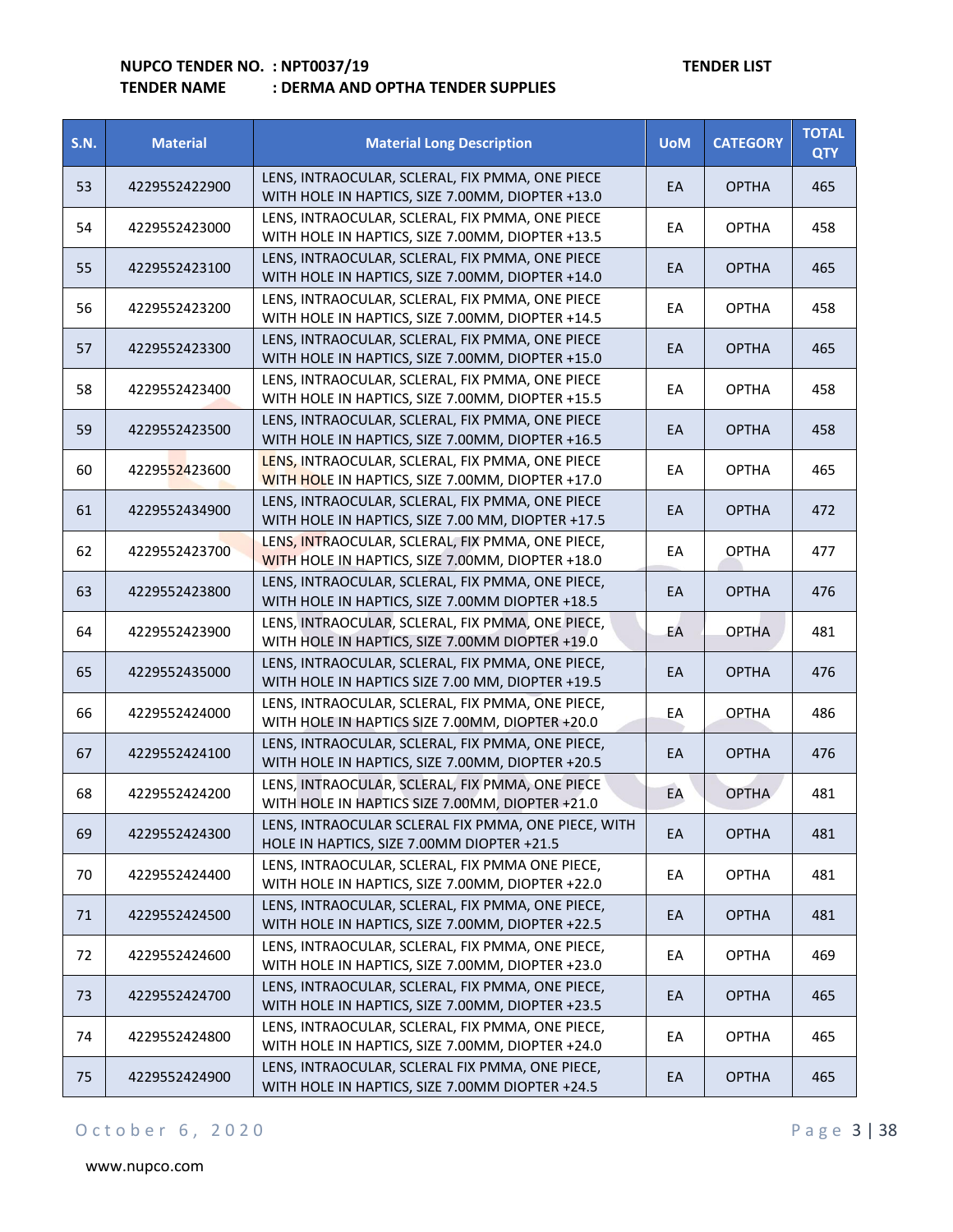| <b>S.N.</b> | <b>Material</b> | <b>Material Long Description</b>                                                                     | <b>UoM</b> | <b>CATEGORY</b> | <b>TOTAL</b><br><b>QTY</b> |
|-------------|-----------------|------------------------------------------------------------------------------------------------------|------------|-----------------|----------------------------|
| 76          | 4229552425000   | LENS, INTRAOCULAR, SCLERAL, FIX PMMA, ONE PIECE,<br>WITH HOLE IN HAPTICS, SIZE 7.00MM, DIOPTER +25.0 | EA         | <b>OPTHA</b>    | 465                        |
| 77          | 4229552425100   | LENS, INTRAOCULAR, SCLERAL FIX PMMA, ONE PIECE,<br>WITH HOLE IN HAPTICS, SIZE 7.00MM, DIOPTER +25.5  | EA         | <b>OPTHA</b>    | 465                        |
| 78          | 4229552425200   | LENS, INTRAOCULAR, SCLERAL, FIX PMMA, ONE PIECE,<br>WITH HOLE IN HAPTICS, SIZE 7.00MM DIOPTER +26.0  | EA         | <b>OPTHA</b>    | 465                        |
| 79          | 4229552425300   | LENS, INTRAOCULAR, SCLERAL, FIX PMMA, ONE PIECE,<br>WITH HOLE IN HAPTICS SIZE 7.00MM, DIOPTER +26.5  | EА         | <b>OPTHA</b>    | 461                        |
| 80          | 4229552425400   | LENS, INTRAOCULAR, SCLERAL, FIX PMMA, ONE PIECE,<br>WITH HOLE IN HAPTICS, SIZE 7.00MM, DIOPTER +27.0 | EA         | <b>OPTHA</b>    | 461                        |
| 81          | 4229552425500   | LENS, INTRAOCULAR, SCLERAL, FIX PMMA, ONE PIECE,<br>WITH HOLE IN HAPTICS, SIZE 7.00MM, DIOPTER +27.5 | EA         | <b>OPTHA</b>    | 461                        |
| 82          | 4229552425600   | LENS, INTRAOCULAR, SCLERAL, FIX PMMA, ONE PIECE,<br>WITH HOLE IN HAPTICS, SIZE 7.00MM, DIOPTER +28.0 | EA         | <b>OPTHA</b>    | 461                        |
| 83          | 4229552425700   | LENS, INTRAOCULAR, SCLERAL, FIX PMMA, ONE PIECE,<br>WITH HOLE IN HAPTICS, SIZE 7.00MM, DIOPTER +28.5 | EA         | <b>OPTHA</b>    | 461                        |
| 84          | 4229552425800   | LENS, INTRAOCULAR, SCLERAL, FIX PMMA ONE PIECE,<br>WITH HOLE IN HAPTICS SIZE 7.00MM DIOPTER +29.0    | EA         | <b>OPTHA</b>    | 461                        |
| 85          | 4229552425900   | LENS, INTRAOCULAR, SCLERAL, FIX PMMA, ONE PIECE,<br>WITH HOLE IN HAPTICS, SIZE 7.00MM, DIOPTER +29.5 | EА         | <b>OPTHA</b>    | 461                        |
| 86          | 4229552426000   | LENS, INTRAOCULAR, SCLERAL, FIX PMMA, ONE PIECE,<br>WITH HOLE IN HAPTICS, SIZE 7.00MM, DIOPTER +30.0 | EA         | <b>OPTHA</b>    | 461                        |
| 87          | 4229552410200   | LENS, INTRAOCULAR, 10.0 DIOPTER, ANTERIOR CHAMBER                                                    | EA         | <b>OPTHA</b>    | 1026                       |
| 88          | 4229552412500   | LENS, INTRAOCULAR, ANTERIOR CHAMBER, WITH NO<br>HOLE IN HAPTICS, SIZE 12.5 MM, DIOPTER 10.5          | EA         | <b>OPTHA</b>    | 1026                       |
| 89          | 4229552412600   | LENS, INTRAOCULAR, ANTERIOR CHAMBER, WITH NO<br>HOLE IN HAPTICS, SIZE, 12.5MM, DIOPTER 11.0          | EA         | <b>OPTHA</b>    | 1026                       |
| 90          | 4229552412700   | LENS, INTRAOCULAR, ANTERIOR CHAMBER, WITH NO<br>HOLE, IN HAPTICS SIZE, 12.5 MM, DIOPTER 11.5         | EA         | <b>OPTHA</b>    | 1026                       |
| 91          | 4229552410300   | LENS, INTRAOCULAR, 12.0 DIOPTER, ANTERIOR CHAMBER                                                    | EA         | <b>OPTHA</b>    | 1026                       |
| 92          | 4229552412800   | LENS, INTRAOCULAR, ANTERIOR CHAMBER, WITH NO<br>HOLE IN HAPTICS, SIZE 12.5 MM, DIOPTER 12.5          | EA         | <b>OPTHA</b>    | 1026                       |
| 93          | 4229552410400   | LENS, INTRAOCULAR, 13.0 DIOPTER, ANTERIOR CHAMBER                                                    | EA         | <b>OPTHA</b>    | 1026                       |
| 94          | 4229552412900   | LENS, INTRAOCULAR, ANTERIOR CHAMBER, WITH NO<br>HOLE IN HAPTICS, SIZE 12.5 MM, DIOPTER 13.5          | EA         | <b>OPTHA</b>    | 1026                       |
| 95          | 4229552410500   | LENS, INTRAOCULAR, 14.0 DIOPTER, ANTERIOR CHAMBER                                                    | EA         | <b>OPTHA</b>    | 1026                       |
| 96          | 4229552436700   | LENS, INTRAOCULAR, ANTERIOR CHAMBER, WITH NO<br>HOLE IN HAPTICS, SIZE 12.5 MM, DIOPTER 14.5          | EA         | <b>OPTHA</b>    | 1026                       |
| 97          | 4229552410600   | LENS, INTRAOCULAR, 15.0 DIOPTER, ANTERIOR CHAMBER                                                    | EA         | <b>OPTHA</b>    | 1026                       |
| 98          | 4229552413000   | LENS, INTRAOCULAR, ANTERIOR CHAMBER, WITH NO<br>HOLE IN HAPTICS, SIZE 12.5 MM DIOPTER 15.5           | EA         | <b>OPTHA</b>    | 1026                       |

## O c t o b e r 6, 2020 P a g e 4 | 38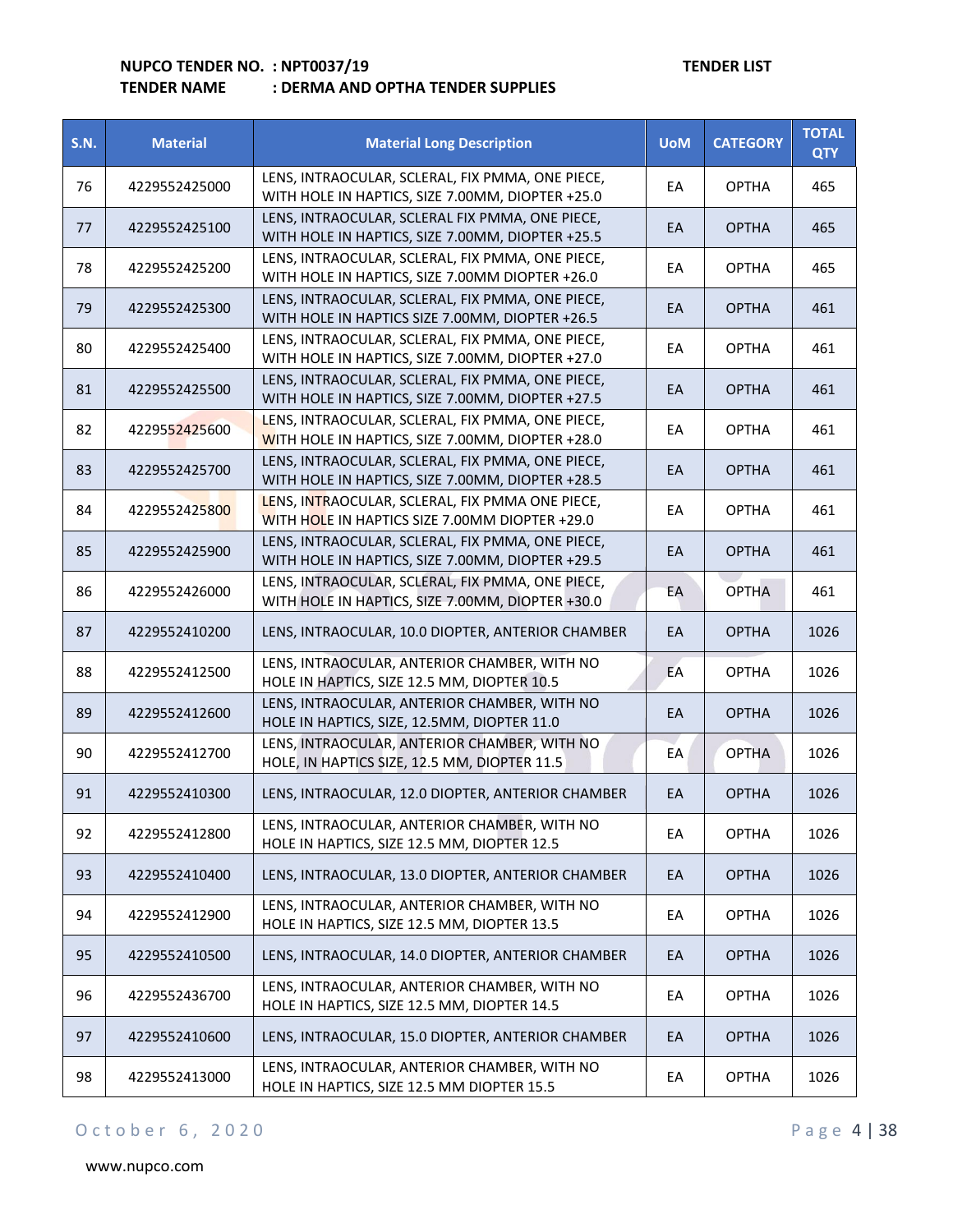## **TENDER NAME : DERMA AND OPTHA TENDER SUPPLIES**

| <b>S.N.</b> | <b>Material</b> | <b>Material Long Description</b>                                                            | <b>UoM</b> | <b>CATEGORY</b> | <b>TOTAL</b><br><b>QTY</b> |
|-------------|-----------------|---------------------------------------------------------------------------------------------|------------|-----------------|----------------------------|
| 99          | 4229552410700   | LENS, INTRAOCULAR, 16.0 DIOPTER, ANTERIOR CHAMBER                                           | EA         | <b>OPTHA</b>    | 1026                       |
| 100         | 4229552413100   | LENS, INTRAOCULAR, ANTERIOR CHAMBER, WITH NO<br>HOLE IN HAPTICS, SIZE 12.5 MM, DIOPTER 16.5 | EA         | <b>OPTHA</b>    | 1026                       |
| 101         | 4229552410800   | LENS, INTRAOCULAR, 17.0 DIOPTER, ANTERIOR CHAMBER                                           | EA         | <b>OPTHA</b>    | 1026                       |
| 102         | 4229552413200   | LENS, INTRAOCULAR, ANTERIOR CHAMBER, WITH NO<br>HOLE IN HAPTICS, SIZE 12.5 MM, DIOPTER 17.5 | EA         | <b>OPTHA</b>    | 1026                       |
| 103         | 4229552410900   | LENS, INTRAOCULAR, 18.0 DIOPTER, ANTERIOR CHAMBER                                           | EA         | <b>OPTHA</b>    | 1026                       |
| 104         | 4229552413300   | LENS, INTRAOCULAR, ANTERIOR CHAMBER, WITH NO<br>HOLE IN HAPTICS, SIZE 12.5 MM, DIOPTER 18.5 | EA         | <b>OPTHA</b>    | 1026                       |
| 105         | 4229552411000   | LENS, INTRAOCULAR, 19.0 DIOPTER, ANTERIOR CHAMBER                                           | EA         | <b>OPTHA</b>    | 1026                       |
| 106         | 4229552413400   | LENS, INTRAOCULAR, ANTERIOR CHAMBER, WITH NO<br>HOLE IN HAPTICS, SIZE 12.5 MM, DIOPTER 19.5 | EA         | <b>OPTHA</b>    | 1026                       |
| 107         | 4229552413500   | LENS, INTRAOCULAR, ANTERIOR CHAMBER, WITH NO<br>HOLE IN HAPTICS, SIZE 12.5 MM, DIOPTER 20.0 | EA         | <b>OPTHA</b>    | 1025                       |
| 108         | 4229552413600   | LENS, INTRAOCULAR, ANTERIOR CHAMBER, WITH NO<br>HOLE IN HAPTICS, SIZE 12.5 MM, DIOPTER 20.5 | EA         | <b>OPTHA</b>    | 1025                       |
| 109         | 4229552436800   | LENS, INTRAOCULAR, ANTERIOR CHAMBER, WITH NO<br>HOLE IN HAPTICS, SIZE 12.5 MM, DIOPTER 21.0 | EA         | <b>OPTHA</b>    | 1025                       |
| 110         | 4229552436900   | LENS, INTRAOCULAR, ANTERIOR CHAMBER, WITH NO<br>HOLE IN HAPTICS, SIZE 12.5 MM, DIOPTER 21.5 | EA         | <b>OPTHA</b>    | 1025                       |
| 111         | 4229552411100   | LENS, INTRAOCULAR, 22.0 DIOPTER, ANTERIOR CHAMBER                                           | EA         | <b>OPTHA</b>    | 1025                       |
| 112         | 4229552413700   | LENS, INTRAOCULAR, ANTERIOR CHAMBER, WITH NO<br>HOLE IN HAPTICS, SIZE 12.5 MM, DIOPTER 22.5 | EА         | <b>OPTHA</b>    | 1025                       |
| 113         | 4229552413800   | LENS, INTRAOCULAR, ANTERIOR CHAMBER, WITH NO<br>HOLE IN HAPTICS, SIZE 12.5 MM, DIOPTER 23.0 | EA         | <b>OPTHA</b>    | 1025                       |
| 114         | 4229552437000   | LENS, INTRAOCULAR, ANTERIOR CHAMBER, WITH NO<br>HOLE IN HAPTICS, SIZE 12.5 MM, DIOPTER 23.5 | EA         | <b>OPTHA</b>    | 1025                       |
| 115         | 4229552413900   | LENS, INTRAOCULAR, ANTERIOR CHAMBER, WITH NO<br>HOLE IN HAPTICS, SIZE 12.5 MM, DIOPTER 24.0 | EA         | <b>OPTHA</b>    | 1025                       |
| 116         | 4229552414000   | LENS, INTRAOCULAR, ANTERIOR CHAMBER, WITH NO<br>HOLE IN HAPTICS, SIZE 12.5 MM, DIOPTER 24.5 | EA         | <b>OPTHA</b>    | 1025                       |
| 117         | 4229552414100   | LENS, INTRAOCULAR, ANTERIOR CHAMBER, WITH NO<br>HOLE IN HAPTICS, SIZE 12.5 MM, DIOPTER 25.0 | EA         | <b>OPTHA</b>    | 1025                       |
| 118         | 4229552414200   | LENS, INTRAOCULAR, ANTERIOR CHAMBER, WITH NO<br>HOLE IN HAPTICS, SIZE 12.5 MM, DIOPTER 25.5 | EA         | <b>OPTHA</b>    | 1025                       |
| 119         | 4229552414300   | LENS, INTRAOCULAR, ANTERIOR CHAMBER, WITH NO<br>HOLE IN HAPTICS, SIZE 12.5 MM, DIOPTER 26.0 | EA         | <b>OPTHA</b>    | 1025                       |
| 120         | 4229552414400   | LENS, INTRAOCULAR, ANTERIOR CHAMBER, WITH NO<br>HOLE IN HAPTICS, SIZE 12.5 MM, DIOPTER 26.5 | EA         | <b>OPTHA</b>    | 1025                       |
| 121         | 4229552414500   | LENS, INTRAOCULAR, ANTERIOR CHAMBER, WITH NO<br>HOLE IN HAPTICS, SIZE 12.5 MM, DIOPTER 27.0 | EA         | <b>OPTHA</b>    | 1024                       |

## O c t o b e r 6, 2020 P a g e 5 | 38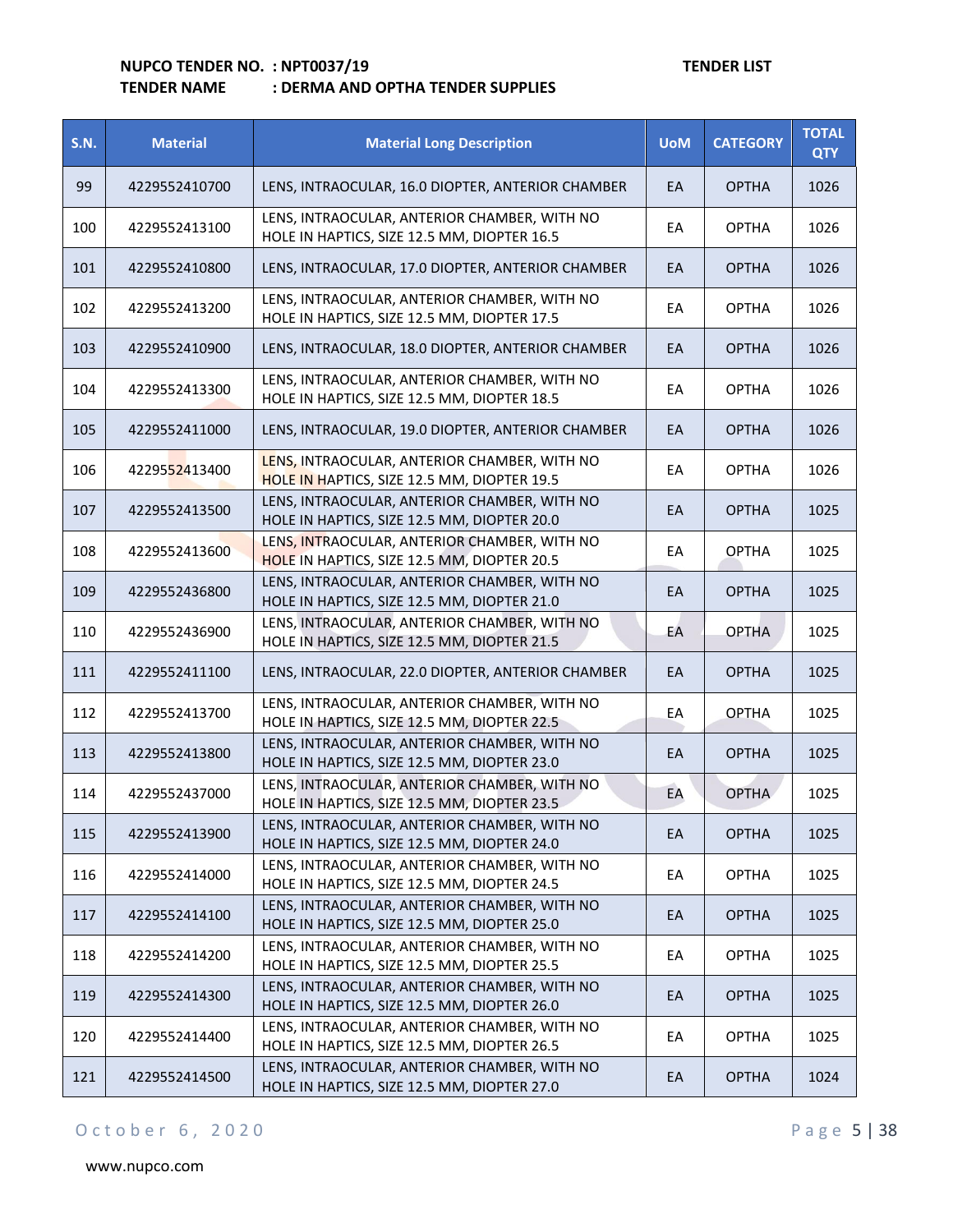| <b>S.N.</b> | <b>Material</b> | <b>Material Long Description</b>                                                                                                 | <b>UoM</b> | <b>CATEGORY</b> | <b>TOTAL</b><br><b>QTY</b> |
|-------------|-----------------|----------------------------------------------------------------------------------------------------------------------------------|------------|-----------------|----------------------------|
| 122         | 4229552414600   | LENS, INTRAOCULAR, ANTERIOR CHAMBER, WITH NO<br>HOLE IN HAPTICS, SIZE 12.5 MM, DIOPTER 27.5                                      | EA         | <b>OPTHA</b>    | 1024                       |
| 123         | 4229552414700   | LENS, INTRAOCULAR, ANTERIOR CHAMBER, WITH NO<br>HOLE IN HAPTICS, SIZE 12.5 MM, DIOPTER 28.0                                      | EA         | <b>OPTHA</b>    | 1024                       |
| 124         | 4229552414800   | LENS, INTRAOCULAR, ANTERIOR CHAMBER, WITH NO<br>HOLE IN HAPTICS, SIZE 12.5 MM, DIOPTER 28.5                                      | EA         | <b>OPTHA</b>    | 1024                       |
| 125         | 4229552414900   | LENS, INTRAOCULAR, ANTERIOR CHAMBER, WITH NO<br>HOLE IN HAPTICS, SIZE 12.5 MM, DIOPTER 29.0                                      | EA         | <b>OPTHA</b>    | 1024                       |
| 126         | 4229552415000   | LENS, INTRAOCULAR, ANTERIOR CHAMBER, WITH NO<br>HOLE IN HAPTICS, SIZE 12.5 MM, DIOPTER 29.5                                      | EA         | <b>OPTHA</b>    | 1024                       |
| 127         | 4229552415100   | LENS, INTRAOCULAR, ANTERIOR CHAMBER, WITH NO<br>HOLE IN HAPTICS, SIZE 12.5 MM, DIOPTER 30.0                                      | EA         | <b>OPTHA</b>    | 1024                       |
| 128         | 4229552415200   | LENS, INTRAOCULAR, ANTERIOR CHAMBER, WITH NO<br>HOLE IN HAPTICS, SIZE 12.5 MM, DIOPTER 5.0                                       | EA         | <b>OPTHA</b>    | 1024                       |
| 129         | 4229552415300   | LENS, INTRAOCULAR, ANTERIOR CHAMBER, WITH NO<br>HOLE IN HAPTICS, SIZE 12.5 MM, DIOPTER 5.5                                       | EA         | <b>OPTHA</b>    | 1024                       |
| 130         | 4229552415400   | LENS, INTRAOCULAR, ANTERIOR CHAMBER, WITH NO<br>HOLE IN HAPTICS, SIZE 12.5 MM, DIOPTER 6.0                                       | EA         | <b>OPTHA</b>    | 1024                       |
| 131         | 4229552415500   | LENS, INTRAOCULAR, ANTERIOR CHAMBER, WITH NO<br>HOLE IN HAPTICS, SIZE 12.5 MM, DIOPTER 6.5                                       | EA         | <b>OPTHA</b>    | 1024                       |
| 132         | 4229552415600   | LENS, INTRAOCULAR, ANTERIOR CHAMBER, WITH NO<br>HOLE IN HAPTICS, SIZE 12.5 MM, DIOPTER 7.0                                       | EA         | <b>OPTHA</b>    | 1024                       |
| 133         | 4229552415700   | LENS, INTRAOCULAR, ANTERIOR CHAMBER, WITH NO<br>HOLE IN HAPTICS, SIZE 12.5 MM, DIOPTER 7.5                                       | EA         | <b>OPTHA</b>    | 1024                       |
| 134         | 4229552410100   | LENS, INTRAOCULAR, 8.0 DIOPTER, ANTERIOR CHAMBER                                                                                 | EA         | <b>OPTHA</b>    | 1026                       |
| 135         | 4229552415800   | LENS, INTRAOCULAR, ANTERIOR CHAMBER, WITH NO<br>HOLE IN HAPTICS, SIZE 12.5 MM, DIOPTER 8.5                                       | EA         | <b>OPTHA</b>    | 1026                       |
| 136         | 4229552415900   | LENS, INTRAOCULAR, ANTERIOR CHAMBER, WITH NO<br>HOLE IN HAPTICS, SIZE 12.5 MM, DIOPTER 9.0                                       | EA         | <b>OPTHA</b>    | 1026                       |
| 137         | 4229552437100   | LENS, INTRAOCULAR, ANTERIOR CHAMBER, WITH NO<br>HOLE IN HAPTICS, SIZE 12.5 MM, DIOPTER 9.5                                       | EA         | <b>OPTHA</b>    | 1026                       |
| 138         | 4229552426200   | LENS, INTRAOCULAR, FOLDABLE, INJECTABLE, POSTERIOR,<br>CHAMBER, MULTI PIECE, ACRYLIC, SIZE 6.0 MM, DIOPTER<br>$+26.0$ TO $+32.0$ | EA         | <b>OPTHA</b>    | 1457                       |
| 139         | 4229552437200   | LENS, INTRAOCULAR, FOLDABLE, PC, MULTI PIECE,<br>ACRYLIC, BLUE, BLOCK, PRE-LOADED, SIZE 6.0 MM,<br>DIOPTER + 12.0                | EA         | <b>OPTHA</b>    | 1070                       |
| 140         | 4229552426300   | LENS, INTRAOCULAR, FOLDABLE, PC, MULTI PIECE,<br>ACRYLIC, BLUE, BLOCK, PRE-LOADED, SIZE 6.0 MM,<br>DIOPTER +10.0                 | EA         | <b>OPTHA</b>    | 1062                       |
| 141         | 4229552416300   | LENS, INTRAOCULAR, FOLDABLE, PC, MULTI PIECE,<br>ACRYLIC, BLUE, BLOCK, PRE-LOADED, SIZE 6.0 MM,<br>DIOPTER +10.5                 | EA         | <b>OPTHA</b>    | 1057                       |
| 142         | 4229552435700   | LENS, INTRAOCULAR, FOLDABLE, PC, MULTI PIECE,<br>ACRYLIC, BLUE, BLOCK, PRE-LOADED, SIZE 6.0 MM,<br>DIOPTER +11.0                 | EA         | <b>OPTHA</b>    | 1062                       |

## O c t o b e r 6, 2020 P a g e 6 | 38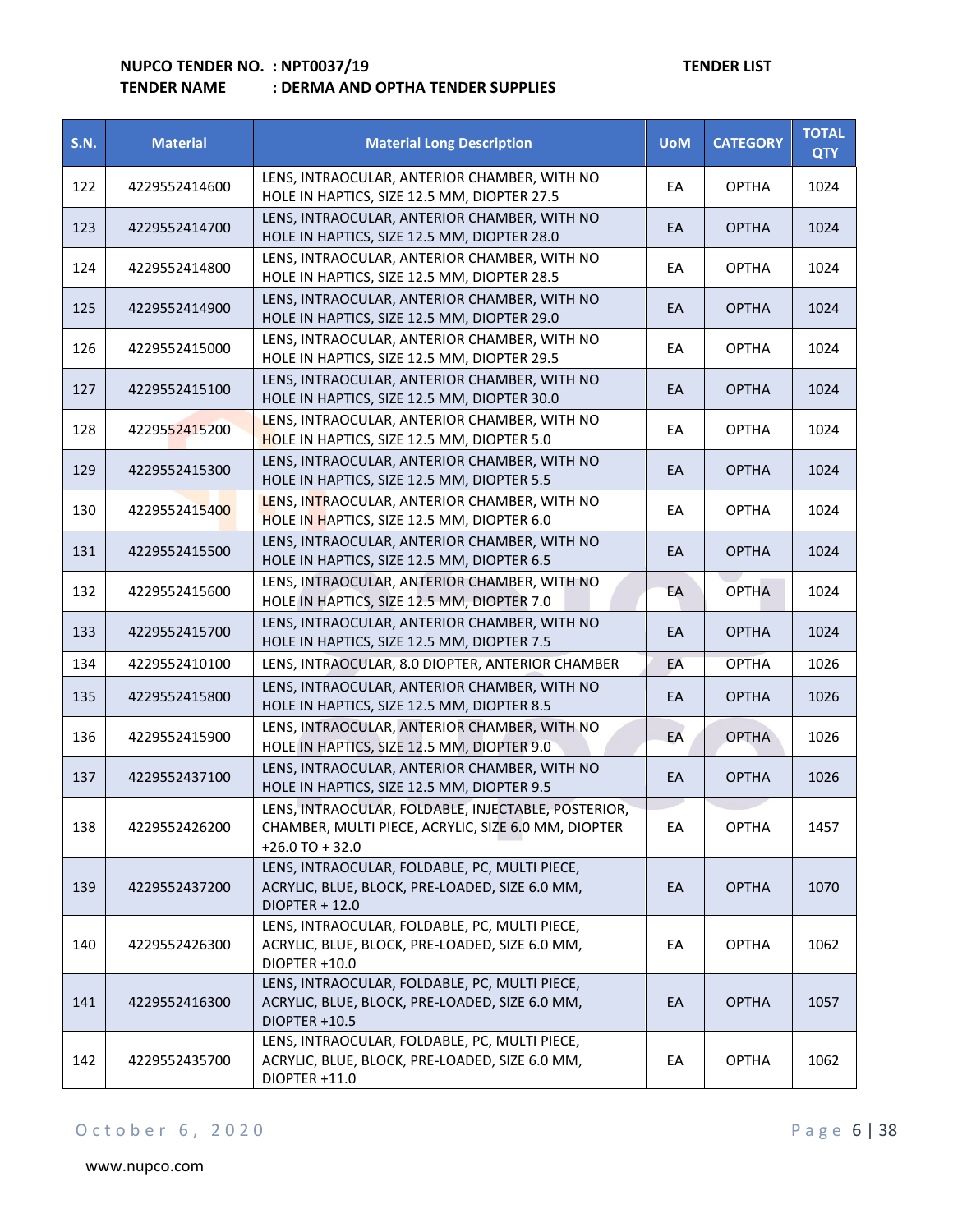| <b>S.N.</b> | <b>Material</b> | <b>Material Long Description</b>                                                                                    | <b>UoM</b> | <b>CATEGORY</b> | <b>TOTAL</b><br><b>QTY</b> |
|-------------|-----------------|---------------------------------------------------------------------------------------------------------------------|------------|-----------------|----------------------------|
| 143         | 4229552426400   | LENS, INTRAOCULAR, FOLDABLE, PC, MULTI PIECE,<br>ACRYLIC, BLUE, BLOCK, PRE-LOADED, SIZE 6.0 MM,<br>DIOPTER +11.5    | EA         | <b>OPTHA</b>    | 1057                       |
| 144         | 4229552416600   | LENS, INTRAOCULAR, FOLDABLE, PC, MULTI PIECE,<br>ACRYLIC, BLUE, BLOCK, PRE-LOADED, SIZE 6.0 MM,<br>DIOPTER +12.5    | EA         | <b>OPTHA</b>    | 1059                       |
| 145         | 4229552426500   | LENS, INTRAOCULAR, FOLDABLE, PC, MULTI PIECE,<br>ACRYLIC, BLUE, BLOCK, PRE-LOADED, SIZE 6.0 MM,<br>DIOPTER +13.0    | EA         | <b>OPTHA</b>    | 1067                       |
| 146         | 4229552426600   | LENS, INTRAOCULAR, FOLDABLE, PC, MULTI PIECE,<br>ACRYLIC, BLUE, BLOCK, PRE-LOADED, SIZE 6.0 MM,<br>DIOPTER +13.5    | EA         | <b>OPTHA</b>    | 1067                       |
| 147         | 4229552416800   | LENS, INTRAOCULAR, FOLDABLE, PC, MULTI PIECE,<br>ACRYLIC, BLUE, BLOCK, PRE-LOADED, SIZE 6.0 MM,<br>DIOPTER +14.0    | EA         | <b>OPTHA</b>    | 1067                       |
| 148         | 4229552416900   | LENS, INTRAOCULAR, FOLDABLE, PC, MULTI PIECE,<br>ACRYLIC, BLUE, BLOCK, PRE-LOADED, SIZE 6.0 MM,<br>$DIOPTER + 14.5$ | EA         | <b>OPTHA</b>    | 1073                       |
| 149         | 4229552435900   | LENS, INTRAOCULAR, FOLDABLE, PC, MULTI PIECE,<br>ACRYLIC, BLUE, BLOCK, PRE-LOADED, SIZE 6.0 MM,<br>DIOPTER +15.0    | EA         | <b>OPTHA</b>    | 1078                       |
| 150         | 4229552426700   | LENS, INTRAOCULAR, FOLDABLE, PC, MULTI PIECE,<br>ACRYLIC, BLUE, BLOCK, PRE-LOADED, SIZE 6.0 MM,<br>DIOPTER +15.5    | EA         | <b>OPTHA</b>    | 1072                       |
| 151         | 4229552426800   | LENS, INTRAOCULAR, FOLDABLE, PC, MULTI PIECE,<br>ACRYLIC, BLUE, BLOCK, PRE-LOADED, SIZE 6.0 MM,<br>DIOPTER +16.0    | EA         | <b>OPTHA</b>    | 1072                       |
| 152         | 4229552417200   | LENS, INTRAOCULAR, FOLDABLE, PC, MULTI PIECE,<br>ACRYLIC, BLUE, BLOCK, PRE-LOADED, SIZE 6.0 MM,<br>DIOPTER +16.5    | EA         | <b>OPTHA</b>    | 1072                       |
| 153         | 4229552426900   | LENS, INTRAOCULAR, FOLDABLE, PC, MULTI PIECE,<br>ACRYLIC, BLUE, BLOCK, PRE-LOADED, SIZE 6.0 MM,<br>DIOPTER +17.0    | EA         | <b>OPTHA</b>    | 1082                       |
| 154         | 4229552427000   | LENS, INTRAOCULAR, FOLDABLE, PC, MULTI PIECE,<br>ACRYLIC, BLUE, BLOCK, PRE-LOADED, SIZE 6.0 MM,<br>DIOPTER +17.5    | EA         | <b>OPTHA</b>    | 1092                       |
| 155         | 4229552427100   | LENS, INTRAOCULAR, FOLDABLE, PC, MULTI PIECE,<br>ACRYLIC, BLUE, BLOCK, PRE-LOADED, SIZE 6.0 MM,<br>DIOPTER +18.0    | EA         | <b>OPTHA</b>    | 1107                       |
| 156         | 4229552428300   | LENS, INTRAOCULAR, FOLDABLE, PC, MULTI PIECE,<br>ACRYLIC, BLUE, BLOCK, PRE-LOADED, SIZE 6.0 MM,<br>DIOPTER +18.5    | EA         | <b>OPTHA</b>    | 1097                       |
| 157         | 4229552427200   | LENS, INTRAOCULAR, FOLDABLE, PC, MULTI PIECE,<br>ACRYLIC, BLUE, BLOCK, PRE-LOADED, SIZE 6.0 MM,<br>DIOPTER +19.0    | EA         | <b>OPTHA</b>    | 1107                       |
| 158         | 4229552427300   | LENS, INTRAOCULAR, FOLDABLE, PC, MULTI PIECE,<br>ACRYLIC, BLUE, BLOCK, PRE-LOADED, SIZE 6.0 MM,<br>DIOPTER +19.5    | EA         | <b>OPTHA</b>    | 1097                       |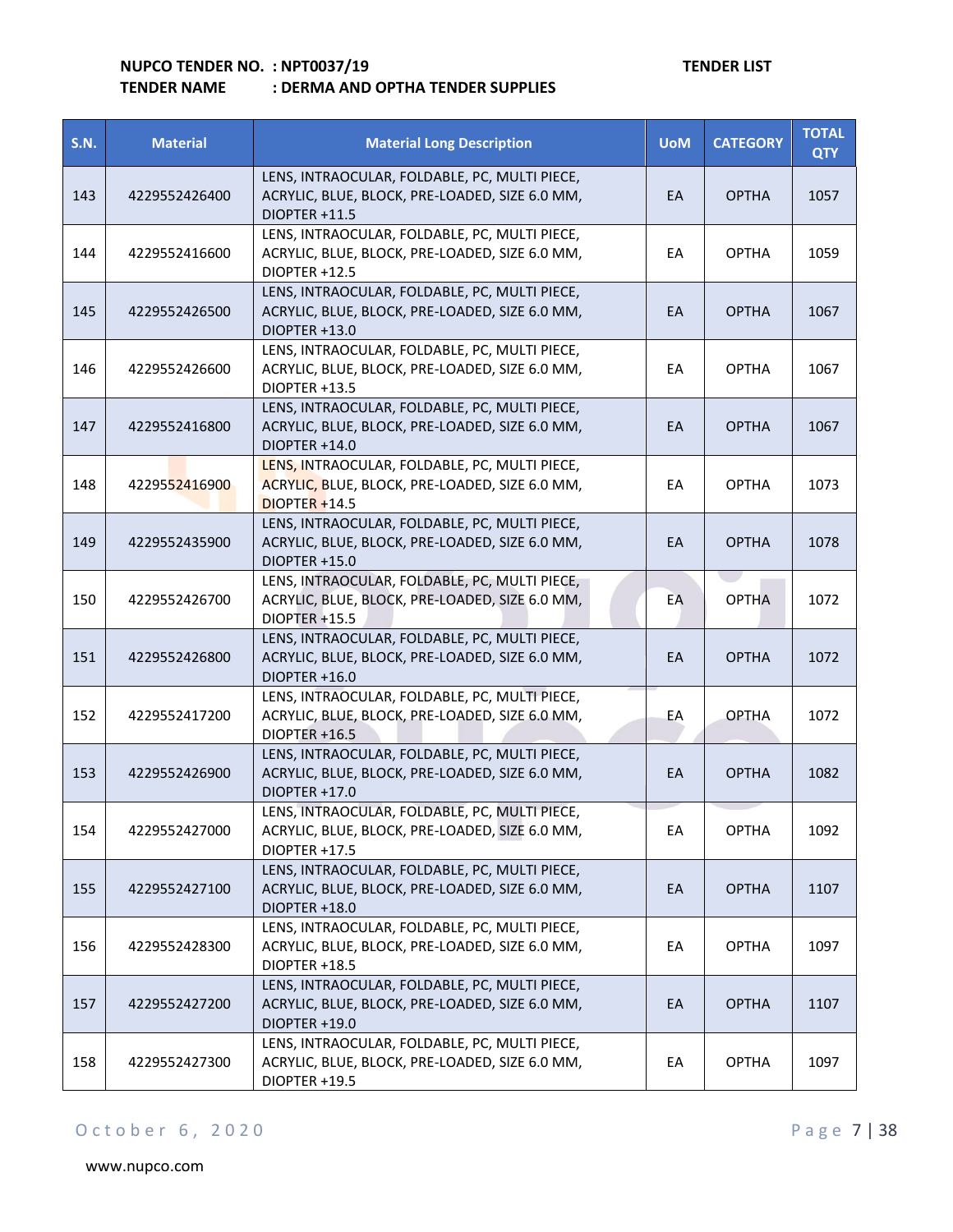| <b>S.N.</b> | <b>Material</b> | <b>Material Long Description</b>                                                                                        | <b>UoM</b> | <b>CATEGORY</b> | <b>TOTAL</b><br><b>QTY</b> |
|-------------|-----------------|-------------------------------------------------------------------------------------------------------------------------|------------|-----------------|----------------------------|
| 159         | 4229552427400   | LENS, INTRAOCULAR, FOLDABLE, PC, MULTI PIECE,<br>ACRYLIC, BLUE, BLOCK, PRE-LOADED, SIZE 6.0 MM,<br>DIOPTER +20.0        | EA         | <b>OPTHA</b>    | 1167                       |
| 160         | 4229552417400   | LENS, INTRAOCULAR, FOLDABLE, PC, MULTI PIECE,<br>ACRYLIC, BLUE, BLOCK, PRE-LOADED, SIZE 6.0 MM,<br>DIOPTER +20.5        | EA         | <b>OPTHA</b>    | 1195                       |
| 161         | 4229552417600   | LENS, INTRAOCULAR, FOLDABLE, PC, MULTI PIECE,<br>ACRYLIC, BLUE, BLOCK, PRE-LOADED, SIZE 6.0 MM,<br>DIOPTER +21.5        | EA         | <b>OPTHA</b>    | 1205                       |
| 162         | 4229552427600   | LENS, INTRAOCULAR, FOLDABLE, PC, MULTI PIECE,<br>ACRYLIC, BLUE, BLOCK, PRE-LOADED, SIZE 6.0 MM,<br>DIOPTER +22.0        | EA         | <b>OPTHA</b>    | 1167                       |
| 163         | 4229552427700   | LENS, INTRAOCULAR, FOLDABLE, PC, MULTI PIECE,<br>ACRYLIC, BLUE, BLOCK, PRE-LOADED, SIZE 6.0 MM,<br>DIOPTER +22.5        | EA         | <b>OPTHA</b>    | 1157                       |
| 164         | 4229552427800   | LENS, INTRAOCULAR, FOLDABLE, PC, MULTI PIECE,<br>ACRYLIC, BLUE, BLOCK, PRE-LOADED, SIZE 6.0 MM,<br>$DIOPTER + 23.0$     | EA         | <b>OPTHA</b>    | 1157                       |
| 165         | 4229552417800   | LENS, INTRAOCULAR, FOLDABLE, PC, MULTI PIECE,<br>ACRYLIC, BLUE, BLOCK, PRE-LOADED, SIZE 6.0 MM,<br><b>DIOPTER +23.5</b> | EA         | <b>OPTHA</b>    | 1147                       |
| 166         | 4229552427900   | LENS, INTRAOCULAR, FOLDABLE, PC, MULTI PIECE,<br>ACRYLIC, BLUE, BLOCK, PRE-LOADED, SIZE 6.0 MM,<br>DIOPTER +24.0        | EA         | <b>OPTHA</b>    | 1137                       |
| 167         | 4229552428000   | LENS, INTRAOCULAR, FOLDABLE, PC, MULTI PIECE,<br>ACRYLIC, BLUE, BLOCK, PRE-LOADED, SIZE 6.0 MM,<br>DIOPTER +24.5        | EA         | <b>OPTHA</b>    | 1127                       |
| 168         | 4229552417900   | LENS, INTRAOCULAR, FOLDABLE, PC, MULTI PIECE,<br>ACRYLIC, BLUE, BLOCK, PRE-LOADED, SIZE 6.0 MM,<br>DIOPTER +25.0        | EA         | <b>OPTHA</b>    | 1165                       |
| 169         | 4229552428100   | LENS, INTRAOCULAR, FOLDABLE, PC, MULTI PIECE,<br>ACRYLIC, BLUE, BLOCK, PRE-LOADED, SIZE 6.0 MM,<br>DIOPTER +25.5        | EA         | <b>OPTHA</b>    | 1092                       |
| 170         | 4229552418000   | LENS, INTRAOCULAR, FOLDABLE, PC, MULTI PIECE,<br>ACRYLIC, BLUE, BLOCK, PRE-LOADED, SIZE 6.0 MM,<br>DIOPTER +26.0        | EA         | <b>OPTHA</b>    | 1120                       |
| 171         | 4229552418100   | LENS, INTRAOCULAR, FOLDABLE, PC, MULTI PIECE,<br>ACRYLIC, BLUE, BLOCK, PRE-LOADED, SIZE 6.0 MM,<br>DIOPTER +26.5        | EA         | <b>OPTHA</b>    | 1114                       |
| 172         | 4229552418200   | LENS, INTRAOCULAR, FOLDABLE, PC, MULTI PIECE,<br>ACRYLIC, BLUE, BLOCK, PRE-LOADED, SIZE 6.0 MM,<br>DIOPTER +27.0        | EA         | <b>OPTHA</b>    | 1110                       |
| 173         | 4229552418300   | LENS, INTRAOCULAR, FOLDABLE, PC, MULTI PIECE,<br>ACRYLIC, BLUE, BLOCK, PRE-LOADED, SIZE 6.0 MM,<br>DIOPTER +27.5        | EA         | <b>OPTHA</b>    | 1102                       |
| 174         | 4229552418400   | LENS, INTRAOCULAR, FOLDABLE, PC, MULTI PIECE,<br>ACRYLIC, BLUE, BLOCK, PRE-LOADED, SIZE 6.0 MM,<br>DIOPTER +28.0        | EA         | <b>OPTHA</b>    | 1104                       |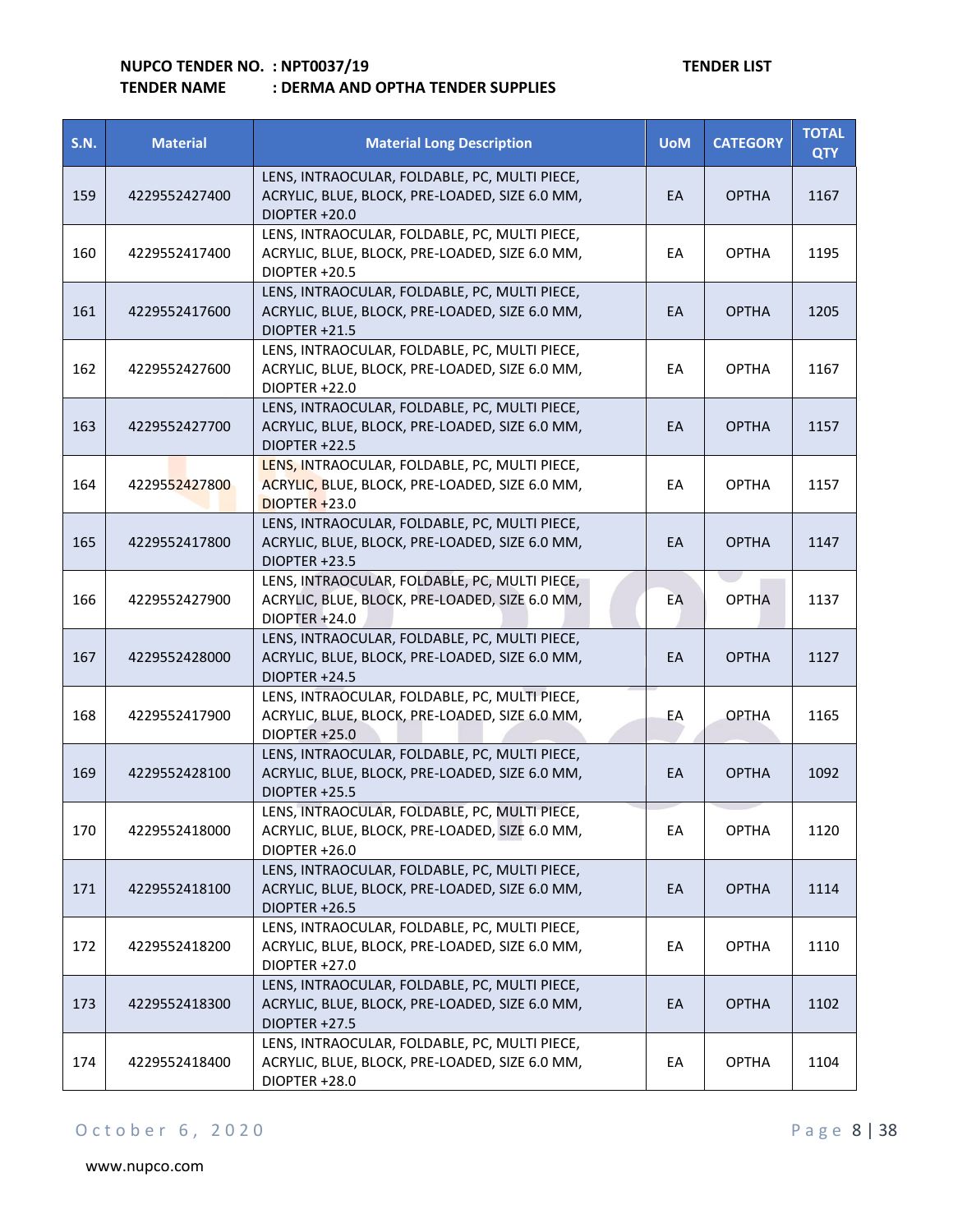| <b>S.N.</b> | <b>Material</b> | <b>Material Long Description</b>                                                                                  | <b>UoM</b> | <b>CATEGORY</b> | <b>TOTAL</b><br><b>QTY</b> |
|-------------|-----------------|-------------------------------------------------------------------------------------------------------------------|------------|-----------------|----------------------------|
| 175         | 4229552418500   | LENS, INTRAOCULAR, FOLDABLE, PC, MULTI PIECE,<br>ACRYLIC, BLUE, BLOCK, PRE-LOADED, SIZE 6.0 MM,<br>DIOPTER +28.5  | EA         | <b>OPTHA</b>    | 1102                       |
| 176         | 4229552418600   | LENS, INTRAOCULAR, FOLDABLE, PC, MULTI PIECE,<br>ACRYLIC, BLUE, BLOCK, PRE-LOADED, SIZE 6.0 MM,<br>DIOPTER +29.0  | EA         | <b>OPTHA</b>    | 1092                       |
| 177         | 4229552418700   | LENS, INTRAOCULAR, FOLDABLE, PC, MULTI PIECE,<br>ACRYLIC, BLUE, BLOCK, PRE-LOADED, SIZE 6.0 MM,<br>DIOPTER +29.5  | EA         | <b>OPTHA</b>    | 1092                       |
| 178         | 4229552418900   | LENS, INTRAOCULAR, FOLDABLE, PC, MULTI PIECE,<br>ACRYLIC, BLUE, BLOCK, PRE-LOADED, SIZE 6.0 MM,<br>DIOPTER +30.0  | EA         | <b>OPTHA</b>    | 1092                       |
| 179         | 4229552421000   | LENS, INTRAOCULAR, FOLDABLE, PC, MULTI PIECE,<br>ACRYLIC, BLUE, BLOCK, PRE-LOADED, SIZE 6.0 MM,<br>DIOPTER +6.0   | EA         | <b>OPTHA</b>    | 1056                       |
| 180         | 4229552421100   | LENS, INTRAOCULAR, FOLDABLE, PC, MULTI PIECE,<br>ACRYLIC, BLUE, BLOCK, PRE-LOADED, SIZE 6.0 MM,<br>$DIOPTER +6.5$ | EA         | <b>OPTHA</b>    | 1056                       |
| 181         | 4229552421200   | LENS, INTRAOCULAR, FOLDABLE, PC, MULTI PIECE,<br>ACRYLIC, BLUE, BLOCK, PRE-LOADED, SIZE 6.0 MM,<br>DIOPTER +7.0   | EA         | <b>OPTHA</b>    | 1056                       |
| 182         | 4229552421300   | LENS, INTRAOCULAR, FOLDABLE, PC, MULTI PIECE,<br>ACRYLIC, BLUE, BLOCK, PRE-LOADED, SIZE 6.0 MM,<br>DIOPTER +7.5   | EA         | <b>OPTHA</b>    | 1056                       |
| 183         | 4229552421400   | LENS, INTRAOCULAR, FOLDABLE, PC, MULTI PIECE,<br>ACRYLIC, BLUE, BLOCK, PRE-LOADED, SIZE 6.0 MM,<br>DIOPTER +8.0   | EA         | <b>OPTHA</b>    | 1056                       |
| 184         | 4229552421500   | LENS, INTRAOCULAR, FOLDABLE, PC, MULTI PIECE,<br>ACRYLIC, BLUE, BLOCK, PRE-LOADED, SIZE 6.0 MM,<br>DIOPTER +8.5   | EA         | <b>OPTHA</b>    | 1056                       |
| 185         | 4229552421600   | LENS, INTRAOCULAR, FOLDABLE, PC, ONE PIECE, ACRYLIC,<br>BLUE, BLOCK, PRE-LOADED, SIZE 6.0 MM, DIOPTER +9.0        | EA         | <b>OPTHA</b>    | 1056                       |
| 186         | 4229552416100   | LENS, INTRAOCULAR, FOLDABLE, PC, MULTI PIECE,<br>ACRYLIC, BLUE, BLOCK, PRE-LOADED, SIZE 6.0 MM,<br>DIOPTER +1.0   | EA         | <b>OPTHA</b>    | 1051                       |
| 187         | 4229552417300   | LENS, INTRAOCULAR, FOLDABLE, PC, MULTI PIECE,<br>ACRYLIC, BLUE, BLOCK, PRE-LOADED, SIZE 6.0 MM,<br>DIOPTER +2.0   | EA         | <b>OPTHA</b>    | 1051                       |
| 188         | 4229552418800   | LENS, INTRAOCULAR, FOLDABLE, PC, MULTI PIECE,<br>ACRYLIC, BLUE, BLOCK, PRE-LOADED, SIZE 6.0 MM,<br>DIOPTER +3.0   | EA         | <b>OPTHA</b>    | 1051                       |
| 189         | 4229552437300   | LENS, INTRAOCULAR, FOLDABLE, PC, MULTI PIECE,<br>ACRYLIC, BLUE, BLOCK, PRE-LOADED, SIZE 6.0 MM,<br>DIOPTER +30.5  | EA         | <b>OPTHA</b>    | 1056                       |
| 190         | 4229552419000   | LENS, INTRAOCULAR, FOLDABLE, PC, MULTI PIECE,<br>ACRYLIC, BLUE, BLOCK, PRE-LOADED, SIZE 6.0 MM,<br>DIOPTER +31.0  | EA         | <b>OPTHA</b>    | 1053                       |

## O c t o b e r 6, 2020 P a g e 9 | 38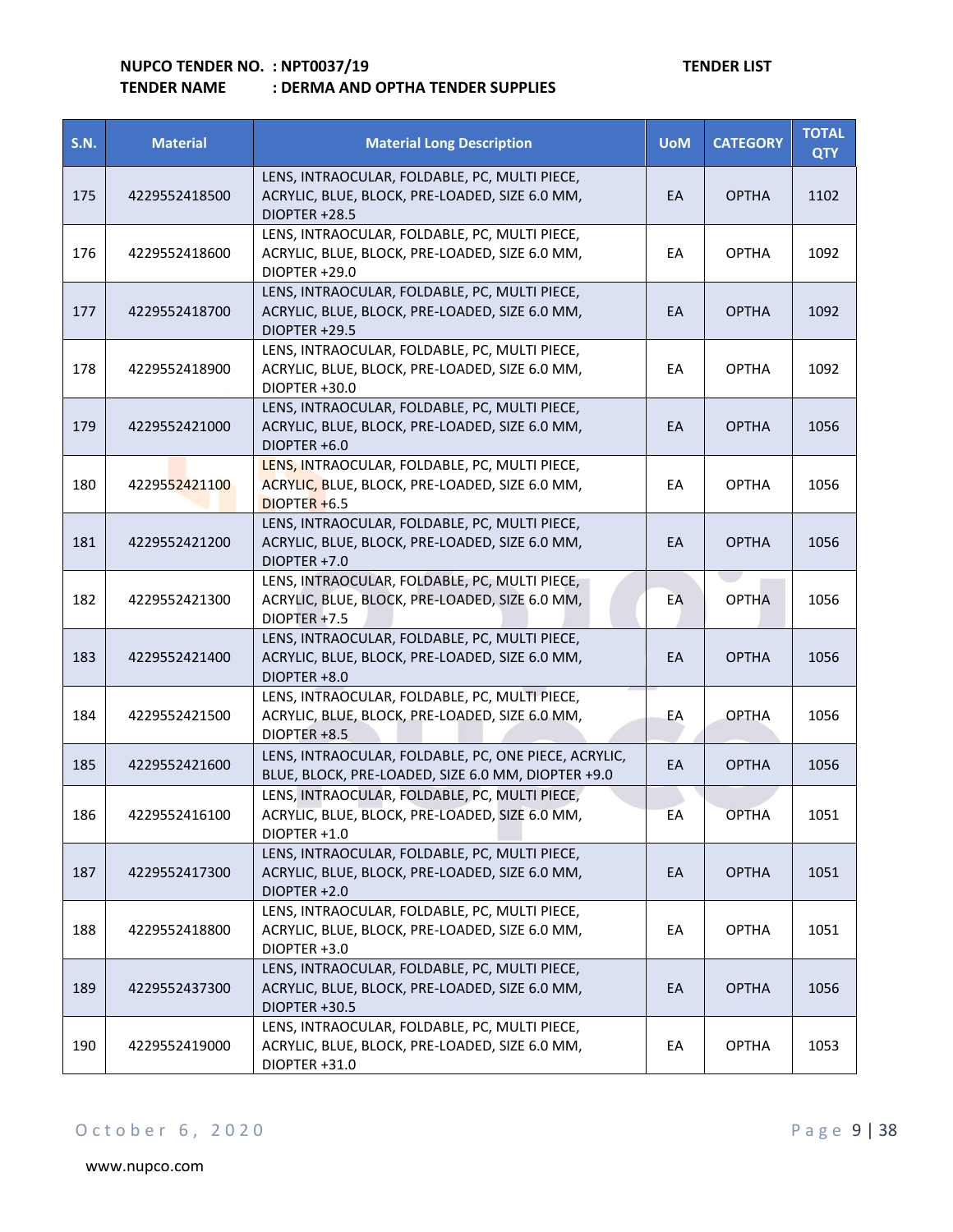| <b>S.N.</b> | <b>Material</b> | <b>Material Long Description</b>                                                                                    | <b>UoM</b> | <b>CATEGORY</b> | <b>TOTAL</b><br><b>QTY</b> |
|-------------|-----------------|---------------------------------------------------------------------------------------------------------------------|------------|-----------------|----------------------------|
| 191         | 4229552419100   | LENS, INTRAOCULAR, FOLDABLE, PC, MULTI PIECE,<br>ACRYLIC, BLUE, BLOCK, PRE-LOADED, SIZE 6.0 MM,<br>DIOPTER +31.5    | EA         | <b>OPTHA</b>    | 1053                       |
| 192         | 4229552419200   | LENS, INTRAOCULAR, FOLDABLE, PC, MULTI PIECE,<br>ACRYLIC, BLUE, BLOCK, PRE-LOADED, SIZE 6.0 MM,<br>DIOPTER +32.0    | EA         | <b>OPTHA</b>    | 1053                       |
| 193         | 4229552419300   | LENS, INTRAOCULAR, FOLDABLE, PC, MULTI PIECE,<br>ACRYLIC, BLUE, BLOCK, PRE-LOADED, SIZE 6.0 MM,<br>DIOPTER +32.5    | EA         | <b>OPTHA</b>    | 1053                       |
| 194         | 4229552419400   | LENS, INTRAOCULAR, FOLDABLE, PC, MULTI PIECE,<br>ACRYLIC, BLUE, BLOCK, PRE-LOADED, SIZE 6.0 MM,<br>DIOPTER +33.0    | EA         | <b>OPTHA</b>    | 1053                       |
| 195         | 4229552419500   | LENS, INTRAOCULAR, FOLDABLE, PC, MULTI PIECE,<br>ACRYLIC, BLUE, BLOCK, PRE-LOADED, SIZE 6.0 MM,<br>DIOPTER +33.5    | EA         | <b>OPTHA</b>    | 1053                       |
| 196         | 4229552419600   | LENS, INTRAOCULAR, FOLDABLE, PC, MULTI PIECE,<br>ACRYLIC, BLUE, BLOCK, PRE-LOADED, SIZE 6.0 MM,<br>$DIOPTER + 34.0$ | EA         | <b>OPTHA</b>    | 1053                       |
| 197         | 4229552419700   | LENS, INTRAOCULAR, FOLDABLE, PC, MULTI PIECE,<br>ACRYLIC, BLUE, BLOCK, PRE-LOADED, SIZE 6.0 MM,<br>DIOPTER +34.5    | EA         | <b>OPTHA</b>    | 1048                       |
| 198         | 4229552419800   | LENS, INTRAOCULAR, FOLDABLE, PC, MULTI PIECE,<br>ACRYLIC, BLUE, BLOCK, PRE-LOADED, SIZE 6.0 MM,<br>DIOPTER +35.0    | EA         | <b>OPTHA</b>    | 1048                       |
| 199         | 4229552419900   | LENS, INTRAOCULAR, FOLDABLE, PC, MULTI PIECE,<br>ACRYLIC, BLUE, BLOCK, PRE-LOADED, SIZE 6.0 MM,<br>DIOPTER +35.5    | EA         | <b>OPTHA</b>    | 1048                       |
| 200         | 4229552420000   | LENS, INTRAOCULAR, FOLDABLE, PC, MULTI PIECE,<br>ACRYLIC, BLUE, BLOCK, PRE-LOADED, SIZE 6.0 MM,<br>DIOPTER +36.0    | EА         | <b>OPTHA</b>    | 1048                       |
| 201         | 4229552420100   | LENS, INTRAOCULAR, FOLDABLE, PC, MULTI PIECE,<br>ACRYLIC, BLUE, BLOCK, PRE-LOADED, SIZE 6.0 MM,<br>DIOPTER +36.5    | EA         | <b>OPTHA</b>    | 1048                       |
| 202         | 4229552420200   | LENS, INTRAOCULAR, FOLDABLE, PC, MULTI PIECE,<br>ACRYLIC, BLUE, BLOCK, PRE-LOADED, SIZE 6.0 MM,<br>DIOPTER +37.0    | EA         | <b>OPTHA</b>    | 1046                       |
| 203         | 4229552420300   | LENS, INTRAOCULAR, FOLDABLE, PC, MULTI PIECE,<br>ACRYLIC, BLUE, BLOCK, PRE-LOADED, SIZE 6.0 MM,<br>DIOPTER +37.5    | EA         | <b>OPTHA</b>    | 1046                       |
| 204         | 4229552420400   | LENS, INTRAOCULAR, FOLDABLE, PC, MULTI PIECE,<br>ACRYLIC, BLUE, BLOCK, PRE-LOADED, SIZE 6.0 MM,<br>DIOPTER +38.0    | EA         | <b>OPTHA</b>    | 1046                       |
| 205         | 4229552420500   | LENS, INTRAOCULAR, FOLDABLE, PC, MULTI PIECE,<br>ACRYLIC, BLUE, BLOCK, PRE-LOADED, SIZE 6.0 MM,<br>DIOPTER +38.5    | EA         | <b>OPTHA</b>    | 1046                       |
| 206         | 4229552420600   | LENS, INTRAOCULAR, FOLDABLE, PC, MULTI PIECE,<br>ACRYLIC, BLUE, BLOCK, PRE-LOADED, SIZE 6.0 MM,<br>DIOPTER +39.0    | EA         | <b>OPTHA</b>    | 1046                       |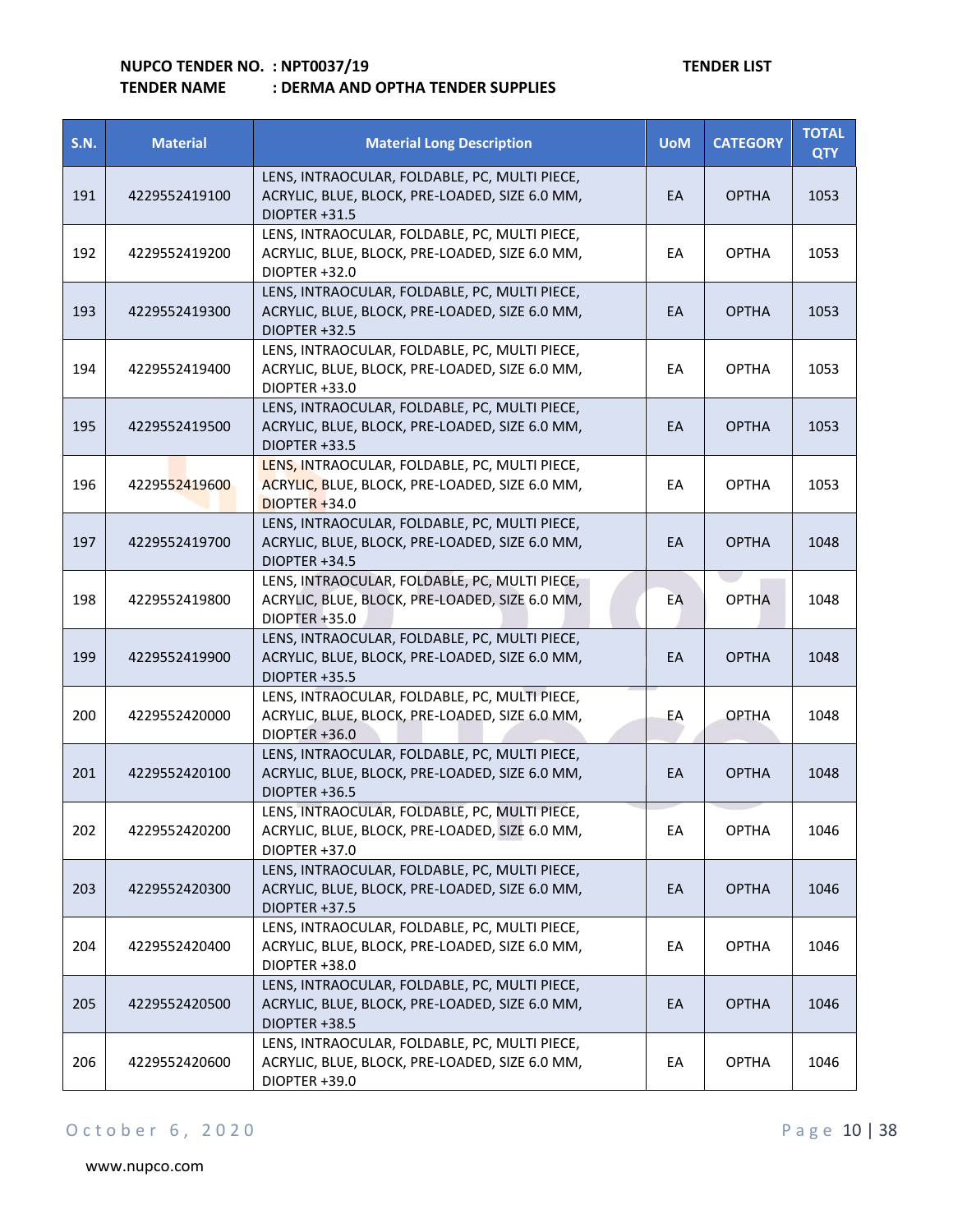| <b>S.N.</b> | <b>Material</b> | <b>Material Long Description</b>                                                                             | <b>UoM</b> | <b>CATEGORY</b> | <b>TOTAL</b><br><b>QTY</b> |
|-------------|-----------------|--------------------------------------------------------------------------------------------------------------|------------|-----------------|----------------------------|
| 207         | 4229552420700   | LENS, INTRAOCULAR, FOLDABLE, PC, ONE PIECE, ACRYLIC,<br>BLUE, BLOCK, PRE-LOADED, SIZE 6.0 MM, DIOPTER +39.5  | EA         | <b>OPTHA</b>    | 4456                       |
| 208         | 4229552436200   | LENS, INTRAOCULAR, FOLDABLE, PC, ONE PIECE, ACRYLIC,<br>BLUE, BLOCK, PRE-LOADED, SIZE 6.0 MM, DIOPTER +4.0   | EА         | <b>OPTHA</b>    | 4458                       |
| 209         | 4229552436300   | LENS, INTRAOCULAR, FOLDABLE, PC, ONE PIECE, ACRYLIC,<br>BLUE, BLOCK, PRE-LOADED, SIZE 6.0 MM, DIOPTER +4.5   | EA         | <b>OPTHA</b>    | 4458                       |
| 210         | 4229552436400   | LENS, INTRAOCULAR, FOLDABLE, PC, ONE PIECE, ACRYLIC,<br>BLUE, BLOCK, PRE-LOADED, SIZE 6.0 MM, DIOPTER +40.0  | EA         | <b>OPTHA</b>    | 4458                       |
| 211         | 4229552420800   | LENS, INTRAOCULAR, FOLDABLE, PC, ONE PIECE, ACRYLIC,<br>BLUE, BLOCK, PRE-LOADED, SIZE 6.0 MM, DIOPTER +5.0   | EA         | <b>OPTHA</b>    | 4460                       |
| 212         | 4229552420900   | LENS, INTRAOCULAR, FOLDABLE, PC, ONE PIECE, ACRYLIC,<br>BLUE, BLOCK, PRE-LOADED, SIZE 6.0 MM, DIOPTER +5.5   | EA         | <b>OPTHA</b>    | 4460                       |
| 213         | 4229552421700   | LENS, INTRAOCULAR, FOLDABLE, PC, ONE PIECE, ACRYLIC,<br>BLUE, BLOCK, PRE-LOADED, SIZE 6.0 MM, DIOPTER -1.0   | EА         | <b>OPTHA</b>    | 4458                       |
| 214         | 4229552421800   | LENS, INTRAOCULAR, FOLDABLE, PC, ONE PIECE, ACRYLIC,<br>BLUE, BLOCK, PRE-LOADED, SIZE 6.0 MM, DIOPTER -2.0   | EA         | <b>OPTHA</b>    | 4458                       |
| 215         | 4229552421900   | LENS, INTRAOCULAR, FOLDABLE, PC, ONE PIECE, ACRYLIC,<br>BLUE, BLOCK, PRE-LOADED, SIZE 6.0 MM, DIOPTER -3.0   | EA         | <b>OPTHA</b>    | 4458                       |
| 216         | 4229552436500   | LENS, INTRAOCULAR, FOLDABLE, PC, ONE PIECE, ACRYLIC,<br>BLUE, BLOCK, PRE-LOADED, SIZE 6.0 MM, DIOPTER -4.0   | EA         | <b>OPTHA</b>    | 4458                       |
| 217         | 4229552422000   | LENS, INTRAOCULAR, FOLDABLE, PC, ONE PIECE, ACRYLIC,<br>BLUE, BLOCK, PRE-LOADED, SIZE 6.0 MM, DIOPTER -5.0   | EА         | <b>OPTHA</b>    | 4458                       |
| 218         | 4229552422100   | LENS, INTRAOCULAR, FOLDABLE, PC, ONE PIECE, ACRYLIC,<br>BLUE, BLOCK, PRE-LOADED, SIZE 6.0 MM, DIOPTER -6.0   | EA         | <b>OPTHA</b>    | 4458                       |
| 219         | 4229552422200   | LENS, INTRAOCULAR, FOLDABLE, PC, ONE PIECE, ACRYLIC,<br>BLUE, BLOCK, PRE-LOADED, SIZE 6.0 MM, DIOPTER -7.0   | EA         | <b>OPTHA</b>    | 4458                       |
| 220         | 4229552416000   | LENS, INTRAOCULAR, FOLDABLE, PC, ONE PIECE, ACRYLIC,<br>BLUE, BLOCK, PRE-LOADED, SIZE 6.0 MM, DIOPTER + 12.0 | EA         | <b>OPTHA</b>    | 4475                       |
| 221         | 4229552431600   | LENS, INTRAOCULAR, FOLDABLE, PC, ONE PIECE, ACRYLIC,<br>BLUE, BLOCK, PRE-LOADED, SIZE 6.0 MM, DIOPTER +10.0  | EA         | <b>OPTHA</b>    | 4475                       |
| 222         | 4229552416200   | LENS, INTRAOCULAR, FOLDABLE, PC, ONE PIECE, ACRYLIC,<br>BLUE, BLOCK, PRE-LOADED, SIZE 6.0 MM, DIOPTER +10.5  | EA         | <b>OPTHA</b>    | 4475                       |
| 223         | 4229552416400   | LENS, INTRAOCULAR, FOLDABLE, PC, ONE PIECE, ACRYLIC,<br>BLUE, BLOCK, PRE-LOADED, SIZE 6.0 MM, DIOPTER +11.0  | EA         | <b>OPTHA</b>    | 4475                       |
| 224         | 4229552431700   | LENS, INTRAOCULAR, FOLDABLE, PC, ONE PIECE, ACRYLIC,<br>BLUE, BLOCK, PRE-LOADED, SIZE 6.0 MM, DIOPTER +11.5  | EA         | <b>OPTHA</b>    | 4475                       |
| 225         | 4229552416500   | LENS, INTRAOCULAR, FOLDABLE, PC, ONE PIECE, ACRYLIC,<br>BLUE, BLOCK, PRE-LOADED, SIZE 6.0 MM, DIOPTER +12.5  | EA         | <b>OPTHA</b>    | 4475                       |
| 226         | 4229552428400   | LENS, INTRAOCULAR, FOLDABLE, PC, ONE PIECE, ACRYLIC,<br>BLUE, BLOCK, PRE-LOADED, SIZE 6.0 MM, DIOPTER +13.0  | EA         | <b>OPTHA</b>    | 4485                       |
| 227         | 4229552428500   | LENS, INTRAOCULAR, FOLDABLE, PC, ONE PIECE, ACRYLIC,<br>BLUE, BLOCK, PRE-LOADED, SIZE 6.0 MM, DIOPTER +13.5  | EA         | <b>OPTHA</b>    | 4475                       |
| 228         | 4229552416700   | LENS, INTRAOCULAR, FOLDABLE, PC, ONE PIECE, ACRYLIC,<br>BLUE, BLOCK, PRE-LOADED, SIZE 6.0 MM, DIOPTER +14.0  | EА         | <b>OPTHA</b>    | 4485                       |

## O c t o b e r 6, 2020 P a g e 11 | 38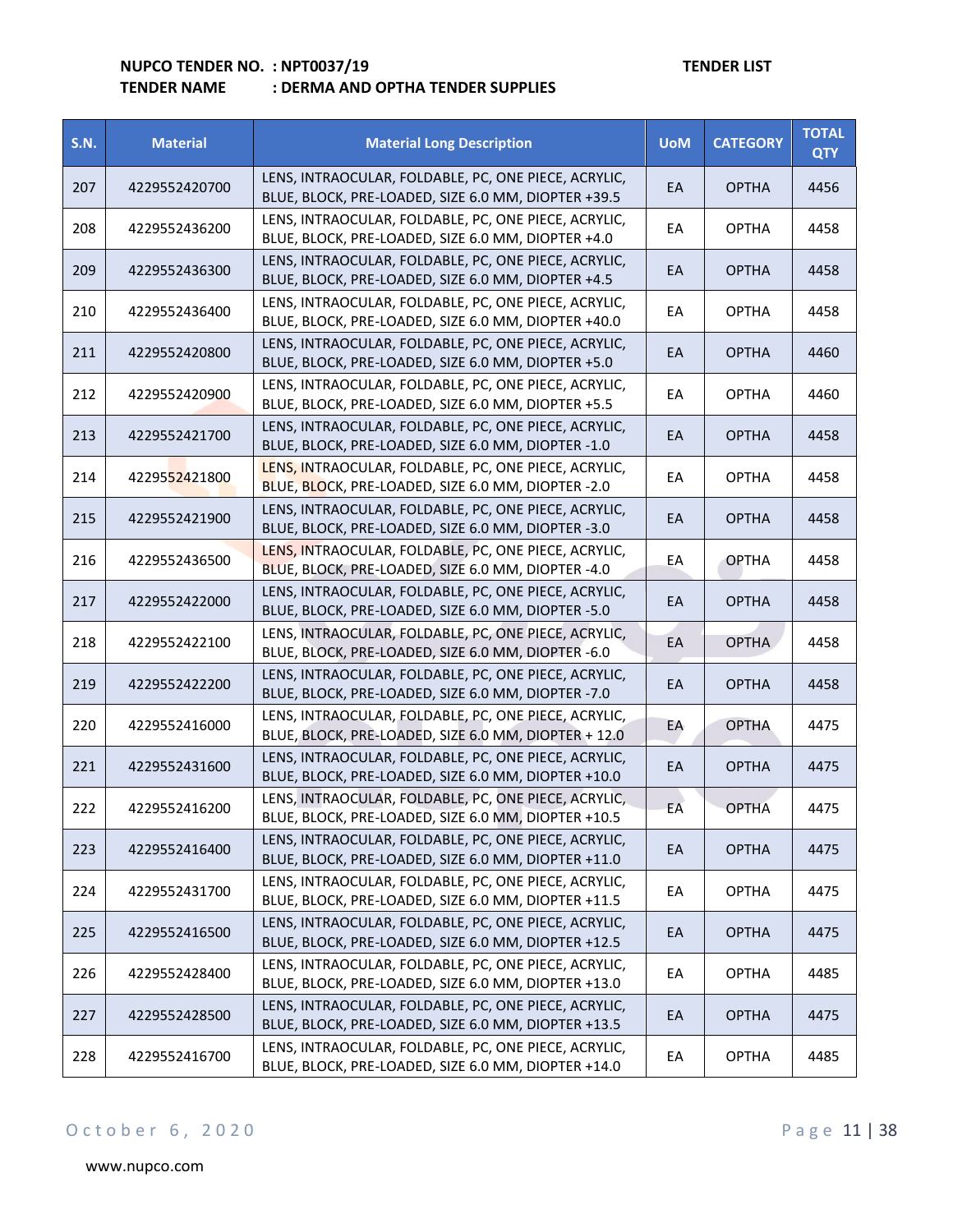| <b>S.N.</b> | <b>Material</b> | <b>Material Long Description</b>                                                                            | <b>UoM</b> | <b>CATEGORY</b> | <b>TOTAL</b><br><b>QTY</b> |
|-------------|-----------------|-------------------------------------------------------------------------------------------------------------|------------|-----------------|----------------------------|
| 229         | 4229552435800   | LENS, INTRAOCULAR, FOLDABLE, PC, ONE PIECE, ACRYLIC,<br>BLUE, BLOCK, PRE-LOADED, SIZE 6.0 MM, DIOPTER +14.5 | EA         | <b>OPTHA</b>    | 4485                       |
| 230         | 4229552417000   | LENS, INTRAOCULAR, FOLDABLE, PC, ONE PIECE, ACRYLIC,<br>BLUE, BLOCK, PRE-LOADED, SIZE 6.0 MM, DIOPTER +15.0 | EA         | <b>OPTHA</b>    | 4498                       |
| 231         | 4229552428600   | LENS, INTRAOCULAR, FOLDABLE, PC, ONE PIECE, ACRYLIC,<br>BLUE, BLOCK, PRE-LOADED, SIZE 6.0 MM, DIOPTER +15.5 | EA         | <b>OPTHA</b>    | 4498                       |
| 232         | 4229552428700   | LENS, INTRAOCULAR, FOLDABLE, PC, ONE PIECE, ACRYLIC,<br>BLUE, BLOCK, PRE-LOADED, SIZE 6.0 MM, DIOPTER +16.0 | EA         | <b>OPTHA</b>    | 4498                       |
| 233         | 4229552417100   | LENS, INTRAOCULAR, FOLDABLE, PC, ONE PIECE, ACRYLIC,<br>BLUE, BLOCK, PRE-LOADED, SIZE 6.0 MM, DIOPTER +16.5 | EA         | <b>OPTHA</b>    | 4498                       |
| 234         | 4229552428800   | LENS, INTRAOCULAR, FOLDABLE, PC, ONE PIECE, ACRYLIC,<br>BLUE, BLOCK, PRE-LOADED, SIZE 6.0 MM, DIOPTER +17.0 | EA         | <b>OPTHA</b>    | 4518                       |
| 235         | 4229552428900   | LENS, INTRAOCULAR, FOLDABLE, PC, ONE PIECE, ACRYLIC,<br>BLUE, BLOCK, PRE-LOADED, SIZE 6.0 MM, DIOPTER +17.5 | EA         | <b>OPTHA</b>    | 4518                       |
| 236         | 4229552429000   | LENS, INTRAOCULAR, FOLDABLE, PC, ONE PIECE, ACRYLIC,<br>BLUE, BLOCK, PRE-LOADED, SIZE 6.0 MM, DIOPTER +18.0 | EA         | <b>OPTHA</b>    | 4540                       |
| 237         | 4229552429100   | LENS, INTRAOCULAR, FOLDABLE, PC, ONE PIECE, ACRYLIC,<br>BLUE, BLOCK, PRE-LOADED, SIZE 6.0 MM, DIOPTER +18.5 | EA         | <b>OPTHA</b>    | 4540                       |
| 238         | 4229552429200   | LENS, INTRAOCULAR, FOLDABLE, PC, ONE PIECE, ACRYLIC,<br>BLUE, BLOCK, PRE-LOADED, SIZE 6.0 MM, DIOPTER +19.0 | EA         | <b>OPTHA</b>    | 4540                       |
| 239         | 4229552429300   | LENS, INTRAOCULAR, FOLDABLE, PC, ONE PIECE, ACRYLIC,<br>BLUE, BLOCK, PRE-LOADED, SIZE 6.0 MM, DIOPTER +19.5 | EA         | <b>OPTHA</b>    | 4540                       |
| 240         | 4229552429400   | LENS, INTRAOCULAR, FOLDABLE, PC, ONE PIECE, ACRYLIC,<br>BLUE, BLOCK, PRE-LOADED, SIZE 6.0 MM, DIOPTER +20.0 | EA         | <b>OPTHA</b>    | 4570                       |
| 241         | 4229552436000   | LENS, INTRAOCULAR, FOLDABLE, PC, ONE PIECE, ACRYLIC,<br>BLUE, BLOCK, PRE-LOADED, SIZE 6.0 MM, DIOPTER +20.5 | EA         | <b>OPTHA</b>    | 4570                       |
| 242         | 4229552436100   | LENS, INTRAOCULAR, FOLDABLE, PC, ONE PIECE, ACRYLIC,<br>BLUE, BLOCK, PRE-LOADED, SIZE 6.0 MM, DIOPTER +21.5 | EA         | <b>OPTHA</b>    | 4590                       |
| 243         | 4229552429500   | LENS, INTRAOCULAR, FOLDABLE, PC, ONE PIECE, ACRYLIC,<br>BLUE, BLOCK, PRE-LOADED, SIZE 6.0 MM, DIOPTER +22.0 | EA         | <b>OPTHA</b>    | 4630                       |
| 244         | 4229552429600   | LENS, INTRAOCULAR, FOLDABLE, PC, ONE PIECE, ACRYLIC,<br>BLUE, BLOCK, PRE-LOADED, SIZE 6.0 MM, DIOPTER +22.5 | EA         | <b>OPTHA</b>    | 4630                       |
| 245         | 4229552429700   | LENS, INTRAOCULAR, FOLDABLE, PC, ONE PIECE, ACRYLIC,<br>BLUE, BLOCK, PRE-LOADED, SIZE 6.0 MM, DIOPTER +23.0 | EA         | <b>OPTHA</b>    | 4610                       |
| 246         | 4229552417700   | LENS, INTRAOCULAR, FOLDABLE, PC, ONE PIECE, ACRYLIC,<br>BLUE, BLOCK, PRE-LOADED, SIZE 6.0 MM, DIOPTER +23.5 | EA         | <b>OPTHA</b>    | 4610                       |
| 247         | 4229552429800   | LENS, INTRAOCULAR, FOLDABLE, PC, ONE PIECE, ACRYLIC,<br>BLUE, BLOCK, PRE-LOADED, SIZE 6.0 MM, DIOPTER +24.0 | EA         | <b>OPTHA</b>    | 4560                       |
| 248         | 4229552429900   | LENS, INTRAOCULAR, FOLDABLE, PC, ONE PIECE, ACRYLIC,<br>BLUE, BLOCK, PRE-LOADED, SIZE 6.0 MM, DIOPTER +24.5 | EA         | <b>OPTHA</b>    | 4560                       |
| 249         | 4229552430000   | LENS, INTRAOCULAR, FOLDABLE, PC, ONE PIECE, ACRYLIC,<br>BLUE, BLOCK, PRE-LOADED, SIZE 6.0 MM, DIOPTER +25.0 | EA         | <b>OPTHA</b>    | 4560                       |
| 250         | 4229552430100   | LENS, INTRAOCULAR, FOLDABLE, PC, ONE PIECE, ACRYLIC,<br>BLUE, BLOCK, PRE-LOADED, SIZE 6.0 MM, DIOPTER +25.5 | EA         | <b>OPTHA</b>    | 4560                       |

## O c t o b e r 6, 2020 P a g e 12 | 38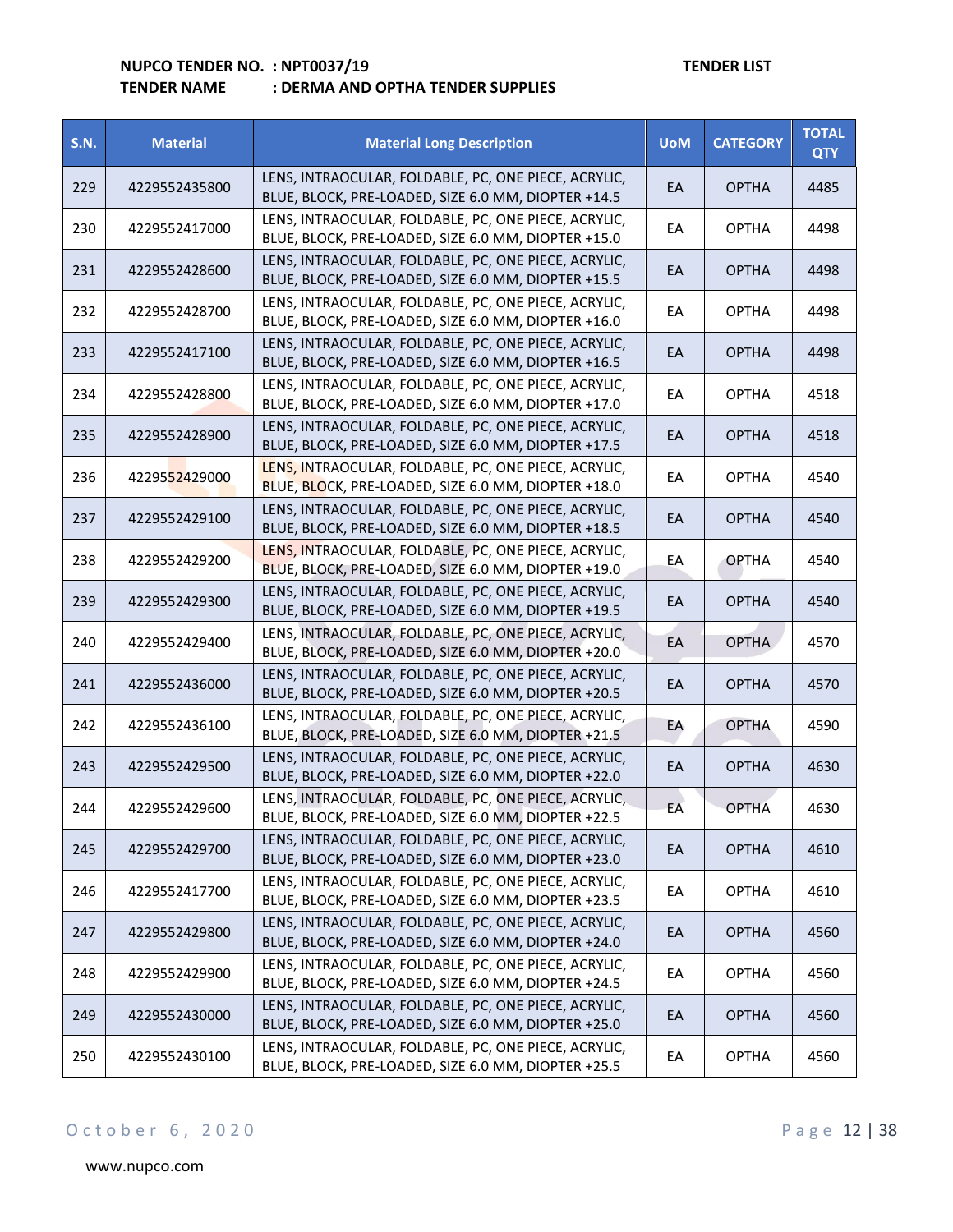| <b>S.N.</b> | <b>Material</b> | <b>Material Long Description</b>                                                                                 | <b>UoM</b> | <b>CATEGORY</b> | <b>TOTAL</b><br><b>QTY</b> |
|-------------|-----------------|------------------------------------------------------------------------------------------------------------------|------------|-----------------|----------------------------|
| 251         | 4229552430200   | LENS, INTRAOCULAR, FOLDABLE, PC, ONE PIECE, ACRYLIC,<br>BLUE, BLOCK, PRE-LOADED, SIZE 6.0 MM, DIOPTER +26.0      | EA         | <b>OPTHA</b>    | 4530                       |
| 252         | 4229552430300   | LENS, INTRAOCULAR, FOLDABLE, PC, ONE PIECE, ACRYLIC,<br>BLUE, BLOCK, PRE-LOADED, SIZE 6.0 MM, DIOPTER +26.5      | EA         | <b>OPTHA</b>    | 4530                       |
| 253         | 4229552430400   | LENS, INTRAOCULAR, FOLDABLE, PC, ONE PIECE, ACRYLIC,<br>BLUE, BLOCK, PRE-LOADED, SIZE 6.0 MM, DIOPTER +27.0      | EA         | <b>OPTHA</b>    | 4520                       |
| 254         | 4229552430500   | LENS, INTRAOCULAR, FOLDABLE, PC, ONE PIECE, ACRYLIC,<br>BLUE, BLOCK, PRE-LOADED, SIZE 6.0 MM, DIOPTER +27.5      | EA         | <b>OPTHA</b>    | 4520                       |
| 255         | 4229552430600   | LENS, INTRAOCULAR, FOLDABLE, PC, ONE PIECE, ACRYLIC,<br>BLUE, BLOCK, PRE-LOADED, SIZE 6.0 MM, DIOPTER +28.0      | EA         | <b>OPTHA</b>    | 4510                       |
| 256         | 4229552430700   | LENS, INTRAOCULAR, FOLDABLE, PC, ONE PIECE, ACRYLIC,<br>BLUE, BLOCK, PRE-LOADED, SIZE 6.0 MM, DIOPTER +28.5      | EA         | <b>OPTHA</b>    | 4500                       |
| 257         | 4229552430800   | LENS, INTRAOCULAR, FOLDABLE, PC, ONE PIECE, ACRYLIC,<br>BLUE, BLOCK, PRE-LOADED, SIZE 6.0 MM, DIOPTER +29.0      | EA         | <b>OPTHA</b>    | 4490                       |
| 258         | 4229552430900   | LENS, INTRAOCULAR, FOLDABLE, PC, ONE PIECE, ACRYLIC,<br>BLUE, BLOCK, PRE-LOADED, SIZE 6.0 MM, DIOPTER +29.5      | EA         | <b>OPTHA</b>    | 4480                       |
| 259         | 4229552431800   | LENS, INTRAOCULAR, FOLDABLE, PC, ONE PIECE, ACRYLIC,<br>BLUE, BLOCK, PRE-LOADED, SIZE 6.0 MM, DIOPTER +30.0      | EA         | <b>OPTHA</b>    | 4475                       |
| 260         | 4229552431000   | LENS, INTRAOCULAR, FOLDABLE, PC, ONE PIECE, ACRYLIC,<br>BLUE, BLOCK, PRE-LOADED, SIZE 6.0 MM, DIOPTER +6.0       | EA         | <b>OPTHA</b>    | 4462                       |
| 261         | 4229552431100   | LENS, INTRAOCULAR, FOLDABLE, PC, ONE PIECE, ACRYLIC,<br>BLUE, BLOCK, PRE-LOADED, SIZE 6.0 MM, DIOPTER +6.5       | EA         | <b>OPTHA</b>    | 4462                       |
| 262         | 4229552431200   | LENS, INTRAOCULAR, FOLDABLE, PC, ONE PIECE, ACRYLIC,<br>BLUE, BLOCK, PRE-LOADED, SIZE 6.0 MM, DIOPTER +7.0       | EA         | <b>OPTHA</b>    | 4462                       |
| 263         | 4229552431300   | LENS, INTRAOCULAR, FOLDABLE, PC, ONE PIECE, ACRYLIC,<br>BLUE, BLOCK, PRE-LOADED, SIZE 6.0 MM, DIOPTER +7.5       | EA         | <b>OPTHA</b>    | 4462                       |
| 264         | 4229552431400   | LENS, INTRAOCULAR, FOLDABLE, PC, ONE PIECE, ACRYLIC,<br>BLUE, BLOCK, PRE-LOADED, SIZE 6.0 MM, DIOPTER +8.0       | EA         | <b>OPTHA</b>    | 4462                       |
| 265         | 4229552437600   | LENS, INTRAOCULAR, FOLDABLE, PC, ONE PIECE, ACRYLIC,<br>BLUE, BLOCK, PRE-LOADED, SIZE 6.0 MM, DIOPTER +8.5       | EA         | <b>OPTHA</b>    | 4462                       |
| 266         | 4229552437500   | LENS, INTRAOCULAR, FOLDABLE, PC, MULTI PIECE,<br>ACRYLIC, BLUE, BLOCK, PRE-LOADED, SIZE 6.0 MM,<br>DIOPTER +9.0  | EA         | <b>OPTHA</b>    | 1047                       |
| 267         | 4229552431500   | LENS, INTRAOCULAR, FOLDABLE, PC, ONE PIECE, ACRYLIC,<br>BLUE, BLOCK, PRE-LOADED, SIZE 6.0 MM, DIOPTER +9.5       | EA         | <b>OPTHA</b>    | 4465                       |
| 268         | 4229552427500   | LENS, INTRAOCULAR, FOLDABLE, PC, MULTI PIECE,<br>ACRYLIC, BLUE, BLOCK, PRE-LOADED, SIZE 6.0 MM,<br>DIOPTER +21.0 | EA         | <b>OPTHA</b>    | 1215                       |
| 269         | 4229552428200   | LENS, INTRAOCULAR, FOLDABLE, PC, MULTI PIECE,<br>ACRYLIC, BLUE, BLOCK, PRE-LOADED, SIZE 6.0 MM,<br>DIOPTER +9.5  | EA         | <b>OPTHA</b>    | 1057                       |
| 270         | 4229552435400   | LENS, INTRAOCULAR, PC, SCLERAL, FIX, PMMA ONE PIECE,<br>WITH HOLE IN HAPTICS, SIZE 7.0 MM, DIOPTER +8            | EA         | <b>OPTHA</b>    | 446                        |
| 271         | 4229552435500   | LENS, INTRAOCULAR, PC, SCLERAL, FIX, PMMA ONE PIECE,<br>WITH HOLE IN HAPTICS, SIZE 7.0 MM, DIOPTER +8.5          | EA         | <b>OPTHA</b>    | 446                        |

## O c t o b e r 6, 2020 P a g e 13 | 38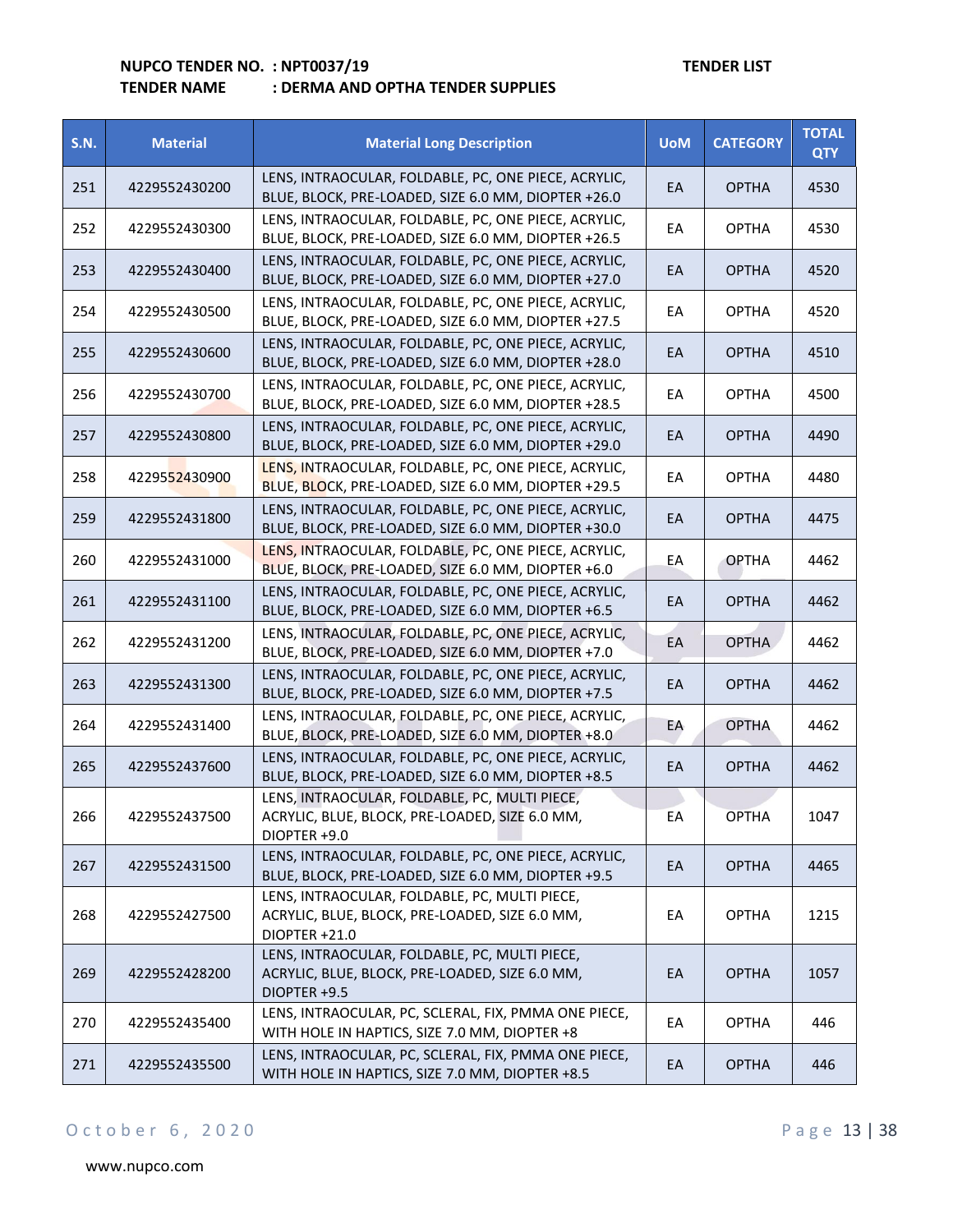| <b>S.N.</b> | <b>Material</b> | <b>Material Long Description</b>                                                                        | <b>UoM</b> | <b>CATEGORY</b> | <b>TOTAL</b><br><b>QTY</b> |
|-------------|-----------------|---------------------------------------------------------------------------------------------------------|------------|-----------------|----------------------------|
| 272         | 4229552435600   | LENS, INTRAOCULAR, PC, SCLERAL, FIX, PMMA ONE PIECE,<br>WITH HOLE IN HAPTICS, SIZE 7.0 MM, DIOPTER +9.0 | EA         | <b>OPTHA</b>    | 446                        |
| 273         | 4229552426100   | LENS, INTRAOCULAR, PC, SCLERAL, FIX, PMMA ONE PIECE,<br>WITH HOLE IN HAPTICS, SIZE 7.0 MM, DIOPTER +9.5 | EA         | <b>OPTHA</b>    | 446                        |
| 274         | 4229552432300   | LENS, INTRAOCULAR, POSTERIOR CHAMBER, ONE PIECE,<br>PMMA, SIZE 6.5 MM, DIOPTER +1.0                     | EA         | <b>OPTHA</b>    | 2340                       |
| 275         | 4229552433800   | LENS, INTRAOCULAR, POSTERIOR CHAMBER, ONE PIECE,<br>PMMA, SIZE 6.5 MM, DIOPTER +10.0                    | EA         | <b>OPTHA</b>    | 2343                       |
| 276         | 4229552433900   | LENS, INTRAOCULAR, POSTERIOR CHAMBER, ONE PIECE,<br>PMMA, SIZE 6.5 MM, DIOPTER +10.5                    | EA         | <b>OPTHA</b>    | 2343                       |
| 277         | 4229552406900   | LENS, INTRAOCULAR, +11.0, DIOPTER, POSTERIOR<br>CHAMBER, 118.2 A, CONSTANT                              | EA         | <b>OPTHA</b>    | 2347                       |
| 278         | 4229552434000   | LENS, INTRAOCULAR, POSTERIOR CHAMBER, ONE PIECE,<br>PMMA, SIZE 6.5 MM, DIOPTER +11.5                    | EA         | <b>OPTHA</b>    | 2349                       |
| 279         | 4229552407000   | LENS, INTRAOCULAR, +12.0, DIOPTER, POSTERIOR<br>CHAMBER, 118.2 A, CONSTANT                              | EA         | <b>OPTHA</b>    | 2347                       |
| 280         | 4229552434100   | LENS, INTRAOCULAR, POSTERIOR CHAMBER, ONE PIECE,<br>PMMA, SIZE 6.5 MM, DIOPTER +12.5                    | EA         | <b>OPTHA</b>    | 2349                       |
| 281         | 4229552407100   | LENS, INTRAOCULAR, +13.0, DIOPTER, POSTERIOR<br>CHAMBER, 118.2 A, CONSTANT                              | EA         | <b>OPTHA</b>    | 2347                       |
| 282         | 4229552434200   | LENS, INTRAOCULAR, POSTERIOR CHAMBER, ONE PIECE,<br>PMMA, SIZE 6.5 MM, DIOPTER +13.5                    | EA         | <b>OPTHA</b>    | 2349                       |
| 283         | 4229552409300   | LENS, INTRAOCULAR, +14.0, DIOPTER, POSTERIOR<br>CHAMBER, 118.2 A, CONSTANT                              | EA         | <b>OPTHA</b>    | 2347                       |
| 284         | 4229552434300   | LENS, INTRAOCULAR, POSTERIOR CHAMBER, ONE PIECE,<br>PMMA, SIZE 6.5 MM, DIOPTER +14.5                    | EA         | <b>OPTHA</b>    | 2349                       |
| 285         | 4229552407300   | LENS, INTRAOCULAR, +15.0, DIOPTER, POSTERIOR<br>CHAMBER, 118.2 A, CONSTANT                              | EA         | <b>OPTHA</b>    | 2347                       |
| 286         | 4229552434400   | LENS, INTRAOCULAR, POSTERIOR CHAMBER, ONE PIECE,<br>PMMA, SIZE 6.5 MM, DIOPTER +15.5                    | EA         | <b>OPTHA</b>    | 2349                       |
| 287         | 4229552407500   | LENS, INTRAOCULAR, +16.0, DIOPTER, POSTERIOR<br>CHAMBER, 118.2 A, CONSTANT                              | EA         | <b>OPTHA</b>    | 2347                       |
| 288         | 4229552434500   | LENS, INTRAOCULAR, POSTERIOR CHAMBER, ONE PIECE,<br>PMMA, SIZE 6.5 MM, DIOPTER +16.5                    | EA         | <b>OPTHA</b>    | 2351                       |
| 289         | 4229552407200   | LENS, INTRAOCULAR, +17.0, DIOPTER, POSTERIOR<br>CHAMBER, 118.2 A, CONSTANT                              | EA         | <b>OPTHA</b>    | 2349                       |
| 290         | 4229552407900   | LENS, INTRAOCULAR, +17.5, DIOPTER, POSTERIOR<br>CHAMBER, 118.2 A, CONSTANT                              | EA         | <b>OPTHA</b>    | 2349                       |
| 291         | 4229552408900   | LENS, INTRAOCULAR, +18.0, DIOPTER, POSTERIOR<br>CHAMBER, 118.2 A, CONSTANT                              | EA         | <b>OPTHA</b>    | 2349                       |
| 292         | 4229552408400   | LENS, INTRAOCULAR, +18.5, DIOPTER, POSTERIOR<br>CHAMBER, 118.2 A, CONSTANT                              | EA         | <b>OPTHA</b>    | 2349                       |
| 293         | 4229552409400   | LENS, INTRAOCULAR, +19.0, DIOPTER, POSTERIOR<br>CHAMBER, 118.2 A, CONSTANT                              | EA         | <b>OPTHA</b>    | 2349                       |
| 294         | 4229552409500   | LENS, INTRAOCULAR, +19.5, DIOPTER, POSTERIOR<br>CHAMBER, 118.2 A, CONSTANT                              | EA         | <b>OPTHA</b>    | 2349                       |

## O c t o b e r 6, 2020 P a g e 14 | 38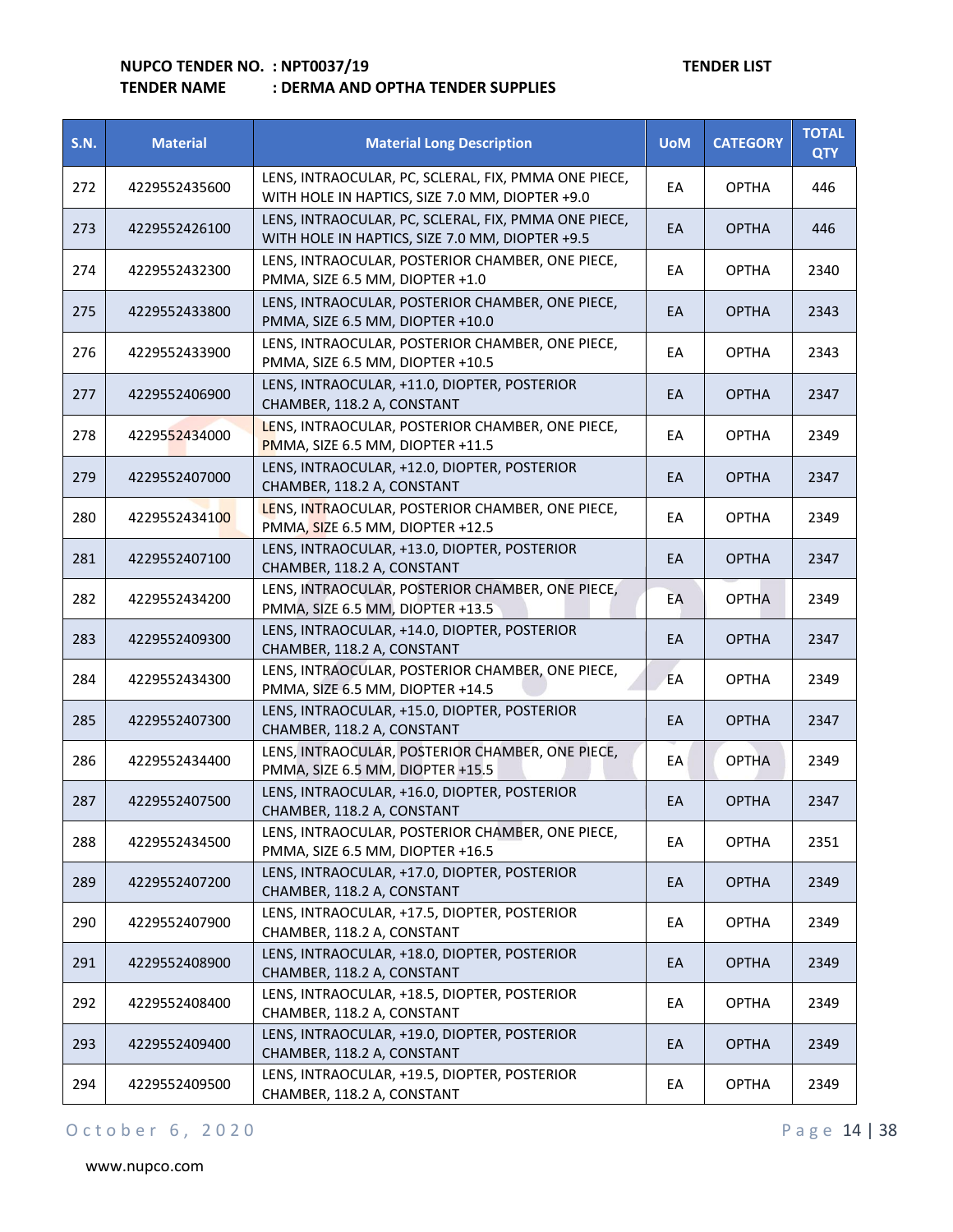## **TENDER NAME : DERMA AND OPTHA TENDER SUPPLIES**

| <b>S.N.</b> | <b>Material</b> | <b>Material Long Description</b>                                                     | <b>UoM</b> | <b>CATEGORY</b> | <b>TOTAL</b><br><b>QTY</b> |
|-------------|-----------------|--------------------------------------------------------------------------------------|------------|-----------------|----------------------------|
| 295         | 4229552432400   | LENS, INTRAOCULAR, POSTERIOR CHAMBER, ONE PIECE,<br>PMMA, SIZE 6.5 MM, DIOPTER +2.0  | EA         | <b>OPTHA</b>    | 2342                       |
| 296         | 4229552410000   | LENS, INTRAOCULAR, +20.0, DIOPTER, POSTERIOR<br>CHAMBER, 118.2 A, CONSTANT           | EА         | <b>OPTHA</b>    | 2354                       |
| 297         | 4229552409000   | LENS, INTRAOCULAR, +20.5, DIOPTER, POSTERIOR<br>CHAMBER, 118.2 A, CONSTANT           | EA         | <b>OPTHA</b>    | 2354                       |
| 298         | 4229552409100   | LENS, INTRAOCULAR, +21.0, DIOPTER, POSTERIOR<br>CHAMBER, 118.2 A, CONSTANT           | EA         | <b>OPTHA</b>    | 2354                       |
| 299         | 4229552409200   | LENS, INTRAOCULAR, +21.5, DIOPTER, POSTERIOR<br>CHAMBER, 118.2 A, CONSTANT           | EA         | <b>OPTHA</b>    | 2354                       |
| 300         | 4229552407400   | LENS, INTRAOCULAR, +22.0, DIOPTER, POSTERIOR<br>CHAMBER, 118.2 A, CONSTANT           | EA         | <b>OPTHA</b>    | 2354                       |
| 301         | 4229552409600   | LENS, INTRAOCULAR, +22.5, DIOPTER, POSTERIOR<br>CHAMBER, 118.2 A, CONSTANT           | EA         | <b>OPTHA</b>    | 2354                       |
| 302         | 4229552409700   | LENS, INTRAOCULAR, +23.0, DIOPTER, POSTERIOR<br>CHAMBER, 118.2 A, CONSTANT           | EA         | <b>OPTHA</b>    | 2354                       |
| 303         | 4229552409800   | LENS, INTRAOCULAR, +23.5, DIOPTER, POSTERIOR<br>CHAMBER, 118.2 A, CONSTANT           | EA         | <b>OPTHA</b>    | 2354                       |
| 304         | 4229552409900   | LENS, INTRAOCULAR, +24.0, DIOPTER, POSTERIOR<br>CHAMBER, 118.2 A, CONSTANT           | EA         | <b>OPTHA</b>    | 2354                       |
| 305         | 4229552408000   | LENS, INTRAOCULAR, +24.5, DIOPTER, POSTERIOR<br>CHAMBER, 118.2 A, CONSTANT           | EA         | <b>OPTHA</b>    | 2354                       |
| 306         | 4229552408600   | LENS, INTRAOCULAR, +25.0, DIOPTER, POSTERIOR<br>CHAMBER, 118.2 A, CONSTANT           | EA         | <b>OPTHA</b>    | 2354                       |
| 307         | 4229552408100   | LENS, INTRAOCULAR, +25.5, DIOPTER, POSTERIOR<br>CHAMBER, 118.2 A, CONSTANT           | EA         | <b>OPTHA</b>    | 2349                       |
| 308         | 4229552407600   | LENS, INTRAOCULAR, +26.0, DIOPTER, POSTERIOR<br>CHAMBER, 118.2 A, CONSTANT           | EA         | <b>OPTHA</b>    | 2349                       |
| 309         | 4229552408200   | LENS, INTRAOCULAR, +26.5, DIOPTER, POSTERIOR<br>CHAMBER, 118.2 A, CONSTANT           | EA         | <b>OPTHA</b>    | 2349                       |
| 310         | 4229552407700   | LENS, INTRAOCULAR, +27.0, DIOPTER, POSTERIOR<br>CHAMBER, 118.2 A, CONSTANT           | EA         | <b>OPTHA</b>    | 2347                       |
| 311         | 4229552408300   | LENS, INTRAOCULAR, +27.5, DIOPTER, POSTERIOR<br>CHAMBER, 118.2 A, CONSTANT           | EA         | <b>OPTHA</b>    | 2347                       |
| 312         | 4229552407800   | LENS, INTRAOCULAR, +28.0, DIOPTER, POSTERIOR<br>CHAMBER, 118.2 A, CONSTANT           | EA         | <b>OPTHA</b>    | 2347                       |
| 313         | 4229552408500   | LENS, INTRAOCULAR, +28.5, DIOPTER, POSTERIOR<br>CHAMBER, 118.2 A, CONSTANT           | EA         | <b>OPTHA</b>    | 2347                       |
| 314         | 4229552408800   | LENS, INTRAOCULAR, +29.0, DIOPTER, POSTERIOR<br>CHAMBER, 118.2 A, CONSTANT           | EA         | <b>OPTHA</b>    | 2347                       |
| 315         | 4229552408700   | LENS, INTRAOCULAR, +29.5, DIOPTER, POSTERIOR<br>CHAMBER, 118.2 A, CONSTANT           | EA         | <b>OPTHA</b>    | 2347                       |
| 316         | 4229552432500   | LENS, INTRAOCULAR, POSTERIOR CHAMBER, ONE PIECE,<br>PMMA, SIZE 6.5 MM, DIOPTER +3.0  | EA         | <b>OPTHA</b>    | 2342                       |
| 317         | 4229552432600   | LENS, INTRAOCULAR, POSTERIOR CHAMBER, ONE PIECE,<br>PMMA, SIZE 6.5 MM, DIOPTER +30.0 | EA         | <b>OPTHA</b>    | 2347                       |

## O c t o b e r 6, 2020 P a g e 15 | 38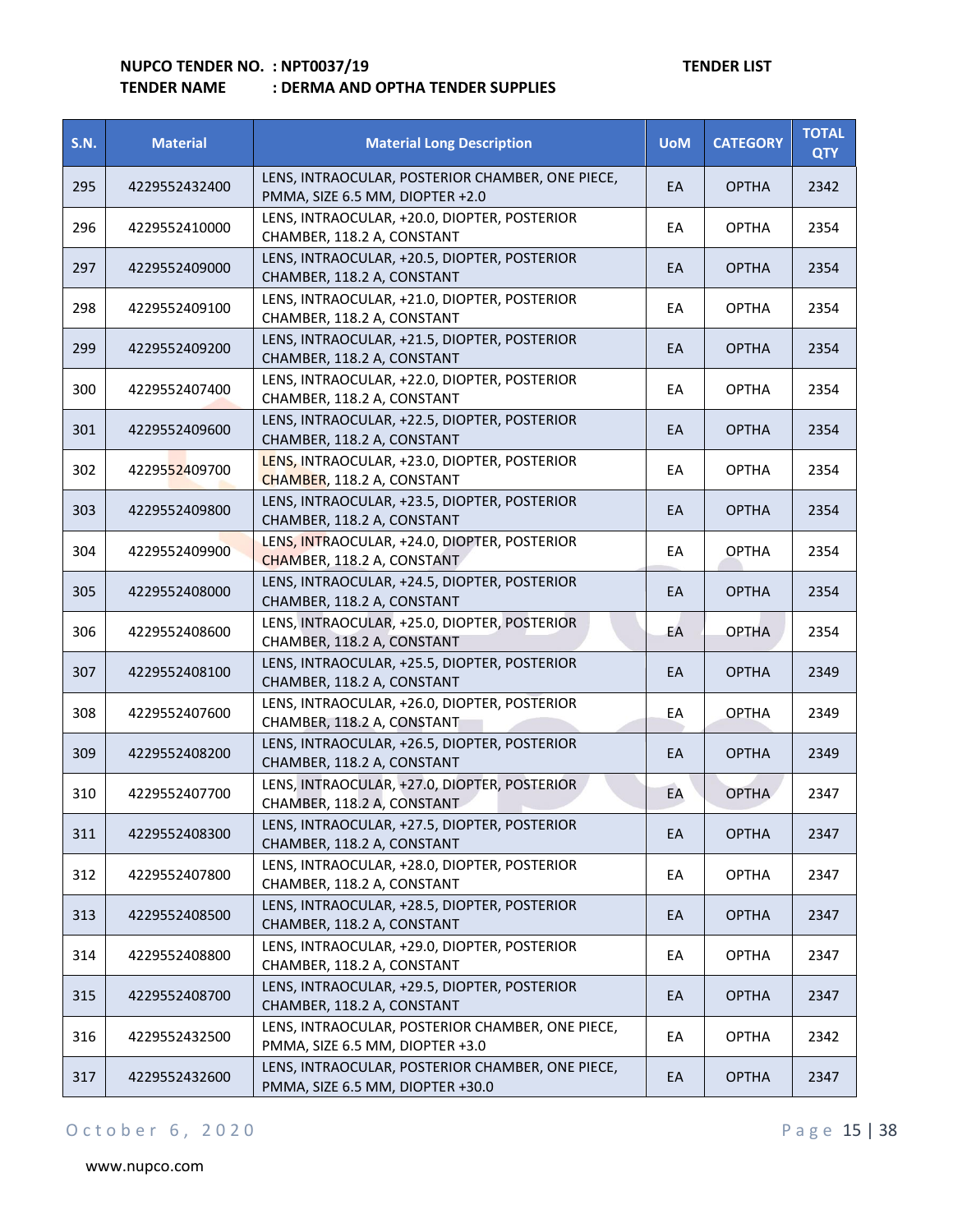|      | I LIVULIN IVAIVIL | . DENIVIA AND OF ITIA TENDEN SOFFEIES                                               |            |                 |                            |
|------|-------------------|-------------------------------------------------------------------------------------|------------|-----------------|----------------------------|
| S.N. | <b>Material</b>   | <b>Material Long Description</b>                                                    | <b>UoM</b> | <b>CATEGORY</b> | <b>TOTAL</b><br><b>QTY</b> |
| 318  | 4229552432700     | LENS, INTRAOCULAR, POSTERIOR CHAMBER, ONE PIECE,<br>PMMA, SIZE 6.5 MM, DIOPTER +4.0 | EA         | <b>OPTHA</b>    | 2342                       |
| 319  | 4229552432800     | LENS, INTRAOCULAR, POSTERIOR CHAMBER, ONE PIECE,<br>PMMA, SIZE 6.5 MM, DIOPTER +5.0 | EA         | <b>OPTHA</b>    | 2344                       |
| 320  | 4229552432900     | LENS, INTRAOCULAR, POSTERIOR CHAMBER, ONE PIECE,<br>PMMA, SIZE 6.5 MM, DIOPTER +6.0 | EA         | <b>OPTHA</b>    | 2344                       |
| 321  | 4229552433000     | LENS, INTRAOCULAR, POSTERIOR CHAMBER, ONE PIECE,<br>PMMA, SIZE 6.5 MM, DIOPTER +6.5 | EA         | <b>OPTHA</b>    | 2344                       |
| 322  | 4229552434600     | LENS, INTRAOCULAR, POSTERIOR CHAMBER, ONE PIECE,<br>PMMA, SIZE 6.5 MM, DIOPTER +7.0 | EA         | <b>OPTHA</b>    | 2344                       |
| 323  | 4229552433100     | LENS, INTRAOCULAR, POSTERIOR CHAMBER, ONE PIECE,<br>PMMA, SIZE 6.5 MM, DIOPTER +7.5 | EA         | <b>OPTHA</b>    | 2344                       |
| 324  | 4229552433200     | LENS, INTRAOCULAR, POSTERIOR CHAMBER, ONE PIECE,<br>PMMA, SIZE 6.5 MM, DIOPTER +8.0 | EA         | <b>OPTHA</b>    | 2344                       |
| 325  | 4229552433300     | LENS, INTRAOCULAR, POSTERIOR CHAMBER, ONE PIECE,<br>PMMA, SIZE 6.5 MM, DIOPTER +8.5 | EA         | <b>OPTHA</b>    | 2344                       |
| 326  | 4229552433400     | LENS, INTRAOCULAR, POSTERIOR CHAMBER, ONE PIECE,<br>PMMA, SIZE 6.5 MM, DIOPTER +9.0 | EA         | <b>OPTHA</b>    | 2344                       |
| 327  | 4229552433500     | LENS, INTRAOCULAR, POSTERIOR CHAMBER, ONE PIECE,<br>PMMA, SIZE 6.5 MM, DIOPTER +9.5 | EA         | <b>OPTHA</b>    | 2344                       |

| 324 | 4229552433200 | <u>LENS, INTRAUCULAR, PUSTERIUR CHAMBER, UNE PIECE, </u><br>PMMA, SIZE 6.5 MM, DIOPTER +8.0                                    | EA        | <b>OPTHA</b> | 2344  |
|-----|---------------|--------------------------------------------------------------------------------------------------------------------------------|-----------|--------------|-------|
| 325 | 4229552433300 | LENS, INTRAOCULAR, POSTERIOR CHAMBER, ONE PIECE,<br>PMMA, SIZE 6.5 MM, DIOPTER +8.5                                            | EA        | <b>OPTHA</b> | 2344  |
| 326 | 4229552433400 | LENS, INTRAOCULAR, POSTERIOR CHAMBER, ONE PIECE,<br>PMMA, SIZE 6.5 MM, DIOPTER +9.0                                            | EA        | <b>OPTHA</b> | 2344  |
| 327 | 4229552433500 | LENS, INTRAOCULAR, POSTERIOR CHAMBER, ONE PIECE,<br>PMMA, SIZE 6.5 MM, DIOPTER +9.5                                            | EA        | <b>OPTHA</b> | 2344  |
| 328 | 4229552433600 | LENS, INTRAOCULAR, POSTERIOR CHAMBER, ONE PIECE,<br>PMMA, SIZE 6.5 MM, DIOPTER -1                                              | EA        | <b>OPTHA</b> | 2342  |
| 329 | 4229552432200 | LENS, INTRAOCULAR, POSTERIOR CHAMBER, ONE PIECE,<br>PMMA, SIZE 6.5 MM, DIOPTER -2                                              | EA        | <b>OPTHA</b> | 2342  |
| 330 | 4229552433700 | LENS, INTRAOCULAR, POSTERIOR CHAMBER, ONE PIECE,<br>PMMA, SIZE 6.5 MM, DIOPTER -3                                              | EA        | <b>OPTHA</b> | 2342  |
| 331 | 4229552434700 | LENS, INTRAOCULAR, POSTERIOR CHAMBER, ONE PIECE,<br>PMMA, SIZE 6.5 MM, DIOPTER -4                                              | EA        | <b>OPTHA</b> | 2342  |
| 332 | 4229552434800 | LENS, INTRAOCULAR, RIGID POSTERIOR CHAMBER, ONE<br>PIECE, PMMA, SIZE 6.50 MM, DIOPTER + 4 TO +13                               | EA        | <b>OPTHA</b> | 30    |
| 333 | 4229552438000 | LENS, PHAKIC, POSTERIOR CHAMBER, CORRECTION, OF<br>MYOPIA AND ASTIGMATISM, FOR REFRACTIVE SURGERY,<br><b>STERILE</b>           | EA        | <b>OPTHA</b> | 820   |
| 334 | 4229450800900 | NEEDLE, 25 GAUGE X 1 INCH (0.50 X 25 MM), FOR<br>OPHTHALMIC SURGERY, DISPOSABLE, STERILE                                       | EA        | <b>OPTHA</b> | 7580  |
| 335 | 4229680511100 | NEEDLE, MICROSURGICAL, FOR INJECTION, 30 GAUGE X<br>5/8 INCH, DISPOSABLE, STERILE                                              | EA        | <b>OPTHA</b> | 45900 |
| 336 | 4229511402100 | PACK, CONSTELLATION, COMBINED PHACO/VITRECTOMY,<br>0.9 MM X HANDPIECE 5000 CPM, STERILE                                        | EA        | <b>OPTHA</b> | 450   |
| 337 | 4229516000900 | PACK, CONSTELLATION, VISCOUS FLUID CONTROL (VFC),<br>COMPATIBLE WITH ALCON CONSTELLATION,<br>PHACO/VITRECTOMY MACHINE, STERILE | EA        | <b>OPTHA</b> | 7303  |
| 338 | 4229511400500 | PACK, PHACOEMULSIFICATION, 23GA, VITRECTOMY, WITH<br>TROCAR, CONSTELLATION MACHINE, 5000 CPM                                   | PC        | <b>OPTHA</b> | 4575  |
| 339 | 4229511400200 | PACK, CATARACT PHACO, FULL ACCESSORIES, SIGNATURE<br><b>MACHINE</b>                                                            | <b>PC</b> | <b>OPTHA</b> | 4095  |
|     |               |                                                                                                                                |           |              |       |

## O c t o b e r 6, 2020 P a g e 16 | 38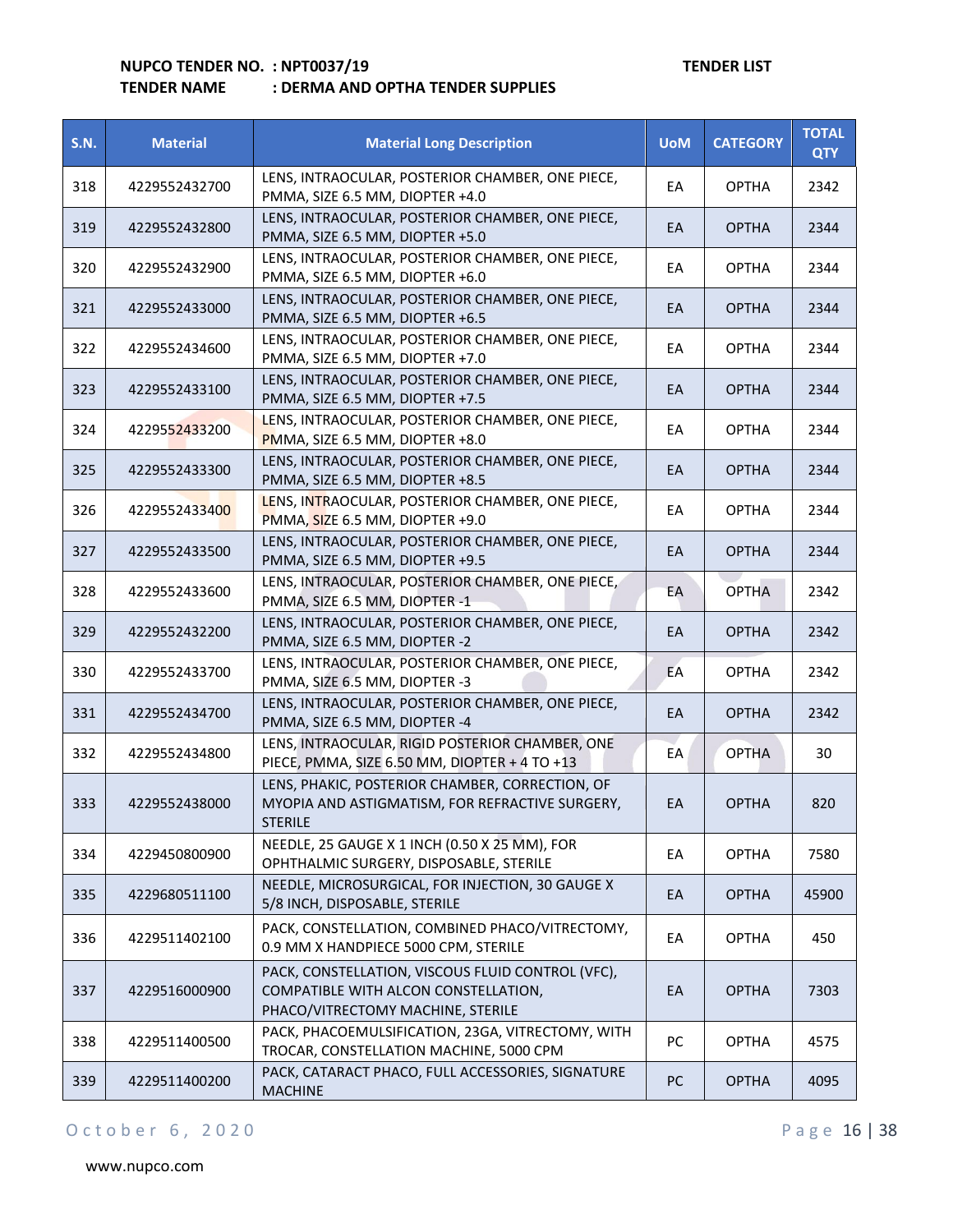| <b>S.N.</b> | <b>Material</b> | <b>Material Long Description</b>                                                                                                                                            | <b>UoM</b> | <b>CATEGORY</b> | <b>TOTAL</b><br><b>QTY</b> |
|-------------|-----------------|-----------------------------------------------------------------------------------------------------------------------------------------------------------------------------|------------|-----------------|----------------------------|
| 340         | 4229511400300   | PACK, PHACOEMULSIFICATION, CATARACT, PHACO, FULL<br>ACCESSORIES, INFINITI MACHINE                                                                                           | PC         | <b>OPTHA</b>    | 10330                      |
| 341         | 4229516000700   | PACK, PHACO, ROUND TIP, FOR ALCON INFINITY MACHINE,<br>OR ANY OTHER RELATED MACHINE, STERILE                                                                                | EА         | <b>OPTHA</b>    | 1270                       |
| 342         | 4229516000800   | PACK, PHACO, WITHOUT TIPS, FOR OERTLI FAROS<br>MACHINE OR ANY EQUIVALENT                                                                                                    | EA         | <b>OPTHA</b>    | 2910                       |
| 343         | 4229516001100   | PHACO, TIP, 30 DEGREES, CURVED 2.2 MM, (21 GAUGE)<br>WITH INFUSION SLEEVE, LAMINAR FLOW, FOR ABBOTT<br>SIGNATURE MACHINE EA OR ANY EQUIVALENT, STERILE                      | EA         | <b>OPTHA</b>    | 1408                       |
| 344         | 4229516001200   | PHACO, TIP, 30 DEGREES, STRAIGHT, 2.2 MM (21 GAUGE),<br>WITH INFUSION SLEEVE, LAMINAR FLOW, FOR ABBOTT<br>SIGNATURE MACHINE OR ANY OTHER EQUIVALENT,<br>DISPOSABLE, STERILE | ЕA         | <b>OPTHA</b>    | 2848                       |
| 345         | 4229516001300   | PHACO, TIP, EASY, 30 DEGREE X 2.8 MM, FOR OERTLI<br>HANDPIECE OR ANY EQUIVALENT                                                                                             | EA         | <b>OPTHA</b>    | 5750                       |
| 346         | 4229516001400   | PHACO, TIP, EASY, 40 DEGREE X 2.2 MM, FOR OERTLI<br><b>HANDPIECE OR ANY EQUIVALENT</b>                                                                                      | EА         | <b>OPTHA</b>    | 250                        |
| 347         | 4229516001500   | PHACO, TUBING PACK, COMPATIBLE TO ABBOTT<br>SIGNATURE MACHINE OR ANY EQUIVALENT                                                                                             | EA         | <b>OPTHA</b>    | 4488                       |
| 348         | 4229516001600   | PROBE, DIATHERMY, 23 GAUGE, MUST BE COMPATIBLE TO<br>ALCON PHACO MACHINE, OR FOR ANY EQUIVALENT,<br><b>STERILE</b>                                                          | EA         | <b>OPTHA</b>    | 2630                       |
| 349         | 4229516001700   | PROBE, LASER, ILLUMINATED, FLEX CURVED, 23 GAUGE,<br>MUST BE COMPATIBLE TO ALCON CONSTELLATION, PHACO<br>MACHINE, OR FOR ANY EQUIVALENT, STERILE                            | EA         | <b>OPTHA</b>    | 1130                       |
| 350         | 4229310700700   | RETRACTOR, SURGICAL, IRIS, FLEXIBLE, STRETCHABLE,<br>STERILE, DISPOSABLE                                                                                                    | <b>PC</b>  | <b>OPTHA</b>    | 6200                       |
| 351         | 4229453600300   | RINGS, CAPSULAR TENSION, OPHTHALMIC, PMMA, 10<br>MM, PRE-LOADED, INJECTABLE, STERILE                                                                                        | EA         | <b>OPTHA</b>    | 300                        |
| 352         | 4229450300000   | RING, FIXATION, 11-13MM, CAPSULAR TENSION,<br>PRELOADED, DISPOSABLE, INJECTOR                                                                                               | PC         | <b>OPTHA</b>    | 440                        |
| 353         | 4229590800100   | SET, LACRIMAL INTUBATION, WITH BULBOUS TIP, ADULT,<br>DISPOSABLE, STERILE                                                                                                   | EA         | <b>OPTHA</b>    | 1657                       |
| 354         | 4229590800200   | SET, LACRIMAL INTUBATION, WITH BULBOUS TIP,<br>PEDIATRIC, DISPOSABLE, STERILE                                                                                               | EA         | <b>OPTHA</b>    | 1925                       |
| 355         | 4229516000400   | KIT, ULTRA SMALL PARTS MICROSMOOTH 0.9MM<br>COMPATIBLE WITH ALCON CONSTELLATION<br>PHACO/VITRECTOMY MACHINE OR ANY OTHER<br>EQUIVALENT, STERILE                             | EA         | <b>OPTHA</b>    | 30                         |
| 356         | 4229550500400   | SPHERE, OPHTHALMIC, 20MM, SILICON                                                                                                                                           | EA         | <b>OPTHA</b>    | 177                        |
| 357         | 4229451000800   | SPONGE, SURGICAL EYE SPEAR, WITH HANDLE, LINT FREE,<br><b>STERILE</b>                                                                                                       | EA         | <b>OPTHA</b>    | 416775                     |
| 358         | 4229516000500   | PACK, MINI FLARED, INFINITI, TIP KELMAN, 30 DEGREES,<br>COMPATIBLE WITH ALCON CONSTELLATION<br>PHACO/VITRECTOMY MACHINE OR ANY EQUIVALENT,<br><b>STERILE</b>                | EA         | <b>OPTHA</b>    | 100                        |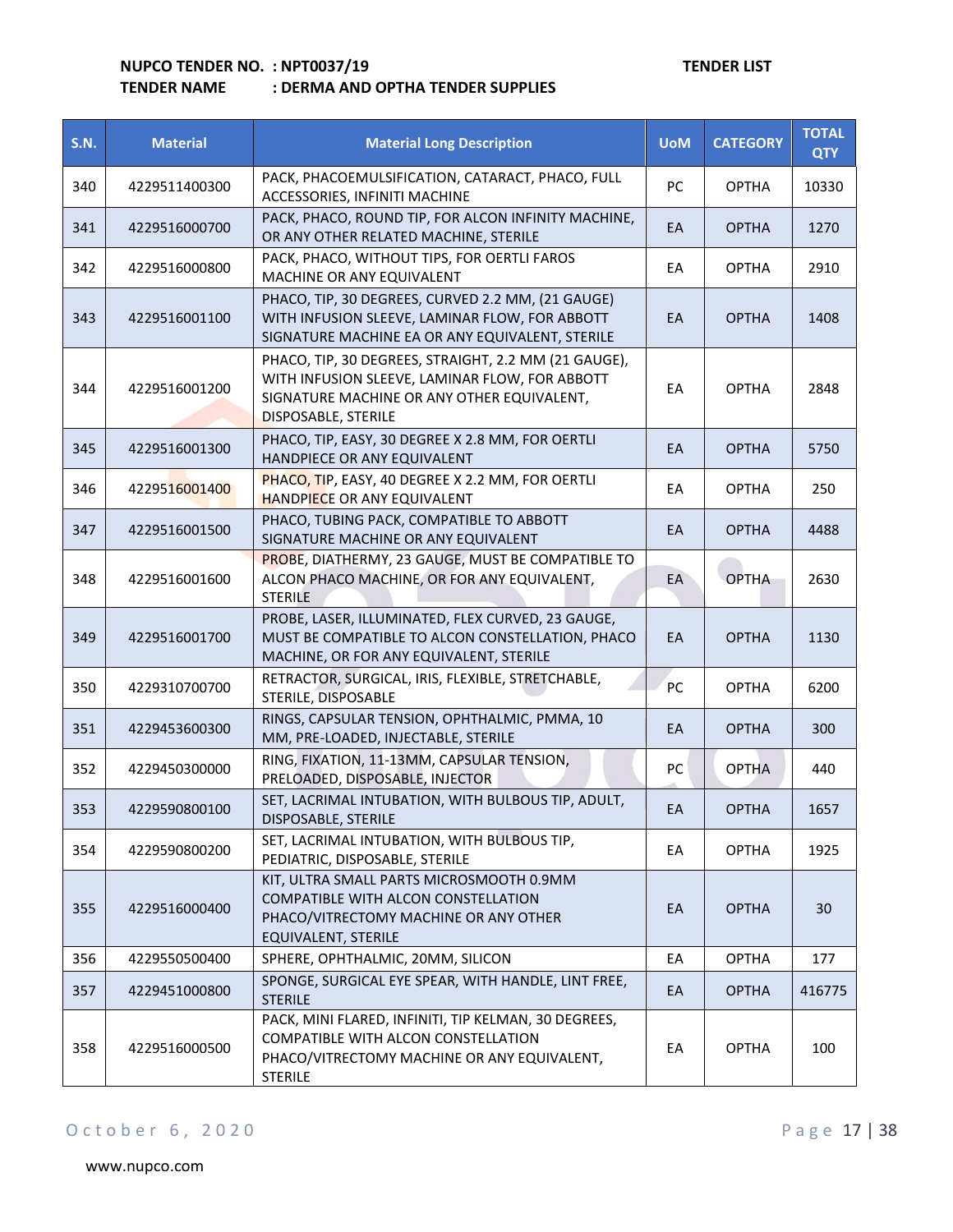## **TENDER NAME : DERMA AND OPTHA TENDER SUPPLIES**

| <b>S.N.</b> | <b>Material</b> | <b>Material Long Description</b>                                                                                                            | <b>UoM</b> | <b>CATEGORY</b> | <b>TOTAL</b><br><b>QTY</b> |
|-------------|-----------------|---------------------------------------------------------------------------------------------------------------------------------------------|------------|-----------------|----------------------------|
| 359         | 4229450801600   | CANNULA, VISCO EXPRESSION, 30 DEGREE, (25 GAUGE X<br>7/8)                                                                                   | EA         | <b>OPTHA</b>    | 500                        |
| 360         | 4229516001000   | PACK, VITRECTOMY, CUTTER, HIGH SPEED, 20 GAUGE, FOR<br>ABBOT SIGNATURE MACHINE OR ANY OTHER EQUIVALENT,<br><b>STERILE</b>                   | EA         | <b>OPTHA</b>    | 1101                       |
| 361         | 4229451104900   | BLADE, CRESCENT, DOUBLE BEVEL, ANGLED 66, 1.0 MM                                                                                            | EA         | <b>OPTHA</b>    | 2630                       |
| 362         | 4229450801500   | NEEDLE, BACKFLUSH, STRAIGHT FOR 1281 BACKFLUSH OR<br>ANY EQUIVALENT, 23 GAUGE                                                               | EA         | <b>OPTHA</b>    | 8700                       |
| 363         | 4229450400600   | SCRAPER, MEMBRANE, DIAMOND DUSTED, 23 GAUGE                                                                                                 | EA         | <b>OPTHA</b>    | 3907                       |
| 364         | 4218260000000   | LIGHTS, EXAMINATION                                                                                                                         | PC         | <b>OPTHA</b>    | 500                        |
| 365         | 4229550200000   | IMPLANT VALVE, ADULT, AHMED TYMOR MEMBRANE                                                                                                  | <b>PAC</b> | <b>OPTHA</b>    | 943                        |
| 366         | 4229552438200   | ANIRIDIA, IOL MODEL, 67 GAUGE OR ANY EQUIVALENT                                                                                             | EA         | <b>OPTHA</b>    | 34                         |
| 367         | 4229453600000   | CAPSULAR, AHMED, TENSION RING, OR EQUIVALENT                                                                                                | EA         | <b>OPTHA</b>    | 79                         |
| 368         | 4229552508900   | AMNIO GRAFT, SIZE 3.5 CMX 3.5 CM, OR EQUIVALENT                                                                                             | EA         | <b>OPTHA</b>    | 530                        |
| 369         | 4229452201600   | INTUBATION SET, AUTOSTABLE, BICANALICULUS                                                                                                   | EA         | <b>OPTHA</b>    | 120                        |
| 370         | 4229352600000   | <b>BACKFLUSH, 23 GAUGE, RETINAL, DISPOSABLE, STERILE</b>                                                                                    | EA         | <b>OPTHA</b>    | 6600                       |
| 371         | 4229352600100   | BACKFLUSH, 25 GAUGE, RETINAL, DISPOSABLE, STERILE                                                                                           | EA         | <b>OPTHA</b>    | 1495                       |
| 372         | 4229454100000   | HYDROGEL SILICONE CONTACT LENSES, DIAMETER 14.2,<br>POWER +/-0.25                                                                           | PC         | <b>OPTHA</b>    | 21920                      |
| 373         | 4229454500200   | KNIFE, BEAVER CRESCENT, OR EQUIVALENT, SIZE 66, 1.25<br>MM WITH HANDLE, DISPOSABLE                                                          | EA         | <b>OPTHA</b>    | 3290                       |
| 374         | 4229680460600   | BEAVER BLADE HANDLE WITH TIP LONG 15CM                                                                                                      | EA         | <b>OPTHA</b>    | 40                         |
| 375         | 4229451104600   | BEAVER, MICROSHARP, 3 MM, 15 DEGREE BLADE, BLUE,<br>SIZE 75 OR EQUIVALENT                                                                   | EA         | <b>OPTHA</b>    | 16118                      |
| 376         | 4229550502600   | BLADE, TREPHINE, 4-14MM, HANDHELD                                                                                                           | EA         | <b>OPTHA</b>    | 130                        |
| 377         | 4229516002000   | BRUSH, BIPOLAR, STRAIGHT, 18 GAUGE WITH CABLE,<br>COMPATIBLE WITH INFINITI AND CONSTELLATION<br>MACHINE OR ANY OTHER EQUIVALENT, DISPOSABLE | EA         | <b>OPTHA</b>    | 4335                       |
| 378         | 4111173900000   | BULB, 12V/50W, HALOGEN, MICROSCOPE BULB,<br>COMPATIBLE TO LEICA AND ZEISS, OR ANY OTHER<br>EQUIVALENT                                       | EA         | <b>OPTHA</b>    | 20                         |
| 379         | 4229350401500   | CANNULA, OPHTHALMIC, 27GA, 60DEG, REVISION PICK                                                                                             | <b>PC</b>  | <b>OPTHA</b>    | 8675                       |
| 380         | 4229450801700   | CANNULA, 30 GAUGE, ANGLED, 7 MM, DISPOSABLE,<br><b>STERILE</b>                                                                              | EA         | <b>OPTHA</b>    | 4300                       |
| 381         | 4229451201500   | CONFORMER, FLEXIBLE, SILICONE, DISPOSABLE, STERILE                                                                                          | EA         | <b>OPTHA</b>    | 325                        |
| 382         | 4229451200200   | CONFORMER, EYE, SMALL, STERILE                                                                                                              | EA         | <b>OPTHA</b>    | 345                        |
| 383         | 4229451201200   | CONFORMER, OPHTHALMIC, MEDIUM, STERILE                                                                                                      | EA         | <b>OPTHA</b>    | 761                        |
| 384         | 4229451201600   | CONFORMER, LARGE SIZE, PLASTIC, DISPOSABLE, STERILE                                                                                         | EA         | <b>OPTHA</b>    | 582                        |
| 385         | 4229454500100   | CBM BLADE, FOR MORIA DSAEK MACHINE OR ANY OTHER<br>EQUIVALENT                                                                               | EA         | <b>OPTHA</b>    | 70                         |
| 386         | 4229454400300   | CARTRIDGE D, COMPATIBLE WITH IQ ACRYSOFT LENSES OR<br>ANY EQUIVALENT                                                                        | EA         | <b>OPTHA</b>    | 200                        |

## O c t o b e r 6, 2020 P a g e 18 | 38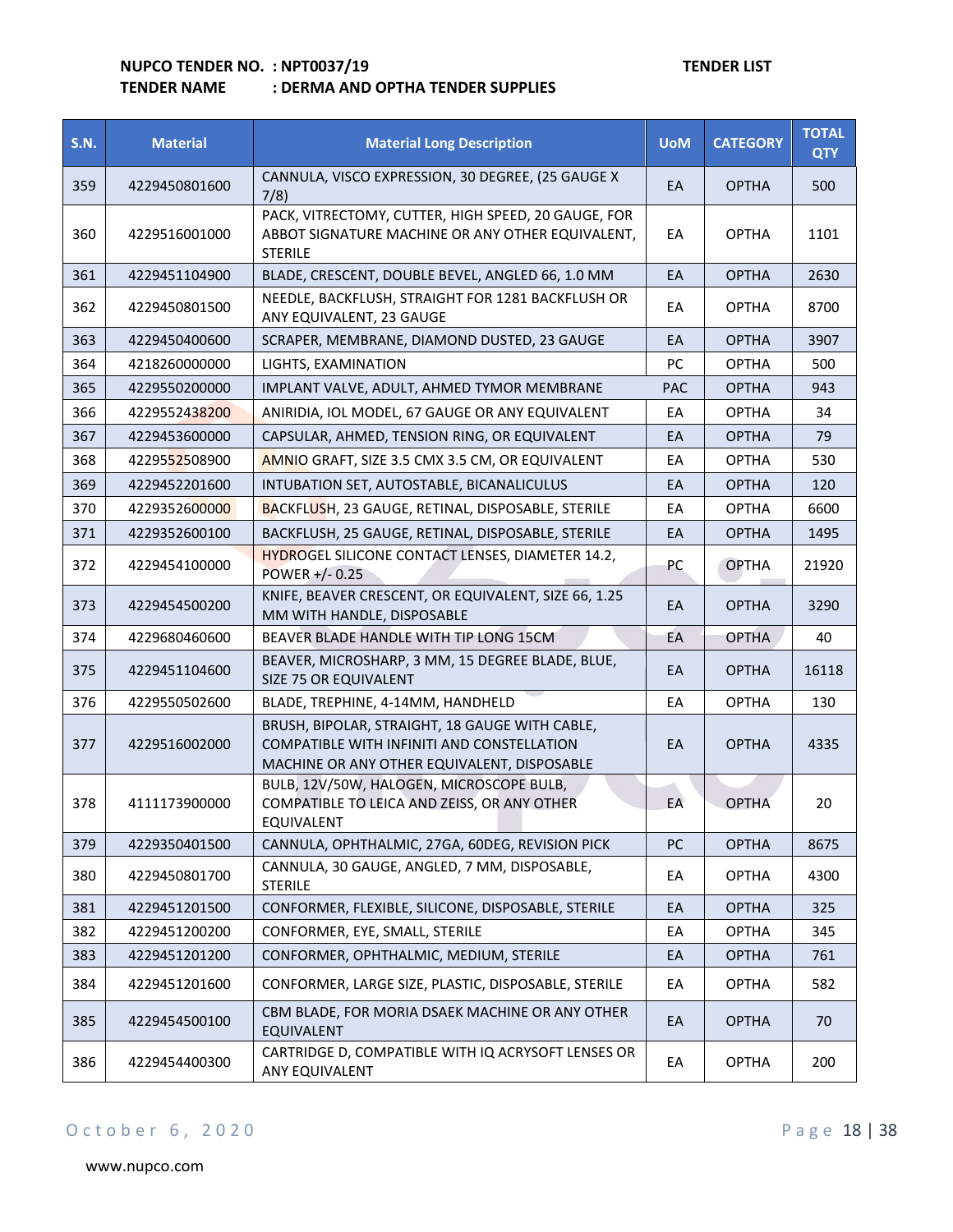## **TENDER NAME : DERMA AND OPTHA TENDER SUPPLIES**

| <b>S.N.</b> | <b>Material</b> | <b>Material Long Description</b>                                                                                                                   | <b>UoM</b> | <b>CATEGORY</b> | <b>TOTAL</b><br><b>QTY</b> |
|-------------|-----------------|----------------------------------------------------------------------------------------------------------------------------------------------------|------------|-----------------|----------------------------|
| 387         | 4229511401700   | PACK, PHACO CATARACT, FULL ACCESSORIES, CENTURION<br><b>MACHINE</b>                                                                                | PC         | <b>OPTHA</b>    | 8684                       |
| 388         | 4229516000600   | PACK, PHACO, ACTIVE INTREPID, 45 DEGREES,<br>COMPATIBLE WITH CENTURION MACHINE                                                                     | EА         | <b>OPTHA</b>    | 5508                       |
| 389         | 4229511401800   | PACK, VITRECTOMY, ANTERIOR, CENTURION MACHINE                                                                                                      | PC         | <b>OPTHA</b>    | 1308                       |
| 390         | 4229453600100   | CAPSULAR, CIONNI, TENSION RING, OR EQUIVALENT                                                                                                      | EА         | <b>OPTHA</b>    | 256                        |
| 391         | 4229451100400   | KNIFE OPHTHALMIC 2.25MM ANGLED BEVEL UP                                                                                                            | РC         | <b>OPTHA</b>    | 6000                       |
| 392         | 4229511400900   | PACK, VITRECTOMY, ANTERIOR, CONSTELLATION                                                                                                          | PC         | <b>OPTHA</b>    | 1962                       |
| 393         | 4214150500100   | APPLICATOR, COTTON TIP, 3 INCH, UNSTERILE                                                                                                          | EА         | <b>OPTHA</b>    | 960000                     |
| 394         | 4229452201800   | SET, SILICONE STENT AND STAINLESS STEEL PROBE, FOR<br>CONGENITAL NASOLACRIMAL DUCT OBSTRUCTION AND<br>CANALICULAR PATHOLOGIES, STERILE, DISPOSABLE | EA         | <b>OPTHA</b>    | 1678                       |
| 395         | 4229450400500   | DISCOVISC, 1.7% SODIUM HYALURONATE                                                                                                                 | EA         | <b>OPTHA</b>    | 10400                      |
| 396         | 4213170113800   | DRAPE, SURGICAL, EYE, WITH POUCH, DISPOSABLE                                                                                                       | EA         | <b>OPTHA</b>    | 23390                      |
| 397         | 4231151800500   | PAD, EYE OVAL, WITH STITCHED EDGES, SIZE: ABOUT 5.5 X<br>7.5 CM, PACKING: INDIVIDUALLY WRAPPED, 50<br>PIECES/PACKET, DISPOSABLE, STERILE           | <b>PC</b>  | <b>OPTHA</b>    | 46400                      |
| 398         | 4618180300700   | EYE SHIELD, UNIVERSAL, PLASTIC WITH HOLES,<br><b>DISPOSABLE</b>                                                                                    | EA         | <b>OPTHA</b>    | 79040                      |
| 399         | 4229550503400   | EYE SPHERE, SIZE 10 MM, SILICONE, STERILE                                                                                                          | EA         | <b>OPTHA</b>    | 60                         |
| 400         | 4229550503500   | EYE SPHERE, SIZE 12 MM, SILICONE, STERILE                                                                                                          | EA         | <b>OPTHA</b>    | 60                         |
| 401         | 4229550503600   | EYE SPHERE, SIZE 14 MM, SILICONE, STERILE                                                                                                          | EA         | <b>OPTHA</b>    | 60                         |
| 402         | 4229550503700   | EYE SPHERE, SIZE 16 MM, SILICONE, STERILE                                                                                                          | EA         | <b>OPTHA</b>    | 151                        |
| 403         | 4229550503800   | EYE SPHERE, SIZE 18 MM, SILICONE, STERILE                                                                                                          | EA         | <b>OPTHA</b>    | 175                        |
| 404         | 4229550503300   | EYE SPHERE, SIZE 22 MM, SILICONE, STERILE                                                                                                          | EA         | <b>OPTHA</b>    | 70                         |
| 405         | 4229180219100   | FORCEPS, ILM END GRIPPING, RETINAL, 23 GAUGE (TIP)                                                                                                 | EA         | <b>OPTHA</b>    | 650                        |
| 406         | 4229180212900   | MICROFORCEPS, SURGICAL, 23GA, 0.6MM, ILM, ECKARDT<br>END GRIPPING, STERILE, SINGLE USE                                                             | EА         | <b>OPTHA</b>    | 1634                       |
| 407         | 4229680315500   | ECKARDT SERRATED JAW FORCEPS 23 GAUGE                                                                                                              | EA         | <b>OPTHA</b>    | 1607                       |
| 408         | 4229180219200   | FORCEPS, ILM END GRIPPING, RETINAL, 25 GAUGE (TIP),<br>DISPOSABLE, STERILE                                                                         | EA         | <b>OPTHA</b>    | 260                        |
| 409         | 4229180219800   | FORCEPS, ECKARDT, END GRIPPING, RETINAL, 25 GAUGE,<br>(TIP), DISPOSABLE, STERILE                                                                   | EA         | <b>OPTHA</b>    | 300                        |
| 410         | 4229180219500   | FORCEPS, SERRATED, RETINAL, 25 GAUGE (TIP),<br>DISPOSABLE, STERILE                                                                                 | ЕA         | <b>OPTHA</b>    | 310                        |
| 411         | 4229180219300   | FORCEPS, ILM END GRIPPING, RETINAL, 27 GAUGE,<br>DISPOSABLE, STERILE                                                                               | EA         | <b>OPTHA</b>    | 310                        |
| 412         | 4229180219700   | FORCEPS, ECKARDT, END GRIPPING, 27 GAUGE,<br>DISPOSABLE, STERILE                                                                                   | EA         | <b>OPTHA</b>    | 270                        |
| 413         | 4229180219400   | FORCEPS, SERRATED, 27 GAUGE, DISPOSABLE, STERILE                                                                                                   | EA         | <b>OPTHA</b>    | 300                        |
| 414         | 4229180220100   | FORCEPS, SHAH, EXTRA GRIP, SERRATED, 23 GAUGE,<br>DISPOSABLE, STERILE                                                                              | ЕA         | <b>OPTHA</b>    | 1480                       |
| 415         | 4229180219000   | FORCEPS, ILM END GRIPPING, 23 GAUGE, DISPOSABLE,<br><b>STERILE</b>                                                                                 | EA         | <b>OPTHA</b>    | 1730                       |

## O c t o b e r 6, 2020 P a g e 19 | 38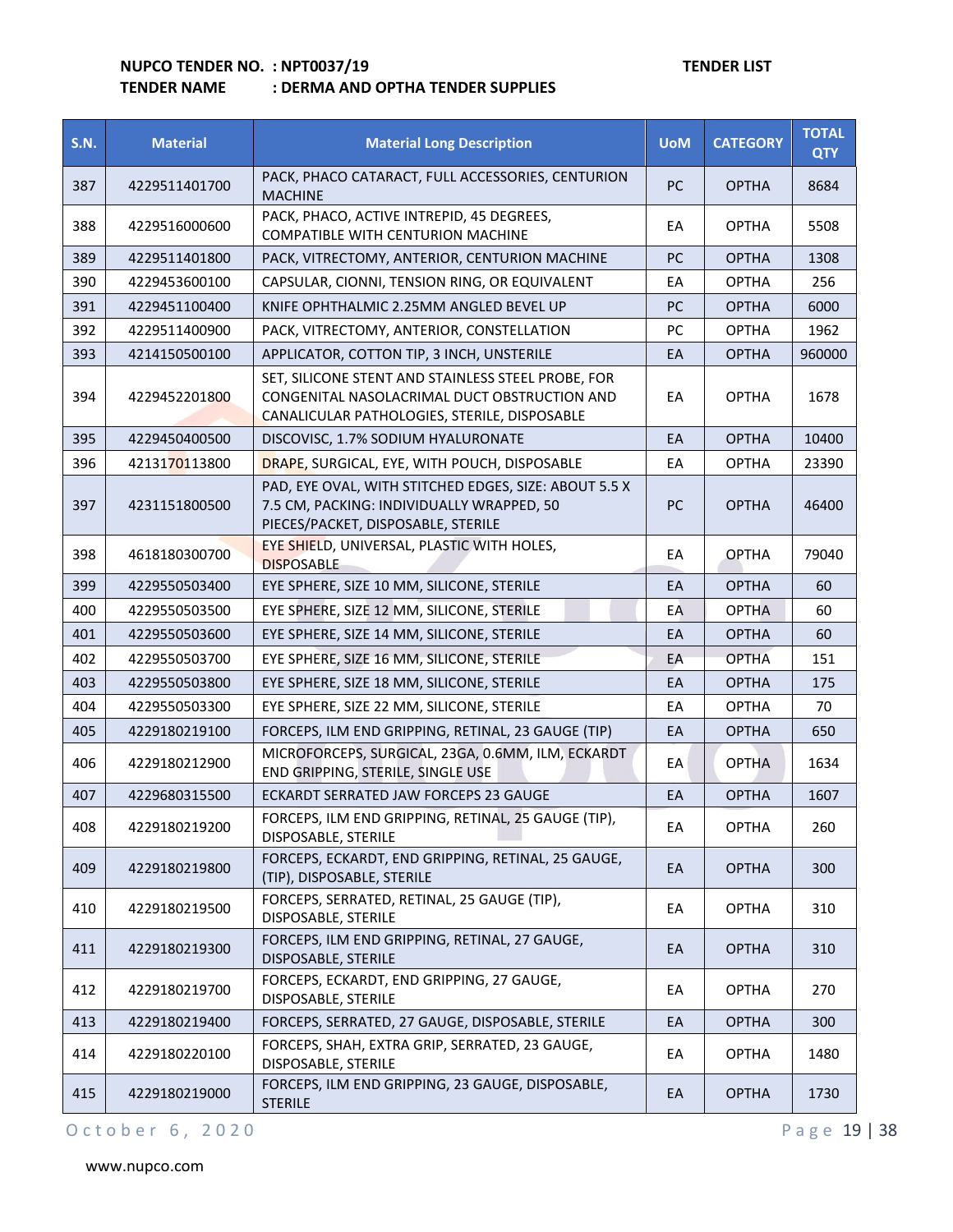## **TENDER NAME : DERMA AND OPTHA TENDER SUPPLIES**

| <b>S.N.</b> | <b>Material</b> | <b>Material Long Description</b>                                                                                          | <b>UoM</b> | <b>CATEGORY</b> | <b>TOTAL</b><br><b>QTY</b> |
|-------------|-----------------|---------------------------------------------------------------------------------------------------------------------------|------------|-----------------|----------------------------|
| 416         | 4229680315400   | ECKARDT END GRIPPING FORCEPS 23 GAUGE                                                                                     | EA         | <b>OPTHA</b>    | 490                        |
| 417         | 4229450001800   | SET FRONTALIS, SUSPENSION 0.90 MM X 6.3 CM (20<br>GAUGE), DISPOSABLE                                                      | EA         | <b>OPTHA</b>    | 562                        |
| 418         | 4229550504300   | IMPLANT, VITREO RETINAL, SCLERAL, SILICONE BAND, TYPE<br>40, 2.0 X 0.75MM, 120 MM LONG, SCLERAL BUCKLING                  | EА         | <b>OPTHA</b>    | 209                        |
| 419         | 4229550504100   | IMPLANT, VITREO RETINAL, SILICONE BAND, TYPE 240 2.5<br>X 0.6 MM, SCLERAL BUCKLING                                        | EA         | <b>OPTHA</b>    | 635                        |
| 420         | 4229452102400   | SLEEVE, RETINAL, SILICONE, ROUND 0.76X1.65X30MM,                                                                          | PC         | <b>OPTHA</b>    | 162                        |
| 421         | 4229452102500   | SLEEVE, RETINAL, SILICONE, ROUND 1X2.1X30MM,                                                                              | PC         | <b>OPTHA</b>    | 243                        |
| 422         | 4229452100800   | STRIP, RETINAL, 1.50X6.0X100MM, 2.5MM GROOVE                                                                              | PC         | <b>OPTHA</b>    | 63                         |
| 423         | 4229550504200   | IMPLANT, VITREO RETINAL, SILICONE TIRE, TYPE 277<br>2.7X7MM, CONCAVE, SCLERAL BUCKLING                                    | EA         | <b>OPTHA</b>    | 51                         |
| 424         | 4229452102200   | SPONGE, RETINAL, 5.5X7.5X80MM, OVAL                                                                                       | PC         | <b>OPTHA</b>    | 92                         |
| 425         | 4229452102300   | SPONGE, RETINAL, 5X80MM, ROUND                                                                                            | PC         | <b>OPTHA</b>    | 92                         |
| 426         | 4229550504700   | IRIS, CAPSULAR, PROSTHESIS, 50 C                                                                                          | EA         | <b>OPTHA</b>    | 26                         |
| 427         | 4229550504800   | IRIS, CAPSULAR, PROSTHESIS, 96 G                                                                                          | EA         | <b>OPTHA</b>    | 26                         |
| 428         | 4229550504500   | IRIS, CAPSULAR, PROSTHESIS, 94 G                                                                                          | EA         | <b>OPTHA</b>    | 26                         |
| 429         | 4229550504400   | IRIS, CAPSULAR, PROSTHESIS, 50 F                                                                                          | EA         | <b>OPTHA</b>    | 26                         |
| 430         | 4229550504600   | IRIS, CAPSULAR, PROSTHESIS, 96 F                                                                                          | EA         | <b>OPTHA</b>    | 26                         |
| 431         | 4218306100000   | STENT, INTRAOCULAR, DESIGNED TO REDUCE EYE<br><b>PRESSURE</b>                                                             | EA         | <b>OPTHA</b>    | 120                        |
| 432         | 4229552412200   | LENS, ASTIGMATISM, INTRAOCULAR, TORIC, ONE PIECE,<br>ACRYLIC, FOLDABLE, UV WITH BLUE FILTER, 6 MM,<br><b>BICONVEX</b>     | EA         | <b>OPTHA</b>    | 1155                       |
| 433         | 4229552431900   | LENS, INTRAOCULAR PC, FOLDABLE, SINGLE PIECE,<br>ULTRASERT DEL, 6 MM OPTIC, PLANAR RANGE, DIOPTER,<br>6-30 DIAMETER       | EA         | <b>OPTHA</b>    | 10185                      |
| 434         | 4229552432000   | LENS, INTRAOCULAR PC, SINGLE PIECE, MULTIFOCAL,<br>FOLDABLE, POWER RANGE AS REQUIRED                                      | EA         | <b>OPTHA</b>    | 400                        |
| 435         | 4229552432100   | LENS, INTRAOCULAR PC, SINGLE PIECE, TORIC,<br>MULTIFOCAL (TRITORIC)                                                       | EA         | <b>OPTHA</b>    | 400                        |
| 436         | 4229552438100   | LENS, POST CHAMBER, ONE PIECE, FOLDABLE, BICONVEX,<br>WITH UV PRELOADED, POWER RANGE, FR. - 1.0 TO 34.0<br><b>DIOPTER</b> | EA         | <b>OPTHA</b>    | 3370                       |
| 437         | 4229552412400   | LENS, IMPLANTABLE COLLAMER, PHAKIC (ICL), POWER<br>RANGE, AS REQUIRED BY SECTOR                                           | EA         | <b>OPTHA</b>    | 600                        |
| 438         | 4229552412300   | LENS, IMPLANTABLE COLLAMER, IN POSTERIOR CHAMBER,<br>POWER RANGE AS REQUIRED                                              | EA         | <b>OPTHA</b>    | 130                        |
| 439         | 4229552437900   | LENS, MONOFOCAL OPTIC, PRELOADED HYDROPHOBIC,<br>6.0MM, CAPSULAR FIXATION, POWER RANGE AS SECTOR<br><b>REQUIRED</b>       | EA         | <b>OPTHA</b>    | 480                        |
| 440         | 4229552438300   | TRIFOCAL HYDROPHOBIC, DIOPTER RANGE, AS PER<br>PATIENTS REQUIRED/SECTOR                                                   | EA         | <b>OPTHA</b>    | 380                        |

## O c t o b e r 6, 2020 P a g e 20 | 38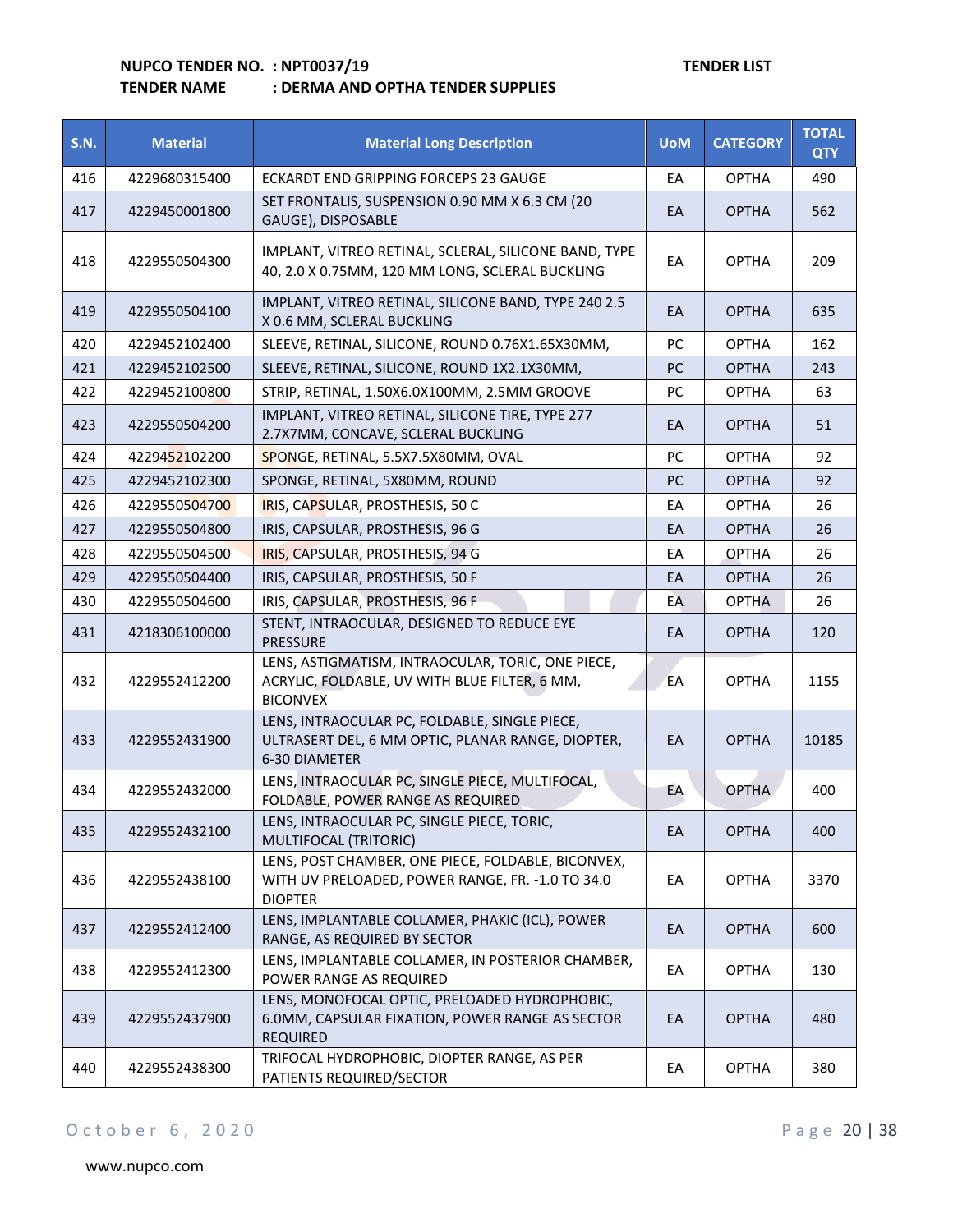## **TENDER NAME : DERMA AND OPTHA TENDER SUPPLIES**

| <b>S.N.</b> | <b>Material</b> | <b>Material Long Description</b>                                                                                                                      | <b>UoM</b> | <b>CATEGORY</b> | <b>TOTAL</b><br><b>QTY</b> |
|-------------|-----------------|-------------------------------------------------------------------------------------------------------------------------------------------------------|------------|-----------------|----------------------------|
| 441         | 4229552438400   | TRIFOCAL TORIC, INTRAOCULAR, DIOPTER RANGE, AS PER<br>PATIENTS REQUIRED/SECTOR                                                                        | EA         | <b>OPTHA</b>    | 280                        |
| 442         | 4229454400000   | INTRAOCULAR LENS, INJECTION SYSTEM, ACRYLIC, 6 MM,<br>PRELOADED, RANGE 6 DIOPTER TO 30 DIOPTER                                                        | EA         | <b>OPTHA</b>    | 1000                       |
| 443         | 4229552438500   | IOL MULTIPIECE, ASPHERIC, ACRYLIC, EMERALD<br>CARTRIDGE, BICONVEX, 6 MM DIAMETER, UV BLOCKING,<br>MODIFIED-C, +10.0 TO 30.0 DIOPTER OR ANY EQUIVALENT | EA         | <b>OPTHA</b>    | 700                        |
| 444         | 4222160300600   | LENS, INTRAOCULAR, DIA12-13.5MM, OPTIC, 6-7.5MM,<br>PMMA, SINGLE PIECE, FIXATION HOLES ON HAPTIC,<br>SCLERAL FIXATED, DIFFERENT POWER RANGES          | EA         | <b>OPTHA</b>    | 420                        |
| 445         | 4229450300600   | MALYUGIN RING, IRIS RETRACTOR, (PUPIL RETRACTOR)                                                                                                      | EA         | <b>OPTHA</b>    | 2184                       |
| 446         | 4229454501000   | MVR KNIFE, 20 GAUGE, STRAIGHT                                                                                                                         | EA         | <b>OPTHA</b>    | 7860                       |
| 447         | 4231221000000   | MICROTIP MARKER, DISPOSABLE                                                                                                                           | EA         | <b>OPTHA</b>    | 18950                      |
| 448         | 4229452700000   | OPHTHALMIC GAS, C3F8 OR ANY EQUIVALENT,<br><b>DISPOSABLE</b>                                                                                          | EA         | <b>OPTHA</b>    | 1721                       |
| 449         | 4229452700100   | OPHTHALMIC GAS, SF6 OR ANY EQUIVALENT, DISPOSABLE                                                                                                     | EA         | <b>OPTHA</b>    | 1517                       |
| 450         | 4218308500200   | OCU-FILM + TIP COVERS COMPATIBLE WITH TONO-PEN<br><b>TONOMETERS OR EQUIVALENT</b>                                                                     | EA         | <b>OPTHA</b>    | 56550                      |
| 451         | 4229680086600   | SHIELD, LASER CORNEAL, PAIR, 24 MM, ADULT, WITH<br><b>SUCTION HANDLE</b>                                                                              | EA         | <b>OPTHA</b>    | 170                        |
| 452         | 4618180600400   | OPTICAL LENS, CLEANER                                                                                                                                 | EA         | <b>OPTHA</b>    | 5750                       |
| 453         | 4229452700200   | PERFLUOROCARBON                                                                                                                                       | EA         | <b>OPTHA</b>    | 2079                       |
| 454         | 4229452700300   | PERFLUOROCARBON, HEAVY                                                                                                                                | EA         | <b>OPTHA</b>    | 1065                       |
| 455         | 4218300500100   | RETINAL, DUAL MEMBRANE, PEEL DYE                                                                                                                      | EA         | <b>OPTHA</b>    | 2125                       |
| 456         | 5124113900000   | OIL, SILICONE, 1000-S, CSTS, 10ML, SYRINGE, STERILE                                                                                                   | VIA        | <b>OPTHA</b>    | 1585                       |
| 457         | 4229450001600   | SILICONE OIL 1500 CST SYRINGE 10ML                                                                                                                    | EA         | <b>OPTHA</b>    | 420                        |
| 458         | 5124113900400   | OIL, SILICONE, 5000-S, CSTS, 10ML, SYRINGE, STERILE                                                                                                   | <b>VIA</b> | <b>OPTHA</b>    | 2060                       |
| 459         | 4229350001600   | INTUBATION SET COMPLETE CASE                                                                                                                          | EA         | <b>OPTHA</b>    | 480                        |
| 460         | 4229680337800   | VERTICAL SCISSOR 23 GAUGE/06 MM                                                                                                                       | EA         | <b>OPTHA</b>    | 231                        |
| 461         | 4229680313800   | CURVED HORIZONTAL SCISSORS 23 GAUGE/ 06MM                                                                                                             | EA         | <b>OPTHA</b>    | 627                        |
| 462         | 4218308500100   | TIP AND MEMBRANE, FOR PNEUMATONOMETER                                                                                                                 | EA         | <b>OPTHA</b>    | 580                        |
| 463         | 4229452201300   | TREPHINES, 8.75 MM, FOR DSAEK MORIA MACHINE, OR<br><b>EQUIVALENT</b>                                                                                  | EA         | <b>OPTHA</b>    | 80                         |
| 464         | 4229452201000   | TREPHINES, 8.00 MM, FOR DSAEK MORIA MACHINE, OR<br>EQUIVALENT                                                                                         | EA         | <b>OPTHA</b>    | 100                        |
| 465         | 4229452201100   | TREPHINES, 8.25 MM, FOR DSAEK MORIA MACHINE, OR<br>EQUIVALENT                                                                                         | EA         | <b>OPTHA</b>    | 100                        |
| 466         | 4229452200800   | TREPHINES, 7.50 MM, FOR DSAEK MORIA MACHINE, OR<br>EQUIVALENT                                                                                         | EA         | <b>OPTHA</b>    | 100                        |
| 467         | 4229452201500   | TREPHINES, 9.50 MM, FOR DSAEK MORIA MACHINE, OR<br>EQUIVALENT                                                                                         | EA         | <b>OPTHA</b>    | 50                         |
| 468         | 4229452200700   | TREPHINES, 7.25 MM, FOR DSAEK MORIA MACHINE, OR<br>EQUIVALENT                                                                                         | EA         | <b>OPTHA</b>    | 100                        |

O c t o b e r 6, 2020 P a g e 21 | 38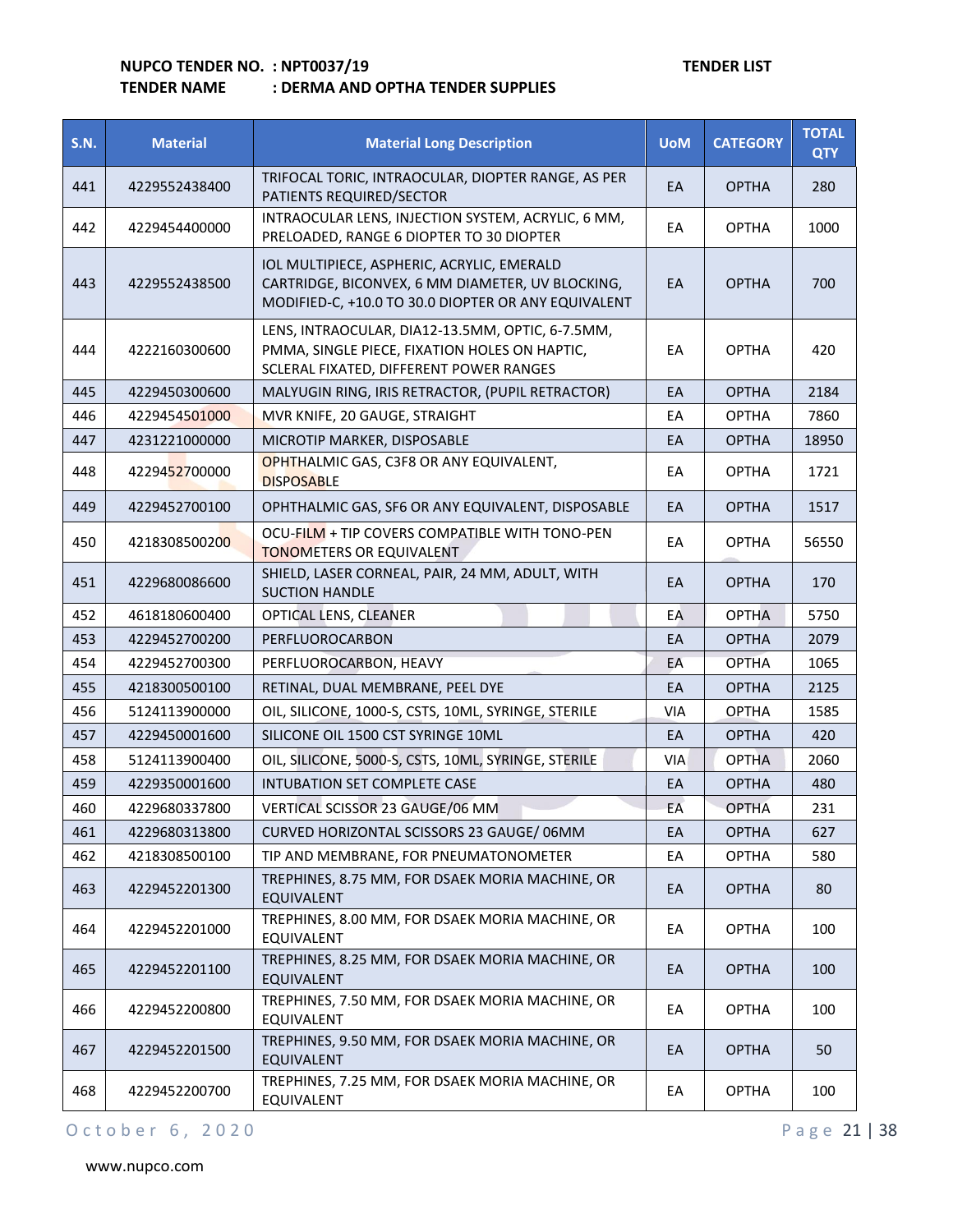## **TENDER NAME : DERMA AND OPTHA TENDER SUPPLIES**

| <b>S.N.</b> | <b>Material</b> | <b>Material Long Description</b>                                                                         | <b>UoM</b> | <b>CATEGORY</b> | <b>TOTAL</b><br><b>QTY</b> |
|-------------|-----------------|----------------------------------------------------------------------------------------------------------|------------|-----------------|----------------------------|
| 469         | 4229452200900   | TREPHINES, 7.75 MM, FOR DSAEK MORIA MACHINE, OR<br><b>EQUIVALENT</b>                                     | EA         | <b>OPTHA</b>    | 100                        |
| 470         | 4229452201200   | TREPHINES, 8.50 MM, FOR DSAEK MORIA MACHINE, OR<br>EQUIVALENT                                            | EA         | <b>OPTHA</b>    | 70                         |
| 471         | 4229452201400   | TREPHINES, 9.0 MM, FOR DSAEK MORIA MACHINE, OR<br><b>EQUIVALENT</b>                                      | EA         | <b>OPTHA</b>    | 50                         |
| 472         | 4229550203300   | TUTOPLAST, MODEL ART. NR 68250, 1.5 X 1.5 CM, OR<br>EQUIVALENT                                           | EA         | <b>OPTHA</b>    | 820                        |
| 473         | 4229550203400   | PERICARDIUM, HUMAN TISSUE, STERILIZED THROUGH THE<br>TUTOPLAST TISSUE STERILIZATION PROCESS, SIZE 2X7 CM | EA         | <b>OPTHA</b>    | 652                        |
| 474         | 4227201808900   | <b>XENON LIGHT SOURCE-175W</b>                                                                           | EA         | <b>OPTHA</b>    | 210                        |
| 475         | 4229454100100   | BANDAGE, CONTACT LENS, DIAMETER 18 MM, ZERO<br><b>POWER</b>                                              | EA         | <b>OPTHA</b>    | 1250                       |
| 476         | 4229550505000   | <b>BOSTON KERATOPROSTHESIS WITH BACK PLATE SIZE 7MM,</b><br><b>DISPOSABLE</b>                            | EA         | <b>OPTHA</b>    | 50                         |
| 477         | 4229510401000   | DEVICE, ELECTROSURGICAL, BATTERY OPERATED CAUTERY,<br><b>DISPOSABLE</b>                                  | <b>PC</b>  | <b>OPTHA</b>    | 2100                       |
| 478         | 4214291300000   | CONTACT LENS, POWER, +15, BC 8,0, DIAMETER 14                                                            | EA         | <b>OPTHA</b>    | 11                         |
| 479         | 4214291300100   | CONTACT LENS, POWER, +18, BC 8,0, DIAMETER 14                                                            | EA         | <b>OPTHA</b>    | 11                         |
| 480         | 4214291300200   | CONTACT LENS, POWER, +20, BC 8,0, DIAMETER 14                                                            | EA         | <b>OPTHA</b>    | 15                         |
| 481         | 4214291300300   | CONTACT LENS, POWER, +22, BC 7.6, DIAMETER 13.5                                                          | EA         | <b>OPTHA</b>    | 12                         |
| 482         | 4214291300400   | CONTACT LENS, POWER, +22, BC 7.8 DIAMETER 13.5                                                           | EA         | <b>OPTHA</b>    | 12                         |
| 483         | 4214291300500   | CONTACT LENS, POWER, +24, BC 7.4, DIAMETER 13.5                                                          | EA         | <b>OPTHA</b>    | 12                         |
| 484         | 4214291300600   | CONTACT LENS, POWER, +24, BC 7.8, DIAMETER 13.5                                                          | EA         | <b>OPTHA</b>    | 12                         |
| 485         | 4214291300700   | CONTACT LENS, POWER, +25, BC 7.4, DIAMETER 13.5                                                          | EA         | <b>OPTHA</b>    | 14                         |
| 486         | 4214291300800   | CONTACT LENS, POWER, +26, BC 7.4, DIAMETER 13.5                                                          | EA         | <b>OPTHA</b>    | 12                         |
| 487         | 4214291300900   | CONTACT LENS, POWER, +26, BC 7.4, DIAMETER 14                                                            | EA         | <b>OPTHA</b>    | 12                         |
| 488         | 4214291301000   | CONTACT LENS, POWER, +27, BC 7.6, DIAMETER 13.5                                                          | EA         | <b>OPTHA</b>    | 14                         |
| 489         | 4214291301100   | CONTACT LENS, POWER, +29, BC 7.2, DIAMETER 13                                                            | EA         | <b>OPTHA</b>    | 13                         |
| 490         | 4214291301200   | CONTACT LENS, POWER, +29, BC 7.2, DIAMETER 13.5                                                          | EA         | <b>OPTHA</b>    | 13                         |
| 491         | 4214291301300   | CONTACT LENS, POWER, +29, BC 7.4, DIAMETER 13                                                            | EA         | <b>OPTHA</b>    | 13                         |
| 492         | 4214291301400   | CONTACT LENS, POWER, +29, BC 7.6, DIAMETER 13.5                                                          | EA         | <b>OPTHA</b>    | 13                         |
| 493         | 4214291301500   | CONTACT LENS, POWER, +31, BC 7.2, DIAMETER 13                                                            | EA         | <b>OPTHA</b>    | 12                         |
| 494         | 4214291301600   | CONTACT LENS, POWER, +31, BC 7.2, DIAMETER 13.5                                                          | EA         | <b>OPTHA</b>    | 12                         |
| 495         | 4214291301800   | CONTACT LENS, POWER, +31, BC 7.4 DIAMETER 13                                                             | EA         | <b>OPTHA</b>    | 12                         |
| 496         | 4214291301700   | CONTACT LENS, POWER, +31, BC 7.6, DIAMETER 13.5                                                          | EA         | <b>OPTHA</b>    | 12                         |
| 497         | 4214291301900   | CONTACT LENS, POWER, +32, BC 7.2, DIAMETER 13                                                            | EA         | <b>OPTHA</b>    | 12                         |
| 498         | 4214291302000   | CONTACT LENS, POWER, +32, BC 7.2, DIAMETER 13.5                                                          | EA         | <b>OPTHA</b>    | 12                         |
| 499         | 4214291302100   | CONTACT LENS, POWER, +32, BC 7.4, DIAMETER 13                                                            | EA         | <b>OPTHA</b>    | 12                         |
| 500         | 4214291302200   | CONTACT LENS, POWER, +32, BC 7.6, DIAMETER 13.5                                                          | EA         | <b>OPTHA</b>    | 12                         |
| 501         | 4214291302300   | CONTACT LENS POWER +33, BC 7.2, DIAMETER 13                                                              | EA         | <b>OPTHA</b>    | 13                         |

O c t o b e r 6, 2020 P a g e 22 | 38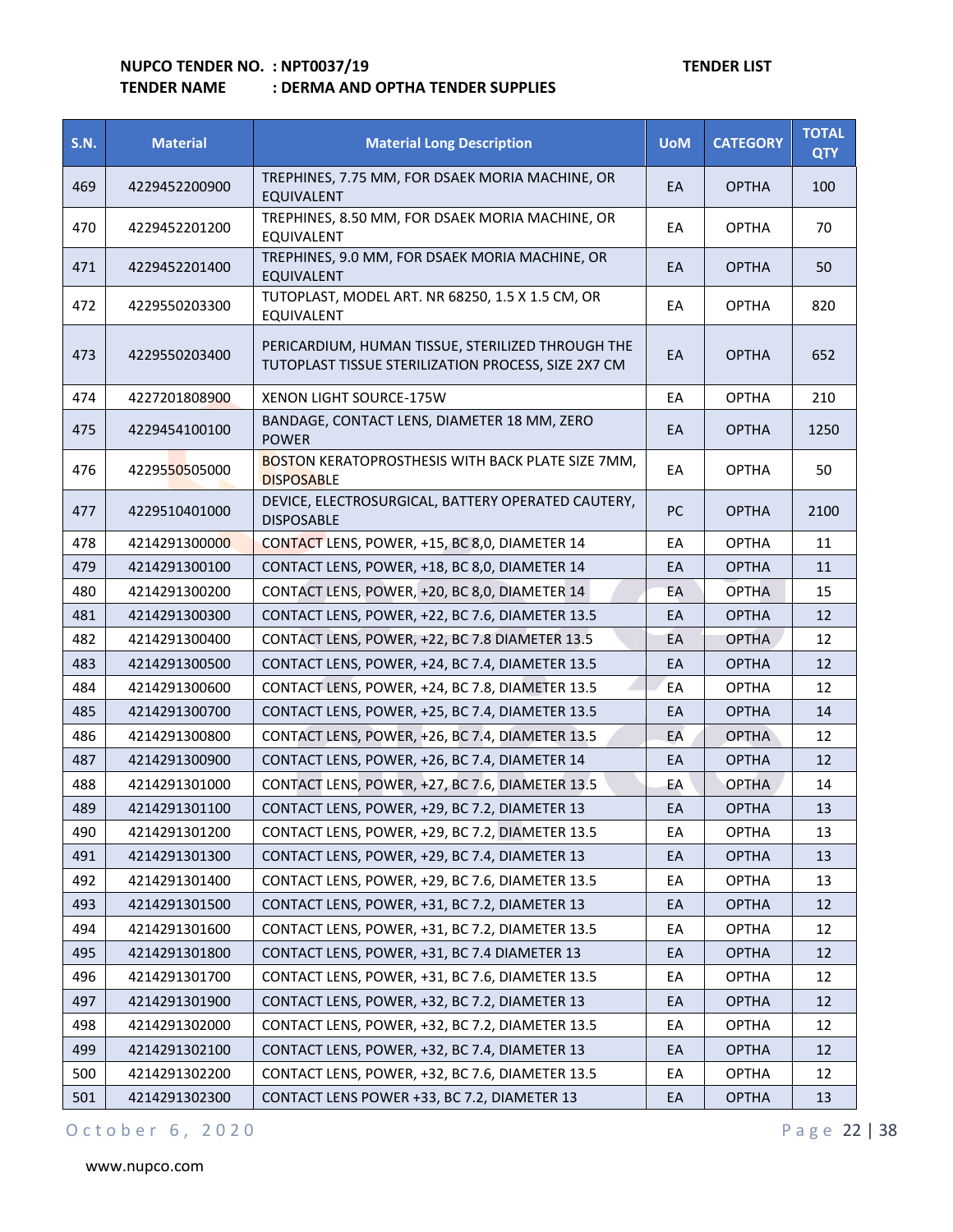|             |                 | . DLNIVIA AIVD OF I NA TLIVDEN SOFFEILS                                                                                      |            |                 |                            |
|-------------|-----------------|------------------------------------------------------------------------------------------------------------------------------|------------|-----------------|----------------------------|
| <b>S.N.</b> | <b>Material</b> | <b>Material Long Description</b>                                                                                             | <b>UoM</b> | <b>CATEGORY</b> | <b>TOTAL</b><br><b>QTY</b> |
| 502         | 4214291302400   | CONTACT LENS POWER +33, BC 7.2, DIAMETER 13.5                                                                                | EA         | <b>OPTHA</b>    | 13                         |
| 503         | 4214291302500   | CONTACT LENS POWER +33, BC 7.4, DIAMETER 13                                                                                  | EA         | <b>OPTHA</b>    | 13                         |
| 504         | 4214291302600   | CONTACT LENS, POWER, +33, BC 7.6, DIAMETER 13.5                                                                              | EA         | <b>OPTHA</b>    | 13                         |
| 505         | 4214291302700   | CONTACT LENS, POWER, +34, BC 7.4, DIAMETER 13                                                                                | EА         | <b>OPTHA</b>    | 14                         |
| 506         | 4214291302800   | CONTACT LENS, POWER, +34, BC 7.6, DIAMETER 13.5                                                                              | EA         | <b>OPTHA</b>    | 14                         |
| 507         | 4214291302900   | CONTACT LENS, POWER, +36, BC 7.4, DIAMETER 13                                                                                | EA         | <b>OPTHA</b>    | 14                         |
| 508         | 4214252306300   | NEEDLE, HYPODERMIC, 27G X 1/2 INCH, DISPOSABLE,<br><b>STERILE</b>                                                            | PC         | <b>OPTHA</b>    | 700                        |
| 509         | 4214291303000   | CONTACT LENSES, BANDAGE, SILICONE HYDROGEL<br>(LOTRAFILCON B67%), BC 8.6, DIAMETER 14.2, POWER +/-<br>0.25, FOR ONE WEEK USE | EA         | <b>OPTHA</b>    | 21800                      |
| 510         | 4229550503900   | IMPLANT, COLLAGEN, FOR GLAUCOMA SURGERY                                                                                      | EА         | <b>OPTHA</b>    | 140                        |
| 511         | 4229516303000   | PROBE, ENDOLASER, 25GA, CURVED, ILLUMINATED,<br>COMPATIBLE, WITH PUREPOINT MACHINE                                           | PC         | <b>OPTHA</b>    | 600                        |
| 512         | 4229450801100   | BACK FLUSH, INSTRUMENT, HANDLE, WITH TAPERED,<br><b>NEEDLE TIP, 25 GAUGE, DISPOSABLE</b>                                     | EA         | <b>OPTHA</b>    | 160                        |
| 513         | 4229450801200   | BACK FLUSH, INSTRUMENT, HANDLE, WITH TAPERED,<br>NEEDLE TIP, 27 GAUGE, DISPOSABLE                                            | EA         | <b>OPTHA</b>    | 160                        |
| 514         | 4229450400300   | SWEEPER DIAMOND DUSTED 25 GAUGE /0.5 MM,<br><b>DISPOSABLE</b>                                                                | EA         | <b>OPTHA</b>    | 260                        |
| 515         | 4229450400400   | SWEEPER DIAMOND DUSTED 23 GAUGE /0.6 MM,<br><b>DISPOSABLE</b>                                                                | EA         | <b>OPTHA</b>    | 2057                       |
| 516         | 4229180220300   | MICROFORCEPS, SERRATED, RETINAL, 23 GAUGE (0.6 MM),<br><b>DISPOSABLE</b>                                                     | EA         | <b>OPTHA</b>    | 630                        |
| 517         | 4229454600200   | SCISSORS, HORIZONTAL (CURVED), RETINAL, 20 GAUGE<br>/0.9 MM, DISPOSABLE                                                      | EA         | <b>OPTHA</b>    | 340                        |
| 518         | 4229454600300   | SCISSORS, HORIZONTAL (CURVED), RETINAL, 25 GAUGE<br>/0.9 MM, DISPOSABLE                                                      | EA         | <b>OPTHA</b>    | 60                         |
| 519         | 4229550504000   | IMPLANT, DRAIN, SURGICAL, MEDPOR, SIZE 3.5 MM X 20<br><b>MM</b>                                                              | EA         | <b>OPTHA</b>    | 10                         |
| 520         | 4229680334000   | SMALL INCISION CAPSULORHEXIS FORCEPS, CROSS ACTION<br><b>INAMURA SHARP TIPS</b>                                              | EA         | <b>OPTHA</b>    | 260                        |
| 521         | 4229453200100   | RETRACTOR, MST CAPSULE, CHANG MODIFICATION,<br><b>DISPOSABLE</b>                                                             | EA         | <b>OPTHA</b>    | 300                        |

522 4119150200000 CORNEAL STORAGE, JAR OR BOTTLE, FOR CORNEA DONOR | EA | OPTHA | 20 523 4229352600200 KIT, CANALOPLASTY, MICROCATHETER EA BAILER 140

524 | 4229516001800 | HANDPIECE, FRAGMATOME, FOR CONSTELLATION | EA | OPTHA | 108<br>| EA | OPTHA | 108

INCHULE, DERIVIAL, CONTROL, 30 GAOGLA 13 MIN (1/2 EA OPTHA 500

STIVIBLEPHANON NING (PIVIMA), NNOWN AS OPEN FONNIA | EA | OPTHA | 35

CONFORMERS, MEDIUM, NON STERILE **EXAMPLE 2018** 

<sup>525</sup> <sup>4214252313800</sup> NEEDLE, DERMAL, CONTROL, 30 GAUGE X 13 MM (1/2

<sup>526</sup> <sup>4229451201800</sup> SYMBLEPHARON RING (PMMA), KNOWN AS OPEN FORNIX

<sup>527</sup> <sup>4229451201900</sup> SYMBLEPHARON RING (PMMA), KNOWN AS OPEN FORNIX

## O c t o b e r 6, 2020 **P** a g e 23 | 38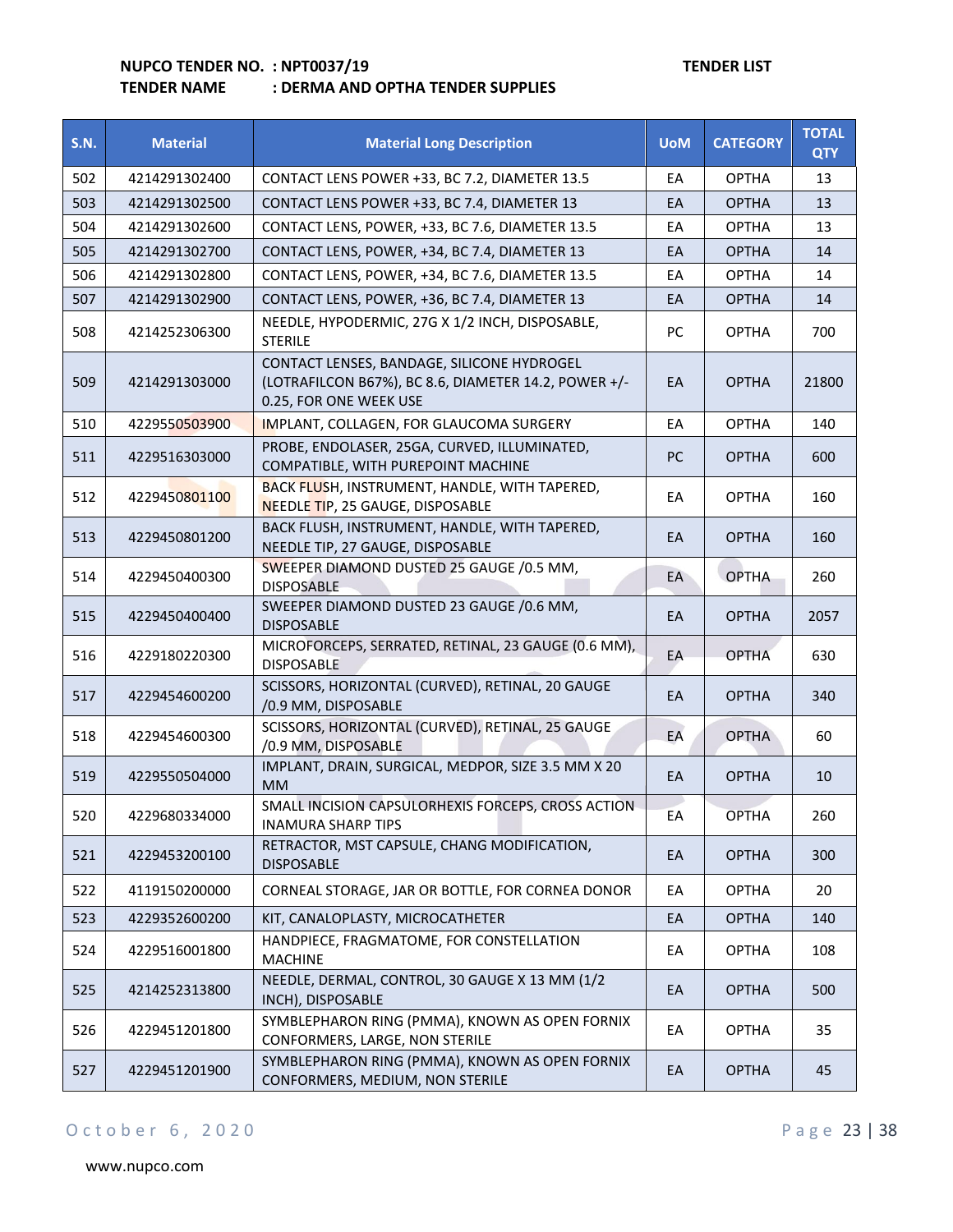# **TENDER NAME : DERMA AND OPTHA TENDER SUPPLIES**

| <b>S.N.</b> | <b>Material</b> | <b>Material Long Description</b>                                                                                                               | <b>UoM</b> | <b>CATEGORY</b> | <b>TOTAL</b><br><b>QTY</b> |
|-------------|-----------------|------------------------------------------------------------------------------------------------------------------------------------------------|------------|-----------------|----------------------------|
| 528         | 4229451202000   | SYMBLEPHARON RING (PMMA), KNOWN AS OPEN FORNIX<br>CONFORMERS, SMALL, NON STERILE                                                               | EA         | <b>OPTHA</b>    | 35                         |
| 529         | 4229550900400   | TISSUE EXPANDER, ORBITA-SPHERE, SIZE 3 ML                                                                                                      | EA         | <b>OPTHA</b>    | $\overline{4}$             |
| 530         | 4229550900500   | TISSUE EXPANDER, ORBITA-SPHERE, SIZE 4 ML                                                                                                      | EA         | <b>OPTHA</b>    | 4                          |
| 531         | 4229452201700   | SET INTRODUCER, STOPLOSS, JONES TUBE SYSTEM                                                                                                    | EA         | <b>OPTHA</b>    | 50                         |
| 532         | 4229680511300   | TUBE, JONES, DIFFERENT, SIZE 3 MM X 15 MM                                                                                                      | EA         | <b>OPTHA</b>    | 30                         |
| 533         | 4229680511200   | TUBE, JONES, DIFFERENT, SIZE 3.5 MM X 20 MM                                                                                                    | EA         | <b>OPTHA</b>    | 30                         |
| 534         | 4229680511400   | TUBE, JONES, DIFFERENT, SIZE 4.0 MM X 15 MM                                                                                                    | EA         | <b>OPTHA</b>    | 30                         |
| 535         | 4229680511500   | TUBE, JONES, DIFFERENT, SIZE 4.0 MM X 20 MM                                                                                                    | EA         | <b>OPTHA</b>    | 30                         |
| 536         | 4229511402000   | VITRECTOMY, CONSTELLATION POSTERIOR, TOTAL PLUS<br>PACK, MINIMUM OF 5000 CPM, 27 GAUGE, WITH FULL<br>ACCESSORIES, (TROCARS SHOULD BE INCLUDED) | EA         | <b>OPTHA</b>    | 230                        |
| 537         | 4229450801000   | BACK FLUSH, INSTRUMENT, WITH PASSIVE ASPIRATION<br>AND BRUSH NEEDLE TIP, 0.5 MM, 27 GAUGE, DISPOSABLE                                          | EA         | <b>OPTHA</b>    | 110                        |
| 538         | 4229454600400   | SCISSORS, HORIZONTAL (CURVED), RETINAL, 27 GAUGE /<br>0.9 MM, DISPOSABLE                                                                       | EA         | <b>OPTHA</b>    | 100                        |
| 539         | 4229450801300   | BACK FLUSH, INSTRUMENT, WITH PASSIVE ASPIRATION<br>AND SILICONE TIP, 0.5 MM, 27 GAUGE, DISPOSABLE                                              | EA         | <b>OPTHA</b>    | 110                        |
| 540         | 4220170501300   | ULTRASOUND, CILIARY PLASTY, PROBE, WITH SIZE 11 MM,<br><b>COMPATIBLE WITH THE HOSPITAL</b>                                                     | EA         | <b>OPTHA</b>    | 150                        |
| 541         | 4229550505100   | SHEET, IMPLANT, MEDPOR, 0.3 MM, OR EQUIVALENT                                                                                                  | EA         | <b>OPTHA</b>    | 30                         |
| 542         | 4229550505200   | MYORING, FOR KERATOCONUS PATIENTS                                                                                                              | EA         | <b>OPTHA</b>    | 90                         |
| 543         | 4229498000100   | ENDOLASER PROBE, 27 GAUGE, CURVED, 45 CM, FOR<br>IRIDEX MACHINE OR ANY EQUIVALENT, DISPOSABLE                                                  | EA         | <b>OPTHA</b>    | 250                        |
| 544         | 4229453600200   | TENSION RING, CIONNI CAPSULAR (CTR) TYPE 2L                                                                                                    | EA         | <b>OPTHA</b>    | 20                         |
| 545         | 4229516001900   | HANDPIECE FOR CENTURION MACHINE OR ANY<br>EQUIVALENT                                                                                           | EA         | <b>OPTHA</b>    | 13                         |
| 546         | 4229680305400   | BARRAQUER NEEDLE HOLDER, CURVED                                                                                                                | EA         | <b>OPTHA</b>    | 17                         |
| 547         | 4229552437800   | SET ICL, FOR PHAKIC TORIC INTRAOCULAR LENS, REUSABLE                                                                                           | EA         | <b>OPTHA</b>    | 5                          |
| 548         | 4229680512000   | SPATULA, SARNICOLA DALK, BIG BUBBLE, REUSABLE                                                                                                  | EA         | <b>OPTHA</b>    | 10                         |
| 549         | 4229551800000   | ENDOGLIDE-ULTRATHIN, DSAEK INSERTION, DEVICE                                                                                                   | EA         | <b>OPTHA</b>    | 180                        |
| 550         | 4229450001700   | EYE TRACKER SET, FOR EXCIMER, EX-5000 + WAVE + CARD<br>ABLATION TARGET, OR ANY EQUIVALENT                                                      | EA         | <b>OPTHA</b>    | 600                        |
| 551         | 4229498000200   | ENDO OPTIC, LASER, MACHINE CORD, STRAIGHT,<br>REUSABLE                                                                                         | EA         | <b>OPTHA</b>    | 90                         |
| 552         | 4229498000000   | ENDO OPTIC, LASER, CORD MACHINE, CURVED, REUSABLE                                                                                              | EA         | <b>OPTHA</b>    | 140                        |
| 553         | 4229450400100   | KAHOOK, DUAL BLADE, OR EQUIVALENT                                                                                                              | EA         | <b>OPTHA</b>    | 340                        |
| 554         | 4229451201700   | PROKERA, NON-PENETRATING, ARTIFICIAL CORNEA, OR<br>EQUIVALENT                                                                                  | EA         | <b>OPTHA</b>    | 200                        |
| 555         | 4229680315300   | ECKARDT 23 GAUGE BACKFLUSH HANDLE WITH LUER LOCK                                                                                               | EA         | <b>OPTHA</b>    | 70                         |
| 556         | 4229450900200   | NEEDLE, ILM, MICRO PICK, 23 GAUGE                                                                                                              | EA         | <b>OPTHA</b>    | 130                        |

## O c t o b e r 6, 2020 <br>
Page 24 | 38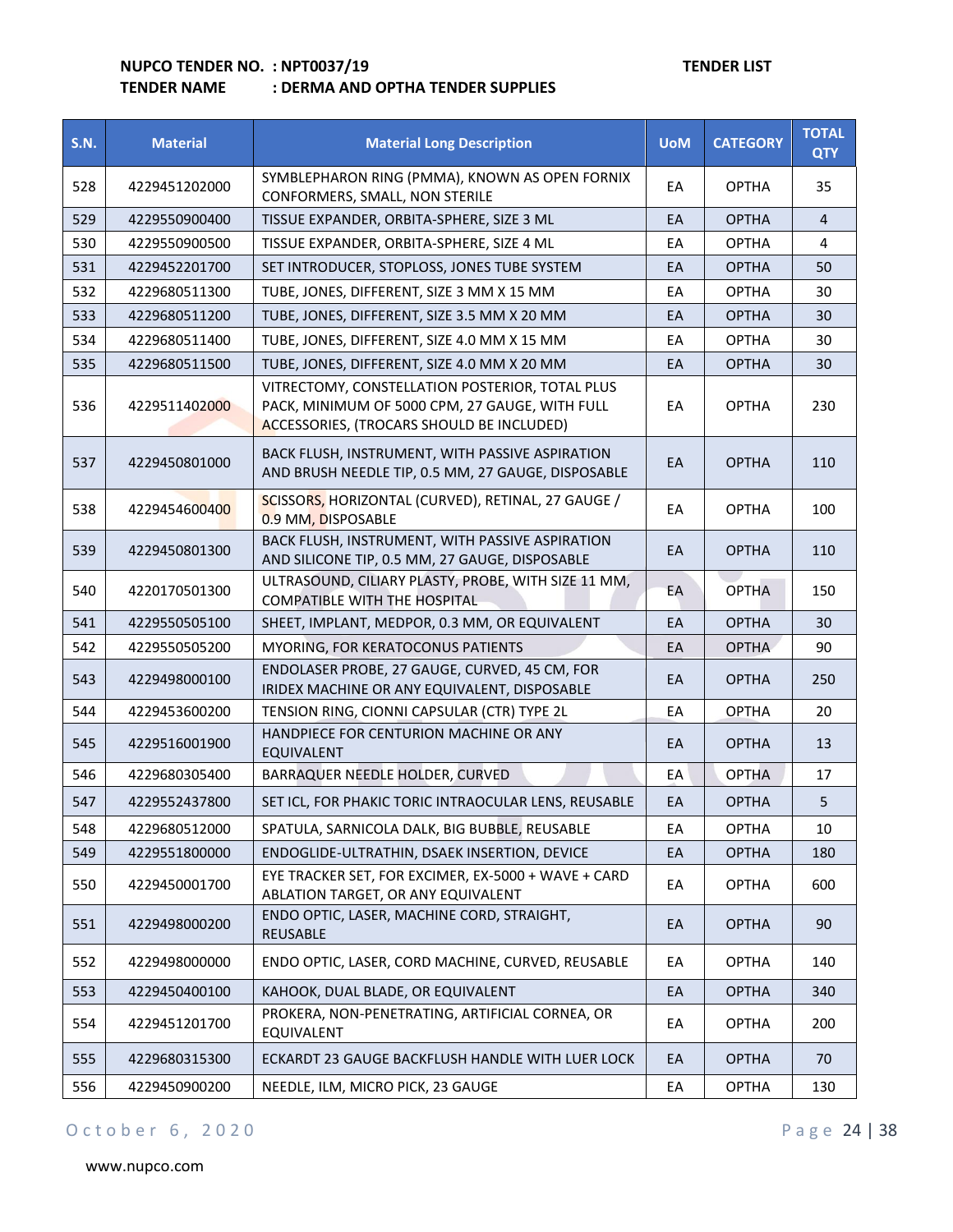#### **TENDER NAME : DERMA AND OPTHA TENDER SUPPLIES**

| <b>S.N.</b> | <b>Material</b> | <b>Material Long Description</b>                                                                                                   | <b>UoM</b> | <b>CATEGORY</b> | <b>TOTAL</b><br><b>QTY</b> |
|-------------|-----------------|------------------------------------------------------------------------------------------------------------------------------------|------------|-----------------|----------------------------|
| 557         | 4229450900300   | NEEDLE, ILM, MICRO PICK, 27 GAUGE                                                                                                  | EA         | <b>OPTHA</b>    | 50                         |
| 558         | 4229180205200   | MICROFORCEPS, SURGICAL, 20GA, 0.9MM, ILM, ECKARDT<br>END GRIPPING, STERILE, SINGLE USE                                             | PC         | <b>OPTHA</b>    | 300                        |
| 559         | 4229180219900   | FORCEPS, ECKARDT END GRIPPING, (ILM), 25 GAUGE,<br><b>REUSABLE</b>                                                                 | EA         | <b>OPTHA</b>    | 10                         |
| 560         | 4229180220000   | FORCEPS, ECKARDT END GRIPPING, (ILM), 27 GAUGE,<br>REUSABLE                                                                        | EA         | <b>OPTHA</b>    | 10                         |
| 561         | 4229454600500   | SCISSORS, VITREOUS, SHARP TIPPED, LONG BLADES,<br>CURVED, 23 GAUGE, REUSABLE                                                       | EA         | <b>OPTHA</b>    | 44                         |
| 562         | 4229454600600   | SCISSORS, VITREOUS, SHARP TIPPED, LONG BLADES,<br>CURVED, 25 GAUGE, REUSABLE                                                       | EA         | <b>OPTHA</b>    | 10                         |
| 563         | 4229454600700   | SCISSORS, VITREOUS, SHARP TIPPED, LONG BLADES,<br>CURVED, 27 GAUGE, REUSABLE                                                       | EA         | <b>OPTHA</b>    | 10                         |
| 564         | 4214180801000   | <b>ENDO DIATHERMY HANDLE WITH STRAIGHT POINTED TIP,</b><br>20 GAUGE, 6 MM, REUSABLE                                                | EA         | <b>OPTHA</b>    | 20                         |
| 565         | 4229680315600   | <b>ENDODIATHERMY HANDLE 23 GAUGE</b>                                                                                               | EA         | <b>OPTHA</b>    | 70                         |
| 566         | 4214180801100   | <b>ENDO DIATHERMY HANDLE WITH STRAIGHT POINTED TIP,</b><br>25 GAUGE, 6 MM, REUSABLE                                                | EA         | <b>OPTHA</b>    | 20                         |
| 567         | 4214180801200   | ENDO DIATHERMY HANDLE WITH STRAIGHT POINTED TIP,<br>27 GAUGE, 6 MM, REUSABLE                                                       | EA         | <b>OPTHA</b>    | 20                         |
| 568         | 4229180220400   | SET FORCEPS, SCHARIOTH, IOL SCLERAL FIXATION,<br>STRAIGHT AND CURVED (25 GAUGE/0.5 MM)                                             | EА         | <b>OPTHA</b>    | 102                        |
| 569         | 4218340300200   | FUNDUS VIEWING SYSTEMS, CARL ZEISS RESIGHT 700 OR<br>ANY EQUIVALENT, DIFFERENT VIEW - BETWEEN WIDE<br>FIELD AND HIGH MAGNIFICATION | EA         | <b>OPTHA</b>    | 6                          |
| 570         | 4111173600100   | CAPS, HANDLE, FOR MICROSCOPE ZEISS LUMERA 700 OR<br>ANY EQUIVALENT, REUSABLE, 8 PIECES                                             | EA         | <b>OPTHA</b>    | 50                         |
| 571         | 4229450801800   | CANNULA, HYDRODISSECTION, FLAT TIP ANGLED, 90<br>DEGREES, WITH BEVELED OPENING, 27 GAUGE, REUSABLE                                 | EA         | <b>OPTHA</b>    | 110                        |
| 572         | 4229450801900   | CANNULA, SARNICOLA DALK, 27 GAUGE, THE OPENING<br>FROM TOP SIDE, REUSABLE                                                          | EА         | <b>OPTHA</b>    | 15                         |
| 573         | 4229454400600   | INJECTOR, HIGH VISCOSITY, 4MM, 0.90MM(20 GAUGE),<br><b>REUSABLE</b>                                                                | EA         | <b>OPTHA</b>    | 120                        |
| 574         | 4229454400700   | INJECTOR, HIGH VISCOSITY, 4MM, .90MM/20 GAUGE,<br>REUSABLE                                                                         | EA         | <b>OPTHA</b>    | 220                        |
| 575         | 4229453200000   | LID RETRACTOR, SIZE 0, REUSABLE                                                                                                    | EA         | <b>OPTHA</b>    | 37                         |
| 576         | 4229680314200   | <b>DESMARRES LID RETRACTOR NO. 1</b>                                                                                               | EA         | <b>OPTHA</b>    | 35                         |
| 577         | 4229453100300   | LENS, 90D CLEAR, FOR SLIT LAMP EXAMINATION                                                                                         | EA         | <b>OPTHA</b>    | $11\,$                     |
| 578         | 4229453100000   | LENS, QUADRASPHERIC, FOR EXAMINATION                                                                                               | ЕA         | <b>OPTHA</b>    | 5                          |
| 579         | 4229453100100   | LENS, 20D CLEAR, FOR SLIT LAMP EXAMINATION                                                                                         | EA         | <b>OPTHA</b>    | $\overline{7}$             |
| 580         | 4229453100200   | LENS, 78D CLEAR, FOR SLIT LAMP EXAMINATION                                                                                         | EA         | <b>OPTHA</b>    | 14                         |
| 581         | 4229450400200   | LENS, HOSKINS, NYLON, SUTURE, LASER, WITH HANDLE                                                                                   | DZ         | <b>OPTHA</b>    | 9                          |
| 582         | 4229180219600   | FORCEPS, BONACCOLTO, 11 CM, REUSABLE                                                                                               | EA         | <b>OPTHA</b>    | 20                         |

## O c t o b e r 6, 2020 P a g e 25 | 38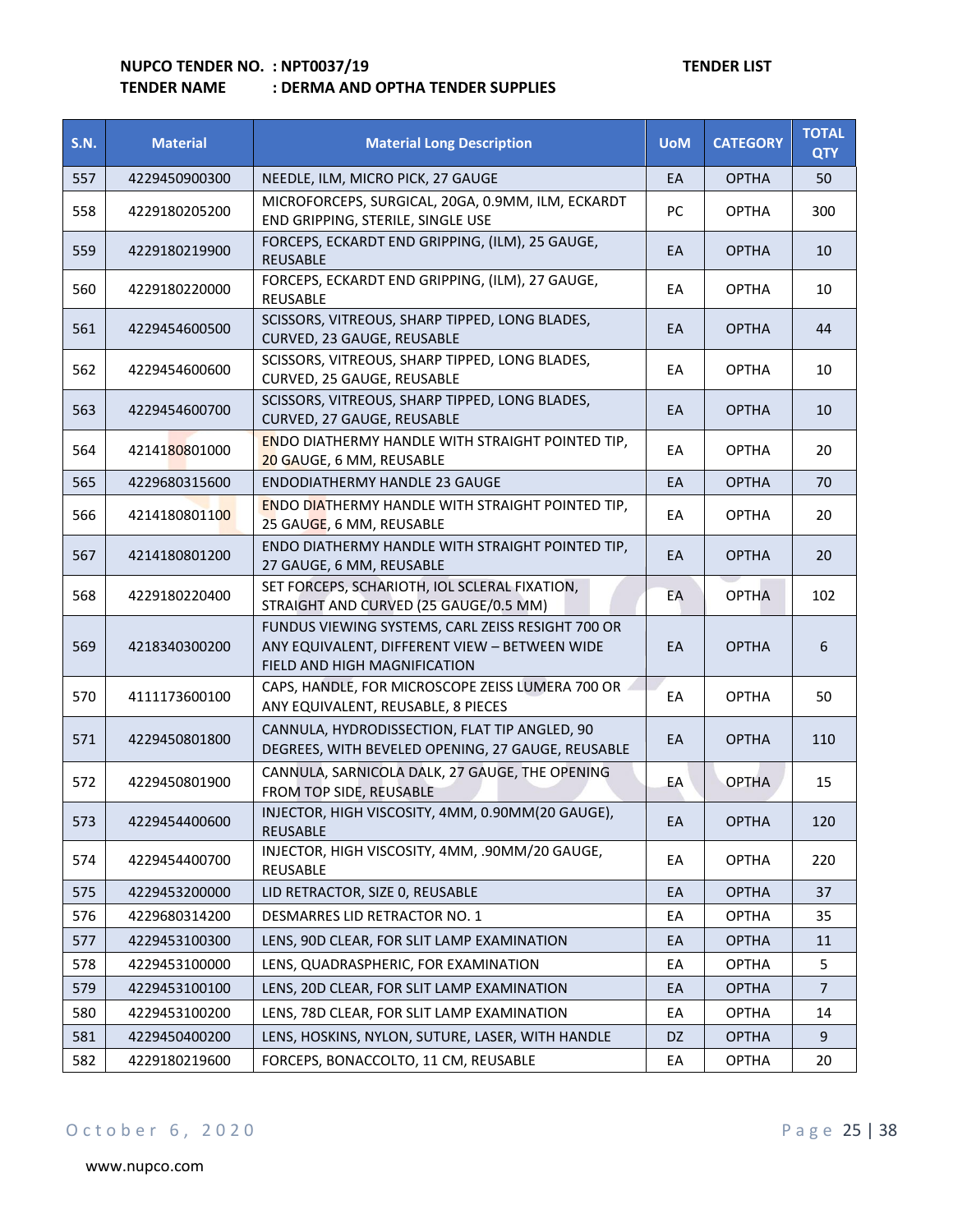## **TENDER NAME : DERMA AND OPTHA TENDER SUPPLIES**

| <b>S.N.</b> | <b>Material</b> | <b>Material Long Description</b>                                                                                                                                                                                                                                                                                                                                                | <b>UoM</b> | <b>CATEGORY</b> | <b>TOTAL</b><br><b>QTY</b> |
|-------------|-----------------|---------------------------------------------------------------------------------------------------------------------------------------------------------------------------------------------------------------------------------------------------------------------------------------------------------------------------------------------------------------------------------|------------|-----------------|----------------------------|
| 583         | 4229180220200   | FORCEPS, TENNANT, EXTRA DELICATE TYING, 0.1 MM/7.5<br>MM, LONG SMOOTH JAWS, STRAIGHT, REUSABLE                                                                                                                                                                                                                                                                                  | EA         | <b>OPTHA</b>    | 50                         |
| 584         | 4229550504900   | INTRACORNEAL, RING SEGMENT, FOR KERATOCONUS<br>CORNEA, MULTIPLE SIZE                                                                                                                                                                                                                                                                                                            | EA         | <b>OPTHA</b>    | 400                        |
| 585         | 4229514321300   | HANDPIECE, FOR ELLMAN CAUTERY, ONE BUTTON, FINGER<br>SWITCH, REUSABLE                                                                                                                                                                                                                                                                                                           | EA         | <b>OPTHA</b>    | 15                         |
| 586         | 4229454600100   | MICRO SCISSORS FRANCESCA FOR DEEP SCLERECTOMY,<br>J4202, 6 MM LONG BLADES                                                                                                                                                                                                                                                                                                       | EA         | <b>OPTHA</b>    | 5                          |
| 587         | 4229680511700   | LENS VOLK AVG SURGICAL GONIO, STABILIZE AND<br><b>CONTROL THE GLOBE</b>                                                                                                                                                                                                                                                                                                         | EA         | <b>OPTHA</b>    | $\overline{7}$             |
| 588         | 4229680511600   | VOLK SURGICAL, GONIO PROCEDURES, GONIOSCOPY                                                                                                                                                                                                                                                                                                                                     | EA         | <b>OPTHA</b>    | $\overline{2}$             |
| 589         | 4229680512100   | SET TRABECULOTOMY PROBE DOUBLE, RIGHT AND LEFT                                                                                                                                                                                                                                                                                                                                  | EA         | <b>OPTHA</b>    | 10                         |
| 590         | 4229454600000   | SCISSORS, CORNEAL MICRO, 5.5CM, DELICATE AND<br><b>CURVED BLADES</b>                                                                                                                                                                                                                                                                                                            | EA         | <b>OPTHA</b>    | 18                         |
| 591         | 4229180218900   | ADSON FORCEPS STRAIGHT 5IN JAWS DELICATE                                                                                                                                                                                                                                                                                                                                        | EA         | <b>OPTHA</b>    | 10                         |
| 592         | 4229680511900   | TRAQUAIR, PERIOSTEAL, ELEVATOR, DOUBLE ENDED, WITH<br>BLUNT ANGLED TIP, HEXAGONAL HANDLE                                                                                                                                                                                                                                                                                        | EA         | <b>OPTHA</b>    | 14                         |
| 593         | 4229680321800   | JAEGER LID PLATE, STAINLESS STEEL                                                                                                                                                                                                                                                                                                                                               | EA         | <b>OPTHA</b>    | 15                         |
| 594         | 4111173600200   | CAPS HANDLE FOR LUXOR MICROSCOPE, 8 PIECES,<br><b>REUSABLE</b>                                                                                                                                                                                                                                                                                                                  | EA         | <b>OPTHA</b>    | 15                         |
| 595         | 4111171300400   | DIGITAL MAGNIFYING GLASS WITH LIGHT                                                                                                                                                                                                                                                                                                                                             | EA         | <b>OPTHA</b>    | 32 <sub>2</sub>            |
| 596         | 4111171300500   | MAGNIFIER, HAND-HELD, ILLUMINATED, FEATURE BRIGHT<br><b>LED ILLUMINATION</b>                                                                                                                                                                                                                                                                                                    | EA         | <b>OPTHA</b>    | 202                        |
| 597         | 4214292300000   | LENS, ASPHERIC/DIFFRACTIVE HYBRID, DISTORTION-FREE,<br>EXTREMELY THIN, BRIGHT ILLUMINATION TECHNOLOGY                                                                                                                                                                                                                                                                           | EA         | <b>OPTHA</b>    | 100                        |
| 598         | 4214290100000   | GLASSES FOR READING, RELAXED BINOCULAR VISION WITH<br>HIGH MAGNIFICATION.                                                                                                                                                                                                                                                                                                       | EA         | <b>OPTHA</b>    | 120                        |
| 599         | 4111171300600   | MAGNIFIER, HIGH-PERFORMANCE, ILLUMINATED STAND,<br>PROVIDES 3X (12D) MAGNIFICATION                                                                                                                                                                                                                                                                                              | EA         | <b>OPTHA</b>    | 200                        |
| 600         | 4214290100100   | GLASSES, MAXIMIZE THE SIZE OF DISTANT OBJECTS, EASY-<br>TO-FIT, BINOCULAR, TELESCOPIC DISTANCE SYSTEM                                                                                                                                                                                                                                                                           | EA         | <b>OPTHA</b>    | 120                        |
| 601         | 4229541415100   | PACK, OPHTHALMIC, FOR EYE SURGERY CONTAIN OF: 1-<br>MAYO TABLE COVER SIZE 145X60 CM WITH TABLE COVER.<br>2-FULL BODY DRAPE WITH EYE SHEET +COLLECTION BAG,<br>NON WOVEN FULL BODY INCISE, OVERALL SIZE<br>166X254CM, INCISE AREA 9X11 CM, CHANNEL BAG<br>CAPACITY 1000ML. 3-TWO GOWN SIZE LARGE WITH<br>TOWELS. 4-TWO DOUBLE SHEET COVER ALL THE PAK<br>120CMX100CM, DISPOSABLE | EA         | <b>OPTHA</b>    | 8050                       |
| 602         | 4229541415000   | SET, SUB TENON, 3 PIECES WIRE SPECULUM, WESCOTT<br>SCISSOR (BLUNT, TISSUE FORCEPS, TRAY STERILIZATION                                                                                                                                                                                                                                                                           | EA         | <b>OPTHA</b>    | 20                         |
| 603         | 4229555300000   | FASCIA LATA, TUTOPLAST OR EQUIVALENT, SOFT TISSUE<br>GRAFT (FREEZE DRIED), SHEET 2 X 14 CM, STERILE FOR<br>TREATMENT OF CONGENITAL PTOSIS                                                                                                                                                                                                                                       | EA         | <b>OPTHA</b>    | 20                         |

## O c t o b e r 6, 2020 P a g e 26 | 38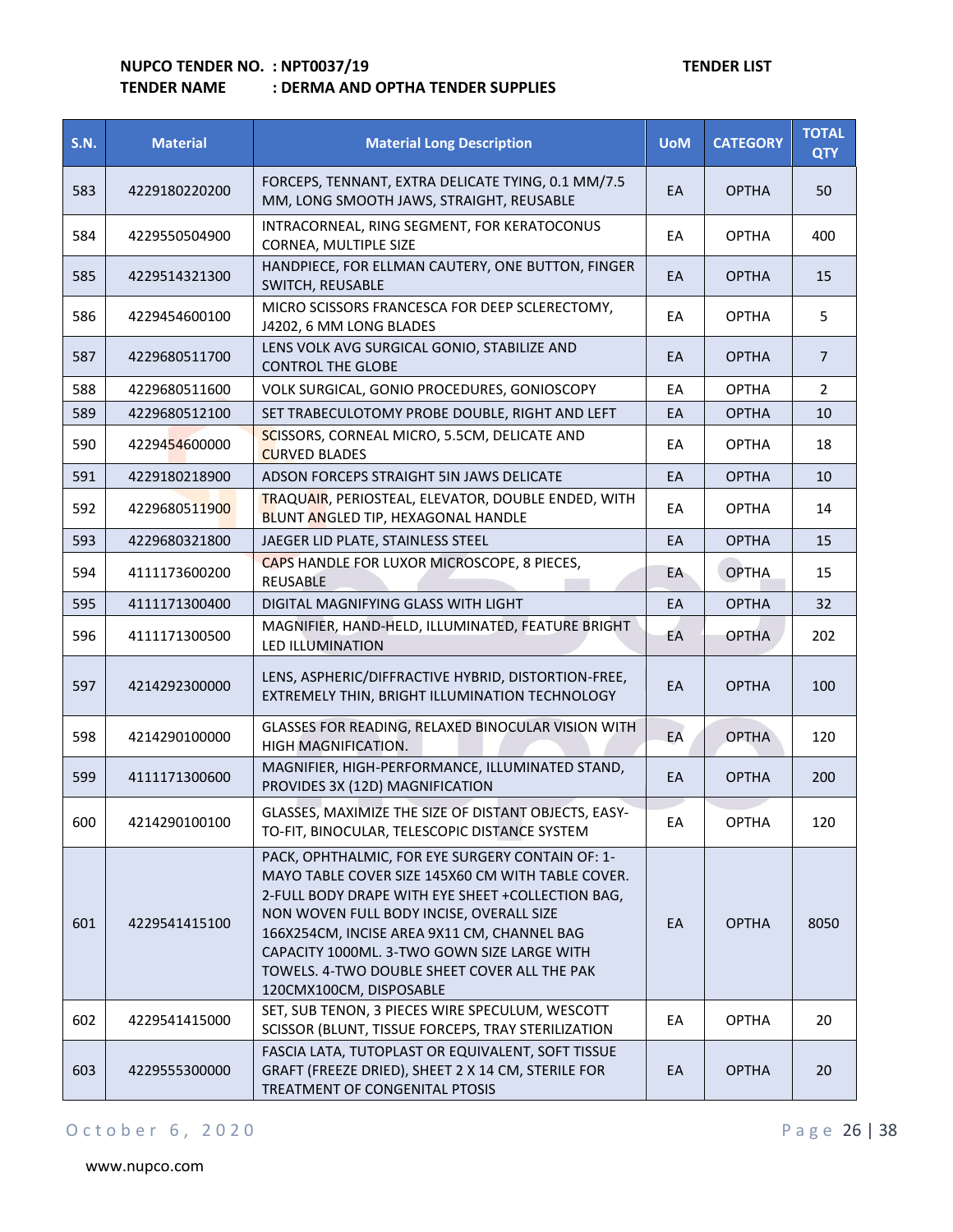| <b>S.N.</b> | <b>Material</b> | <b>Material Long Description</b>                                                                                                                                                                                                       | <b>UoM</b> | <b>CATEGORY</b> | <b>TOTAL</b><br><b>QTY</b> |
|-------------|-----------------|----------------------------------------------------------------------------------------------------------------------------------------------------------------------------------------------------------------------------------------|------------|-----------------|----------------------------|
| 604         | 4229450200000   | EYELID IMPLANTS (GOLD WEIGHT), SIZE 1. 2 GRAMS, FOR<br>THE TREATMENT OF THE FUNCTIONAL DEFECTS OF<br><b>LAGOPHTHALMOS</b>                                                                                                              | EA         | <b>OPTHA</b>    | 20                         |
| 605         | 4229450200100   | EYELID IMPLANTS (GOLD WEIGHT), SIZE 1 GRAM, FOR THE<br>TREATMENT OF THE FUNCTIONAL DEFECTS OF<br><b>LAGOPHTHALMOS</b>                                                                                                                  | EA         | <b>OPTHA</b>    | 20                         |
| 606         | 4229450200200   | EYELID IMPLANTS (GOLD WEIGHT), SIZE 0.8 GRAM, FOR<br>THE TREATMENT OF THE FUNCTIONAL DEFECTS OF<br><b>LAGOPHTHALMOS</b>                                                                                                                | EA         | <b>OPTHA</b>    | 20                         |
| 607         | 4229452201900   | STENT, MONOKA OR EQUIVALENT, IS SECURELY<br>ANCHORED AT THE PUNCTUM BY THE PLUG, SILICONE<br>TUBING (0.64 MM DIAMETER), SWAGED INTO MALLEABLE<br>STAINLESS STEEL PROBE, 0.80 MM DIAMETER, 80 MM<br><b>LENGTH</b>                       | EA         | <b>OPTHA</b>    | 637                        |
| 608         | 4229350403100   | LACRIMAL CANNULA, STRAIGHT, 1.1 X 20 MM (19 GAUGE<br>X 3/4 INCH), DISPOSABLE                                                                                                                                                           | EA         | <b>OPTHA</b>    | 900                        |
| 609         | 4229350403200   | LACRIMAL CANNULA, VISITEC OR EQUIVALENT, 0.45 X 28<br>MM (26 GAUGE X1 1/8INCH) CURVED, DISPOSABLE                                                                                                                                      | EA         | <b>OPTHA</b>    | 200                        |
| 610         | 4229350403300   | LACRIMAL CANNULA, VISITEC OR EQUIVALENT, 0.45 X 28<br>MM (26 GAUGE X1 1/8INCH), STRAIGHT, DISPOSABLE                                                                                                                                   | EA         | <b>OPTHA</b>    | 100                        |
| 611         | 4229420603700   | PACK, INTRAVITREAL INJECTION, NEONATAL, OPHTHALMIC<br>SPECULUM +2 PIECES, NEEDLE 30 GAUGE + 2 PIECES,<br>SYRINGES 1CC + 5 PIECES, Q-TIP + DRAPE, SIZE: 100 CM X<br>100 CM, APERTURE AREA: 5 CM X 7.5 CM, DISPOSABLE,<br><b>STERILE</b> | EA         | <b>OPTHA</b>    | 27000                      |
| 612         | 4231220169500   | SUTURE, PROLENE, SIZE: 7/0, WITH CURVED, DOUBLE<br>NEEDLE, SPATULATE, 3/8 CIRCLE, 13 MM                                                                                                                                                | <b>DZ</b>  | <b>OPTHA</b>    | 240                        |
| 613         | 4231220169600   | SUTURE, SILK, SIZE: 10/0, BLACK MONOFILAMENT, DOUBLE<br>NEEDLE, ROUND ARMED 3/8, 6.5 MM                                                                                                                                                | DZ.        | <b>OPTHA</b>    | 240                        |
| 614         | 4231220169700   | SUTURE, NYLON, SIZE: 7/0, NON-ABSORBABLE,<br>MONOFILAMENT BLACK, 30-50 CM LENGTH, CURVED,<br>DOUBLE NEEDLE, SPATULATE, 3/8 CIRCLE, 0.15-0.25 MM<br><b>WIRE</b>                                                                         | DZ         | OPTHA           | 240                        |
| 615         | 4231220169800   | SUTURE, GORE-TEX OR EQUIVALENT, SIZE: 8/0,<br>ABSORBABLE, 30-50 CM LENGTH SUTURE, STRAIGHT,<br>DOUBLE NEEDLE, SPATULATE, 1.6-2.00 MM LENGTH                                                                                            | DZ         | <b>OPTHA</b>    | 140                        |
| 616         | 4231220169900   | SUTURE, NYLON, SIZE: 8/0, NON-ABSORBABLE<br>MONOFILAMENT BLACK, 30-50 CM LENGTH, CURVED,<br>DOUBLE NEEDLE SPATULATE, 3/8 CIRCLE, 0.15-0.25 MM<br><b>WIRE</b>                                                                           | DZ         | <b>OPTHA</b>    | 1475                       |
| 617         | 4231220170000   | SUTURE, PROLENE, SIZE: 9/0, NON-ABSORBABLE<br>MONOFILAMENT, 30-50 CM LENGTH, CURVED, DOUBLE<br>NEEDLE SPATULATE, 3/8 CIRCLE, 0.15-0.25 MM WIRE                                                                                         | DZ         | <b>OPTHA</b>    | 1465                       |
| 618         | 4229451300100   | VITRECTOMY, DORC OR EQUIVALENT, MINIMUM OF 8000<br>CPM, 20 GAUGE, WITH FULL ACCESSORIES                                                                                                                                                | EA         | <b>OPTHA</b>    | 160                        |
| 619         | 4229451300200   | VITRECTOMY, DORC OR EQUIVALENT, MINIMUM OF 8000<br>CPM, 23 GAUGE, WITH FULL ACCESSORIES, TROCARS<br>SHOULD BE INCLUDED                                                                                                                 | EA         | <b>OPTHA</b>    | 200                        |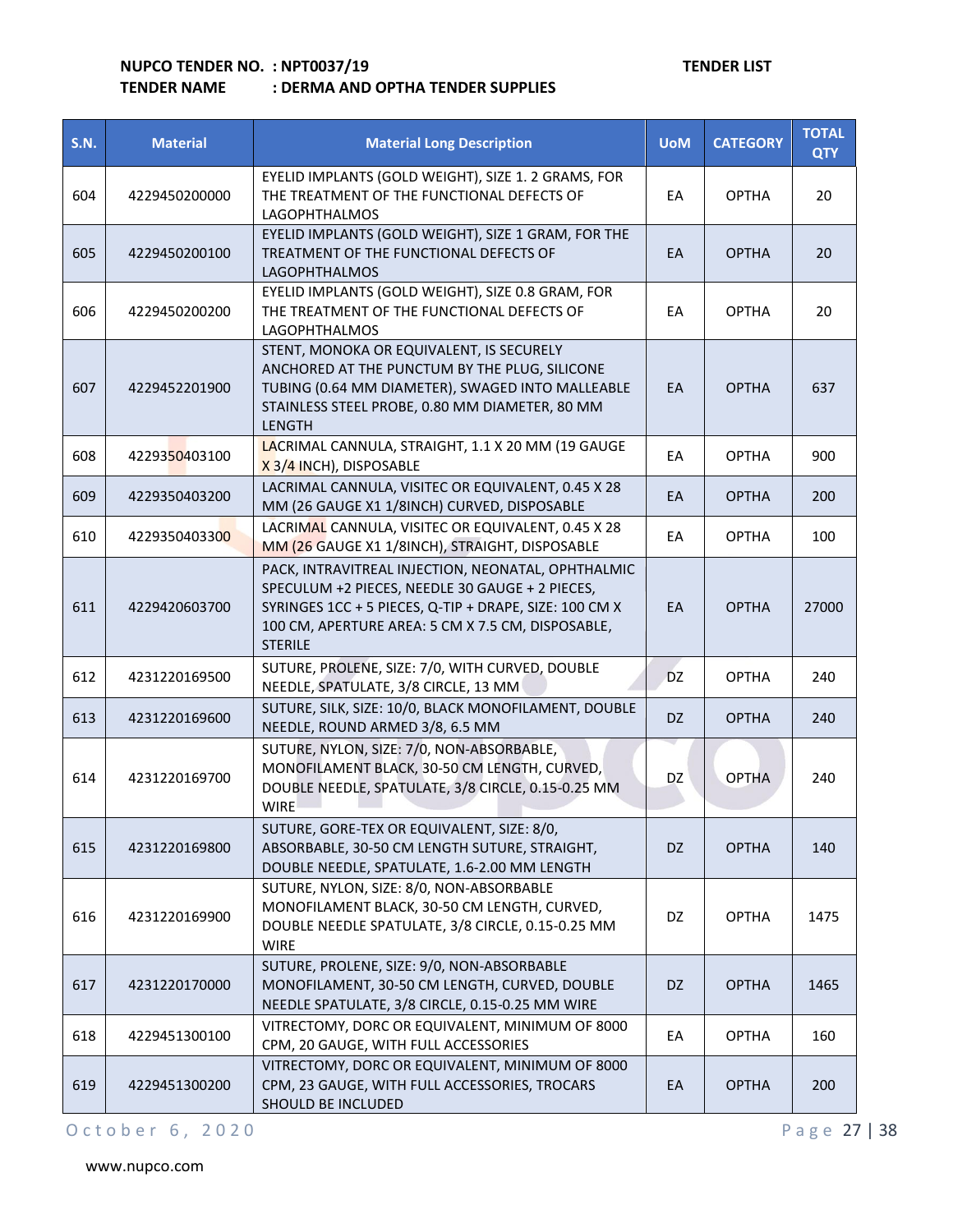| <b>S.N.</b> | <b>Material</b> | <b>Material Long Description</b>                                                                                                                                                          | <b>UoM</b> | <b>CATEGORY</b> | <b>TOTAL</b><br><b>QTY</b> |
|-------------|-----------------|-------------------------------------------------------------------------------------------------------------------------------------------------------------------------------------------|------------|-----------------|----------------------------|
| 620         | 4229452300000   | TISSUE ADHESIVE, HISTOACRYL OR EQUIVALENT, CLOSURE<br>OF SMOOTH WOUND ON CORNEA                                                                                                           | EA         | <b>OPTHA</b>    | 1000                       |
| 621         | 4229452700400   | GAS, ARGON FLUORINE, CYLINDER, FOR EXCIMER, EX-5000<br>OR EQUIVALENT                                                                                                                      | EA         | <b>OPTHA</b>    | 4                          |
| 622         | 4229450802200   | DISSECTOR, HYDRO FOR CORTICAL, 26 G                                                                                                                                                       | EA         | <b>OPTHA</b>    | 100                        |
| 623         | 4229680337200   | FORCEPS, CAPSULORRHEXIS UTRATA, VERY DELICATE,<br>TRIANGULAR GRASPING TIPS WITH EXTREMELY THIN LONG<br>SHANKS, 11MM X 10CM LENGTH, MATTE FINISH SURGICAL<br><b>GRADE, STAINLESS STEEL</b> | EA         | <b>OPTHA</b>    | 52                         |
| 624         | 4229680312500   | FORCEPS, COLIBRI, 0.12MM W/1 X 2 TEETH VERY DELICATE<br>TIP, 11CM LENGTH, MATT FINISH SURGICAL GRADE,<br>STAINLESS STEEL                                                                  | EA         | <b>OPTHA</b>    | 42                         |
| 625         | 4229180221100   | FORCEPS SUTURING CASTROVIEJO 0.12MM W/1X2<br>TEETH W/ TYING PLATFORM 11CM LENGTH MATT FINISH<br>SURGICAL GRADE STAINLESS STEEL                                                            | EA         | <b>OPTHA</b>    | 82                         |
| 626         | 4229180221300   | FORCEPS, TYING MCPHERSON, STRAIGHT WITH LONG<br>SMOOTH JAWS, 5MM X 10CM LENGTH, FOR 8-0 TO 11-0<br>SUTURES, MATTE FINISH SURGICAL GRADE, STAINLESS<br><b>STEEL</b>                        | EA         | <b>OPTHA</b>    | 72                         |
| 627         | 4218307500000   | HOOK, SINSKEY II, ANGLED, BLUNT TIP 0.2MM, DIAMETER<br>X 11.5CM LENGTH, ROUND HANDLE FOR LENS<br>MANIPULATION, MATTE FINISH SURGICAL GRADE,<br><b>STAINLESS STEEL</b>                     | EA         | <b>OPTHA</b>    | 42                         |
| 628         | 4229454400800   | INJECTOR, INTRAOCULAR, DELIVERY SYSTEM, REUSABLE                                                                                                                                          | EA         | <b>OPTHA</b>    | 20                         |
| 629         | 4229552438800   | LENS, INTRAOCULAR, FOLDABLE PC, MULTI PIECE, ACRYLIC,<br>BLUE, BLOCK, UNLOADED, SZ 6.0MM, DIOPTER +39.5                                                                                   | EA         | <b>OPTHA</b>    | 1235                       |
| 630         | 4229552439400   | LENS, INTRAOCULAR, FOLDABLE PC, MULTI PIECE, ACRYLIC,<br>BLUE, BLOCK, UNLOADED, SZ 6.0MM, DIOPTER +4.0                                                                                    | EA         | <b>OPTHA</b>    | 1235                       |
| 631         | 4229552439500   | LENS, INTRAOCULAR, FOLDABLE PC, MULTI PIECE, ACRYLIC,<br>BLUE, BLOCK, UNLOADED, SZ 6.0MM, DIOPTER +4.5                                                                                    | EA         | <b>OPTHA</b>    | 1235                       |
| 632         | 4229552438900   | LENS, INTRAOCULAR, FOLDABLE PC, MULTI PIECE, ACRYLIC,<br>BLUE, BLOCK, UNLOADED, SZ 6.0MM, DIOPTER +40.0                                                                                   | EA         | OPTHA           | 1235                       |
| 633         | 4229552439000   | LENS, INTRAOCULAR, FOLDABLE PC, MULTI PIECE, ACRYLIC,<br>BLUE, BLOCK, UNLOADED, SZ 6.0MM, DIOPTER +5.0                                                                                    | EA         | <b>OPTHA</b>    | 1235                       |
| 634         | 4229552439600   | LENS, INTRAOCULAR, FOLDABLE PC, MULTI PIECE, ACRYLIC,<br>BLUE, BLOCK, UNLOADED, SZ 6.0MM, DIOPTER +5.5                                                                                    | EA         | <b>OPTHA</b>    | 1235                       |
| 635         | 4229552439700   | LENS, INTRAOCULAR, FOLDABLE PC, MULTI PIECE, ACRYLIC,<br>BLUE, BLOCK, UNLOADED, SZ 6.0MM, DIOPTER -1.0                                                                                    | EA         | <b>OPTHA</b>    | 1235                       |
| 636         | 4229552438700   | LENS, INTRAOCULAR, FOLDABLE PC, MULTI PIECE, ACRYLIC,<br>BLUE, BLOCK, UNLOADED, SZ 6.0MM, DIOPTER -2.0                                                                                    | ЕA         | <b>OPTHA</b>    | 1235                       |
| 637         | 4229552439100   | LENS, INTRAOCULAR, FOLDABLE PC, MULTI PIECE, ACRYLIC,<br>BLUE, BLOCK, UNLOADED, SZ 6.0MM, DIOPTER -3.0                                                                                    | EA         | <b>OPTHA</b>    | 1235                       |

## O c t o b e r 6, 2020 <br>
Page 28 | 38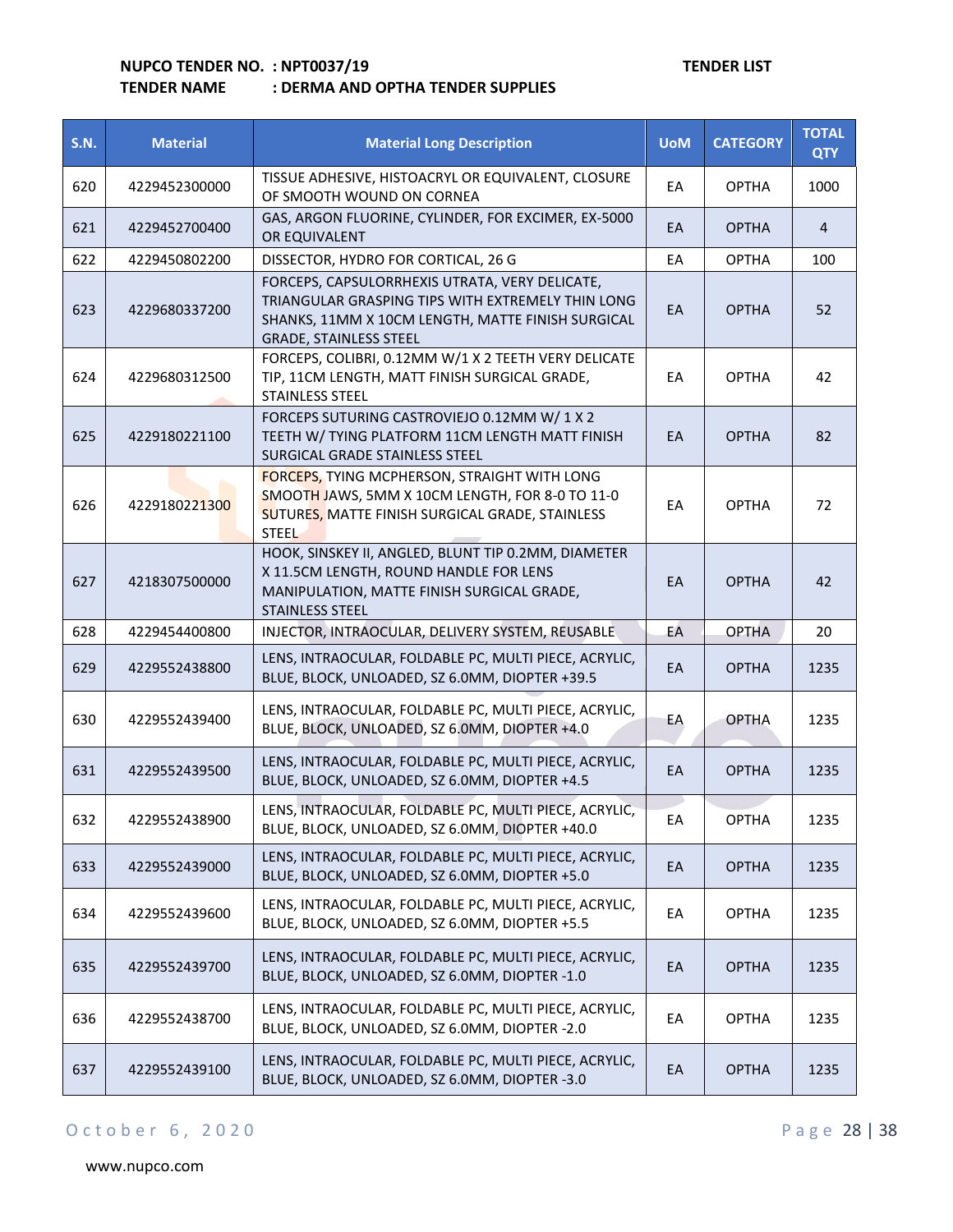## **TENDER NAME : DERMA AND OPTHA TENDER SUPPLIES**

| <b>S.N.</b> | <b>Material</b> | <b>Material Long Description</b>                                                                           | <b>UoM</b> | <b>CATEGORY</b> | <b>TOTAL</b><br><b>QTY</b> |
|-------------|-----------------|------------------------------------------------------------------------------------------------------------|------------|-----------------|----------------------------|
| 638         | 4229552439200   | LENS, INTRAOCULAR, FOLDABLE PC, MULTI PIECE, ACRYLIC,<br>BLUE, BLOCK, UNLOADED, SZ 6.0MM DIOPTER -4.0      | EA         | <b>OPTHA</b>    | 1235                       |
| 639         | 4229552439300   | LENS, INTRAOCULAR, FOLDABLE PC, MULTI PIECE, ACRYLIC,<br>BLUE, BLOCK, UNLOADED, SZ 6.0MM DIOPTER -5.0      | EA         | <b>OPTHA</b>    | 1235                       |
| 640         | 4229552439800   | LENS, INTRAOCULAR, FOLDABLE PC, MULTI PIECE, ACRYLIC,<br>BLUE, BLOCK, UNLOADED, SZ 6.0MM, DIOPTER -6.0     | EA         | <b>OPTHA</b>    | 1235                       |
| 641         | 4229552438600   | LENS, INTRAOCULAR, FOLDABLE PC, MULTI PIECE,<br>ACRYLIC, BLUE, BLOCK, UNLOADED, SZ 6.0MM, DIOPTER -<br>7.0 | EA         | <b>OPTHA</b>    | 435                        |
| 642         | 4218350000100   | BIOM SDI 4C MOTORIZED FOCUS OR EQUIVALENT                                                                  | EA         | <b>OPTHA</b>    | $\mathbf{1}$               |
| 643         | 4229680303700   | CANNULA, AIR INJECTION, ANGLED TIP, 27GA                                                                   | EA         | <b>OPTHA</b>    | 5210                       |
| 644         | 4229450802300   | CANNULA, AIR INJECTION, ANGLED TIP, G 30                                                                   | EA         | <b>OPTHA</b>    | 200                        |
| 645         | 4229450802400   | CANNULA, BACK FLUSH, 23 G, 0.66MM                                                                          | EA         | <b>OPTHA</b>    | 12                         |
| 646         | 4229450802500   | CANNULA, EFTIAR, DUAL BORE, G 23 X 0.6 MM                                                                  | EA         | <b>OPTHA</b>    | 790                        |
| 647         | 4229450802600   | CANNULA, G23, DUAL BORE                                                                                    | EA         | <b>OPTHA</b>    | 200                        |
| 648         | 4229450802000   | CANNULA, INFUSION, OGAWA CHAMBER MAINTAINERS,<br>23G, THIN WALL                                            | EA         | <b>OPTHA</b>    | 4                          |
| 649         | 4229450802100   | CANNULA, SIMCOE, IRRIGATING ASPIRATING, 23 G                                                               | EA         | <b>OPTHA</b>    | 5910                       |
| 650         | 4218301900700   | CHANDELIER, LIGHTING SYSTEM, 25 G, W/ TROCAR AND<br>CANNULA                                                | EA         | <b>OPTHA</b>    | 300                        |
| 651         | 4214291303100   | CONTACT LENS, DISPOSABLE, FOR RETINAL SURGERY                                                              | EA         | <b>OPTHA</b>    | 200                        |
| 652         | 4229451300300   | CUTTER, VITRECTOMY SPS, TWINAC, 20 G                                                                       | EA         | <b>OPTHA</b>    | 200                        |
| 653         | 4110492200600   | DISC, FLUID HIGH FLOW FILTER, WITH MALE AND FEMALE<br><b>LUER LOCK</b>                                     | EA         | <b>OPTHA</b>    | 800                        |
| 654         | 4214292400000   | DYE MEMBRANE, DUAL BLUE, 0.15% X 0.5ML                                                                     | EA         | <b>OPTHA</b>    | 300                        |
| 655         | 4229450802700   | ECKARDT, 23 GAUGE, 0.6MM, PASSIVE, BACKFLUSH                                                               | EA         | <b>OPTHA</b>    | 6                          |
| 656         | 4229350403400   | EFTIAR, PERFLOURO OCTANE, 5ML VIAL                                                                         | EA         | OPTHA           | 350                        |
| 657         | 4229180221000   | FORCEPS, CAPSULORHEXIS, CALLADINE-INAMURA, FLAT<br>HANDLE                                                  | EA         | <b>OPTHA</b>    | 4                          |
| 658         | 4229180220900   | FORCEPS, SERRATED, 25 G                                                                                    | EA         | <b>OPTHA</b>    | 200                        |
| 659         | 4229180220800   | FORCEPS, SERRATED, GRIESHABER REVOLUTION, 23GA                                                             | EA         | <b>OPTHA</b>    | 300                        |
| 660         | 4229180221200   | FORCEPS, REVOLUTION, GRIESHABER, DSP ILM                                                                   | EA         | <b>OPTHA</b>    | 300                        |
| 661         | 4218301900800   | G-PROBE, GLAUCOMA, DEVICE COMPATIBLE TO IRIDEX OR<br>EQUIVALENT                                            | EA         | <b>OPTHA</b>    | 12                         |
| 662         | 4218200800000   | HANDLE, CLIP-ON, COMPATIBLE TO LEICA MICROSCOPE OR<br>EQUIVALENT                                           | EA         | <b>OPTHA</b>    | 20                         |
| 663         | 4229550203500   | HUMAN ALLOGRAFT TISSUE PERICARDIUM                                                                         | EA         | <b>OPTHA</b>    | 12                         |
| 664         | 4218307300100   | ILLUMINATED MEMBRANE PICK, 23 G, STERILE                                                                   | EA         | <b>OPTHA</b>    | 12                         |
| 665         | 4218301900600   | LIGHT PIPE, COMPATIBLE TO LUXTEC OR EQUIVALENT                                                             | EA         | <b>OPTHA</b>    | 12                         |
| 666         | 4229280100000   | MARKER, BORE OPTIC ZONE, 7.0 MM                                                                            | EA         | <b>OPTHA</b>    | 4                          |
| 667         | 4218307500100   | MEMBRANE SCRAPER, CURVED, 23 G                                                                             | EA         | <b>OPTHA</b>    | 12                         |

## O c t o b e r 6, 2020 P a g e 29 | 38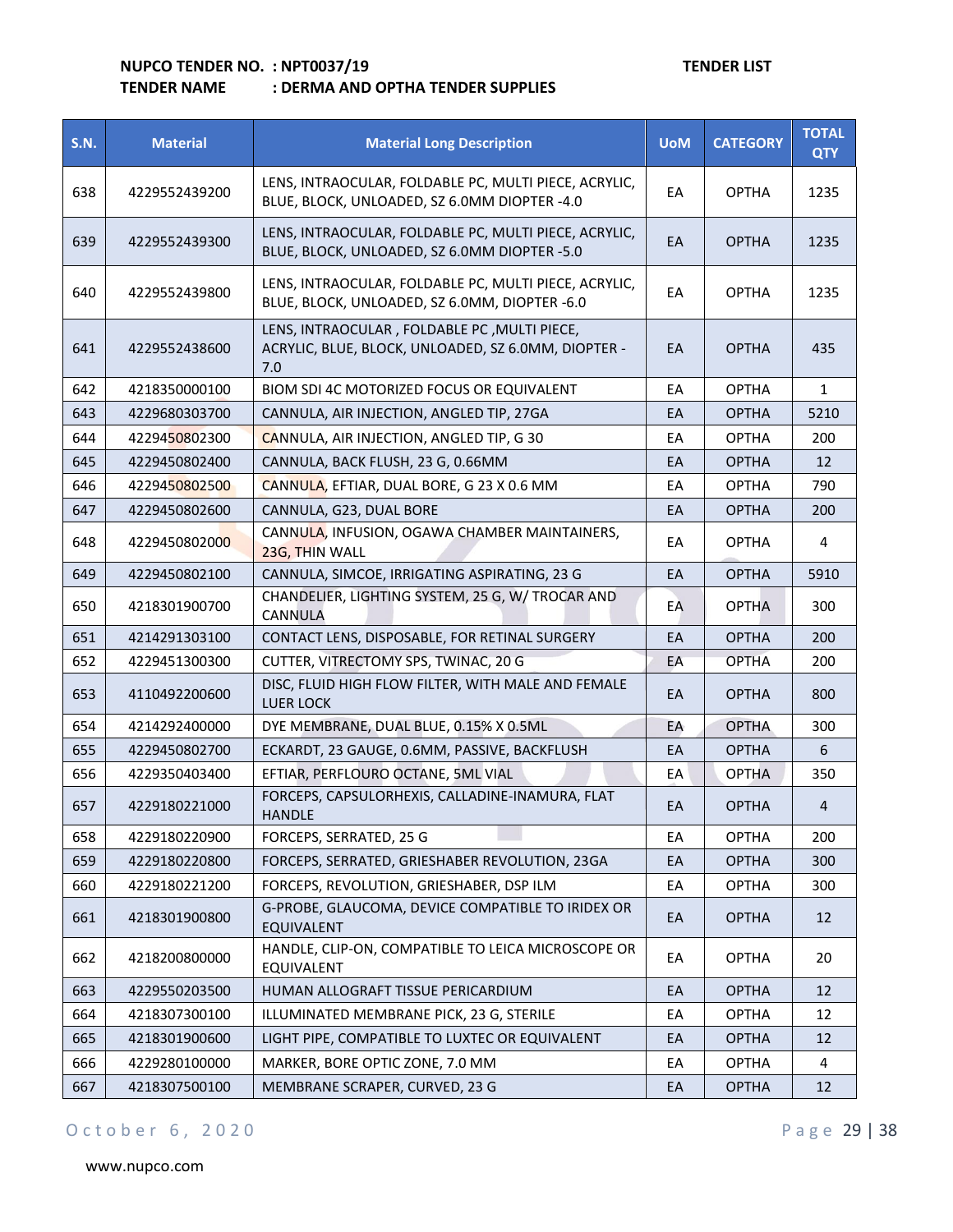## **TENDER NAME : DERMA AND OPTHA TENDER SUPPLIES**

| <b>S.N.</b> | <b>Material</b> | <b>Material Long Description</b>                                                                                                        | <b>UoM</b> | <b>CATEGORY</b> | <b>TOTAL</b><br><b>QTY</b> |
|-------------|-----------------|-----------------------------------------------------------------------------------------------------------------------------------------|------------|-----------------|----------------------------|
| 668         | 4218307300000   | NEEDLE, MICRO PICK TIP                                                                                                                  | EA         | <b>OPTHA</b>    | 12                         |
| 669         | 4229450802800   | NEEDLE, REPLACEMENT, BACK FLUSH, STRAIGHT, 23 G X<br>$0.6$ MM                                                                           | EA         | <b>OPTHA</b>    | 24                         |
| 670         | 4229450002400   | OIL SILICONE, HIGH DENSITY WITH PARTIALLY<br><b>FLUORINATED</b>                                                                         | EA         | <b>OPTHA</b>    | 445                        |
| 671         | 4229451300400   | PACK, FRAGMENTATION, 20 GA                                                                                                              | EA         | <b>OPTHA</b>    | 464                        |
| 672         | 4229516002300   | PACK PHACO OS4, WITH CASSETTE, EASY TIP 2.2MM                                                                                           | EA         | <b>OPTHA</b>    | 200                        |
| 673         | 4229516002200   | PACK STELLARIS OR EQUIVALENT, COMBINED PHACO/<br>VITRECTOMY, 25 G                                                                       | EA         | <b>OPTHA</b>    | 100                        |
| 674         | 4218307300200   | PICKER, FOR ECKARDT MEMBRANE, 23G X 0.6 MM                                                                                              | EA         | <b>OPTHA</b>    | 12                         |
| 675         | 4214170503100   | PILLOW, HEAD FIXATION, WITH HOLLOW SEAMLESS DEEP<br>DRAWN SHAPE 2500                                                                    | EA         | <b>OPTHA</b>    | $\mathbf{1}$               |
| 676         | 4229492800400   | PROBE ENDO ILLUMINATING 23-27G ANGLED 45DEG                                                                                             | EA         | <b>OPTHA</b>    | 200                        |
| 677         | 4229492800500   | PROBE ENDO, MICRO PULSE, P3 DEVICE OR EQUIVALENT                                                                                        | EA         | <b>OPTHA</b>    | 50                         |
| 678         | 4229498000300   | PROBE, LASER, ILLUMINATED, FLEX, CURVED, 23 GAUGE                                                                                       | EA         | <b>OPTHA</b>    | 612                        |
| 679         | 4229450002300   | PUNCH, CORNEAL, BARRON, 7.0MM                                                                                                           | EA         | <b>OPTHA</b>    | 30                         |
| 680         | 4229450002600   | RIBOFLAVIN, VIBEX, RAPID FOR KXL AVEDRO                                                                                                 | EA         | <b>OPTHA</b>    | 515                        |
| 681         | 4229680339200   | SCISSORS, TENOTOMY, WESCOTT, BLUNT TIP                                                                                                  | EA         | <b>OPTHA</b>    | 12                         |
| 682         | 4218307500200   | SPATULA, AT 90 DEG DSAEK                                                                                                                | EA         | <b>OPTHA</b>    | 4                          |
| 683         | 4229516002100   | STRIPPER, VITRECTOMY, 23GA                                                                                                              | EA         | <b>OPTHA</b>    | 100                        |
| 684         | 4231220170400   | SUTURE, ABSORBABLE, MONOFILAMENT, 9.0 0.3MM                                                                                             | DZ         | <b>OPTHA</b>    | 150                        |
| 685         | 4231220170500   | SUTURE, COATED, VICRYL, POLYGLACTIN, 5/0 (PS-3)                                                                                         | DZ.        | <b>OPTHA</b>    | 2700                       |
| 686         | 4231220170300   | SUTURE, NON-ABSORBABLE, BRAIDED, WHITE, 5/0,<br>8MMX45CM                                                                                | <b>DZ</b>  | <b>OPTHA</b>    | 24                         |
| 687         | 4231220316700   | SUTURE, NON-ABSORBABLE, SIZE 9/0, 6.5 MM, 23 CM, 3/8<br>CIRCLE, MICRO POINT SPATULA, BLUE, STERILE                                      | DZ         | <b>OPTHA</b>    | 36                         |
| 688         | 4229180221400   | VUKICH COLLAMER AND ICL CARTRIDGE, LOADING<br><b>FORCEPS OR EQUIVALENT</b>                                                              | EA         | <b>OPTHA</b>    | 6                          |
| 689         | 4231151800300   | PAD, EYE, OCCLUSOR, WITH ADHESIVE, REGULAR                                                                                              | PC         | <b>OPTHA</b>    | 682500                     |
| 690         | 4618180301000   | SHIELD EYE, CLEAR PLASTIC, VENTILATED, WITH AIR HOLES,<br><b>CHILD SIZE</b>                                                             | EA         | <b>OPTHA</b>    | 1350                       |
| 691         | 4229550505400   | IMPLANT HYDROXYAPATITE 18MM, FOR ENUCLEATION OR<br><b>EVISCERATION PROCEDURES</b>                                                       | EA         | <b>OPTHA</b>    | 15                         |
| 692         | 4229550505500   | IMPLANT, SILICONE SLEEVE, STYLE 71 OR EQUIVALENT                                                                                        | EA         | <b>OPTHA</b>    | 80                         |
| 693         | 4231220310600   | SUTURE, 10-0 NYLON BLACK MONOFILAMENT, 5.0-6.0MM,<br>1/2 CIRCLE SIDE CUTTING, DOUBLE-ARMED, SPATULATED<br>NEEDLE, 30 CM, NON-ABSORBABLE | DZ         | <b>OPTHA</b>    | 3732                       |
| 694         | 4213170110300   | BLADE, MINI SHARP, ALL AROUND, 180 DEGREE CUTTING<br>SURFACE, DOUBLE BEVEL BLADE, STRAIGHT (69 BEAVER OR<br>EQUIVALENT)                 | EA         | <b>OPTHA</b>    | 198                        |
| 695         | 4229451101600   | BLADE, MINI ROUND-TIP, SHARP ON ONE SIDE (64 BEAVER<br>OR EQUIVALENT)                                                                   | <b>PC</b>  | <b>OPTHA</b>    | 1200                       |
| 696         | 5132160400000   | TISSUE SEAL, TOPICAL SKIN ADHESIVE, BLUE 0.5 ML<br>AMPOULE                                                                              | AMP        | <b>OPTHA</b>    | 240                        |

O c t o b e r 6, 2020 P a g e 30 | 38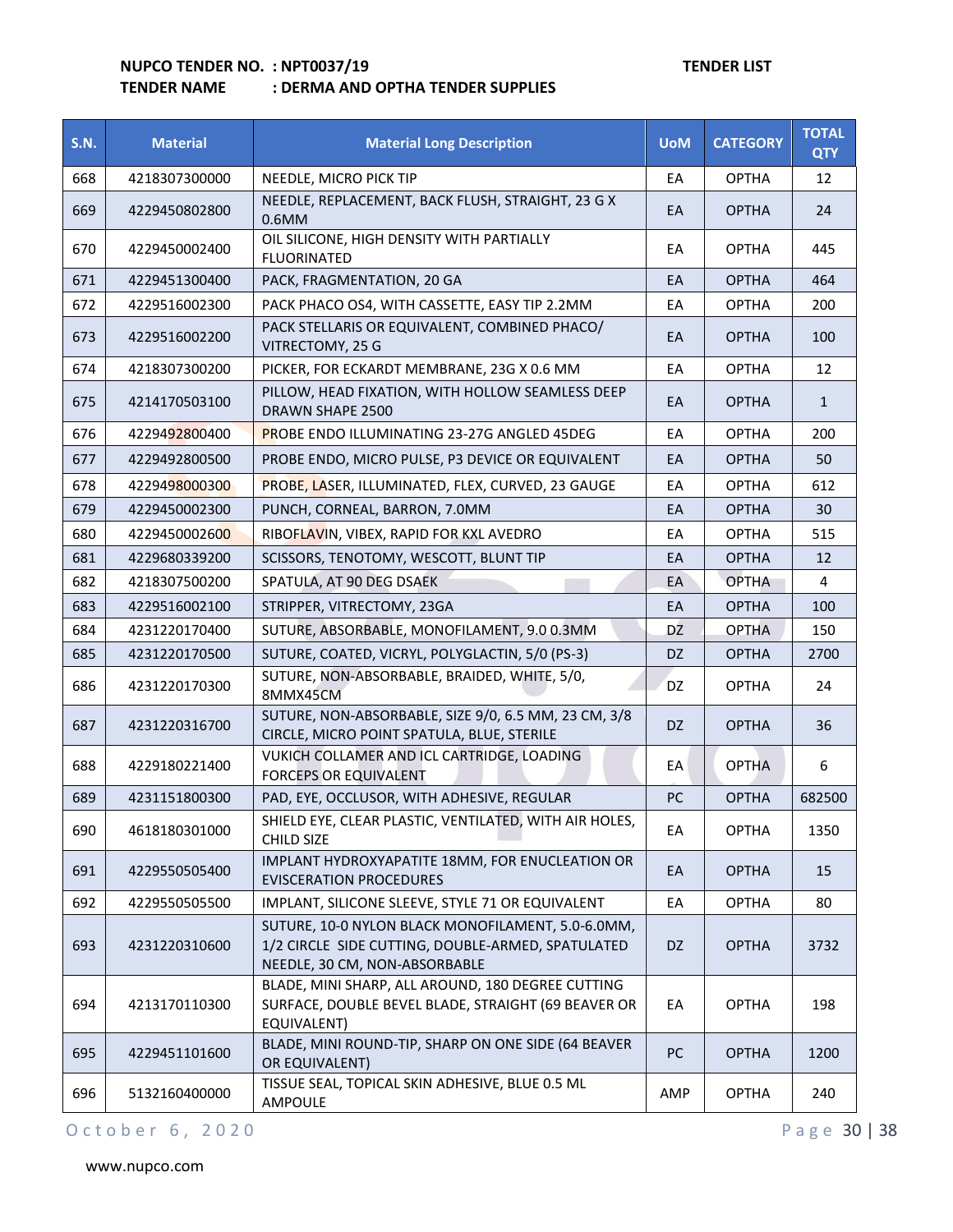## **TENDER NAME : DERMA AND OPTHA TENDER SUPPLIES**

| <b>S.N.</b> | <b>Material</b> | <b>Material Long Description</b>                                                                                           | <b>UoM</b>    | <b>CATEGORY</b> | <b>TOTAL</b><br><b>QTY</b> |
|-------------|-----------------|----------------------------------------------------------------------------------------------------------------------------|---------------|-----------------|----------------------------|
| 697         | 4229450002700   | SILICONE OIL 1300, PURIFIED, 10ML SYRINGE                                                                                  | EA            | <b>OPTHA</b>    | 750                        |
| 698         | 4229451106300   | TREPHINE NON-VACUUM PUNCH, 7.25 MM, FOR DONOR<br>CORNEAL, DISPOSABLE, STERILE                                              | EA            | <b>OPTHA</b>    | 10                         |
| 699         | 4229451106400   | TREPHINE NON-VACUUM PUNCH, 7.75 MM, FOR DONOR<br>CORNEAL, DISPOSABLE, STERILE                                              | EA            | <b>OPTHA</b>    | 110                        |
| 700         | 4229510401700   | ERASER, HEMOSTATIC, 23G, TAPERED AND POINTED                                                                               | EA            | <b>OPTHA</b>    | 200                        |
| 701         | 4229451106500   | TREPHINE, NON-VACUUM PUNCH, 8.00 MM, FOR DONOR<br>CORNEAL, DISPOSABLE, STERILE                                             | EA            | <b>OPTHA</b>    | 234                        |
| 702         | 4229516301900   | ILLUMINATED LASERPROBE, STEPPED, CURVED, WITH<br>TAPERED TIP AND IRIDEX CONNECTOR 23G / 06MM                               | PC            | <b>OPTHA</b>    | 2328                       |
| 703         | 4229450802900   | CANNULA, SOFT TIPPED 23G, DISPOSABLE, STERILE                                                                              | EA            | <b>OPTHA</b>    | 315                        |
| 704         | 4229550501100   | PLUG, PUNCTAL, IMPLANT, EXTRA SMALL, PRELOADED,<br>SILICONE, DISPOSABLE, STERILE                                           | <b>PC</b>     | <b>OPTHA</b>    | 216                        |
| 705         | 4229452202000   | PUNCTAL PLUG AND LARGE PUNCT PUNCTUM, FOR ONE<br>MEDIUM, DISPOSABLE, STERILE                                               | EA            | <b>OPTHA</b>    | 360                        |
| 706         | 4229451106600   | TREPHINE, NON-VACUUM PUNCH, 8.25 MM, FOR DONOR<br><b>CORNEAL, DISPOSABLE, STERILE</b>                                      | EA            | <b>OPTHA</b>    | 128                        |
| 707         | 4229451106700   | TREPHINE, NON-VACUUM PUNCH, 8.50 MM, FOR DONOR<br>CORNEAL, DISPOSABLE, STERILE                                             | EA            | <b>OPTHA</b>    | 114                        |
| 708         | 4229451106800   | TREPHINE, NON-VACUUM PUNCH, 7.50 MM, FOR DONOR<br>CORNEAL, DISPOSABLE, STERILE                                             | EA            | <b>OPTHA</b>    | 88                         |
| 709         | 4229510400900   | ERASER, CAUTERY, 18GA, CURVED, HEMOSTATIC                                                                                  | <sub>PC</sub> | <b>OPTHA</b>    | 1680                       |
| 710         | 4229516002400   | PAK FRAGMATOME ACCESSORY                                                                                                   | EA            | <b>OPTHA</b>    | 40                         |
| 711         | 4229454100200   | BANDAGE, CONTACT LENS, DIAMETER 22 MM                                                                                      | EA            | <b>OPTHA</b>    | 696                        |
| 712         | 4214291303200   | LENS SOFT CONTACT, +0.25, PROVIDE LONGER LASTING<br>LENS SURFACE MOISTURE AND DEPOSIT PROTECTION                           | EA            | <b>OPTHA</b>    | 7213                       |
| 713         | 4231151800800   | PAD FOR EYELID CLEANSING, READY TO USE, DISPOSABLE,<br><b>STERILE</b>                                                      | EA            | <b>OPTHA</b>    | 700000                     |
| 714         | 4229451106900   | KNIFE, CRESCENT, DOUBLE BEVEL, 1.25 MM                                                                                     | EA            | <b>OPTHA</b>    | 582                        |
| 715         | 4229551202500   | GLAUCOMA SHUNT, NON-VALVED, MADE OF PERMANENT<br><b>IMPLANTABLE GRADE SILICONE</b>                                         | EA            | <b>OPTHA</b>    | 40                         |
| 716         | 4229350401400   | CANNULA, SUB-TENON ANESTHESIA 1.10 X 25 MM (19G X<br>1IN)                                                                  | <b>SET</b>    | <b>OPTHA</b>    | 3380                       |
| 717         | 4231151800900   | EYE PATCH, FOR AMBLOPIA, HYPOALLERGIC                                                                                      | EA            | <b>OPTHA</b>    | 360000                     |
| 718         | 4229452200500   | DCR SET, DONOGHUE, 0.9MM X 4.5 CM                                                                                          | EA            | <b>OPTHA</b>    | 348                        |
| 719         | 4229452200100   | DCR SET, DONOGHUE 0.9MM X 4.5 CM ANGLED 45                                                                                 | EA            | <b>OPTHA</b>    | 217                        |
| 720         | 4229451300500   | VITRECTOMY, CONSTELLATION POSTERIOR VITRECTOMY<br>TOTAL PLUS PACK, MINIMUM OF 5000 CPM, 20 GUAGE,<br>WITH FULL ACCESSORIES | EA            | <b>OPTHA</b>    | 95                         |
| 721         | 4213170105600   | VISIDRAPE DUAL REFRACTIVE DRAPE 40 X 26 MM                                                                                 | EA            | <b>OPTHA</b>    | 3000                       |
| 722         | 4229454100300   | CONTACT LENSE, THERAPEUTIC, (LARGE DIAMETER<br>$=20MM$ )                                                                   | EA            | <b>OPTHA</b>    | 240                        |
| 723         | 4229451202100   | CORNEAL CROUCH PROTECTOR, LARGE, DISPOSABLE                                                                                | EA            | <b>OPTHA</b>    | 100                        |
| 724         | 4229451202200   | CORNEAL CROUCH PROTECTOR, MEDIUM, DISPOSABLE                                                                               | EA            | <b>OPTHA</b>    | 300                        |

## O c t o b e r 6, 2020 P a g e 31 | 38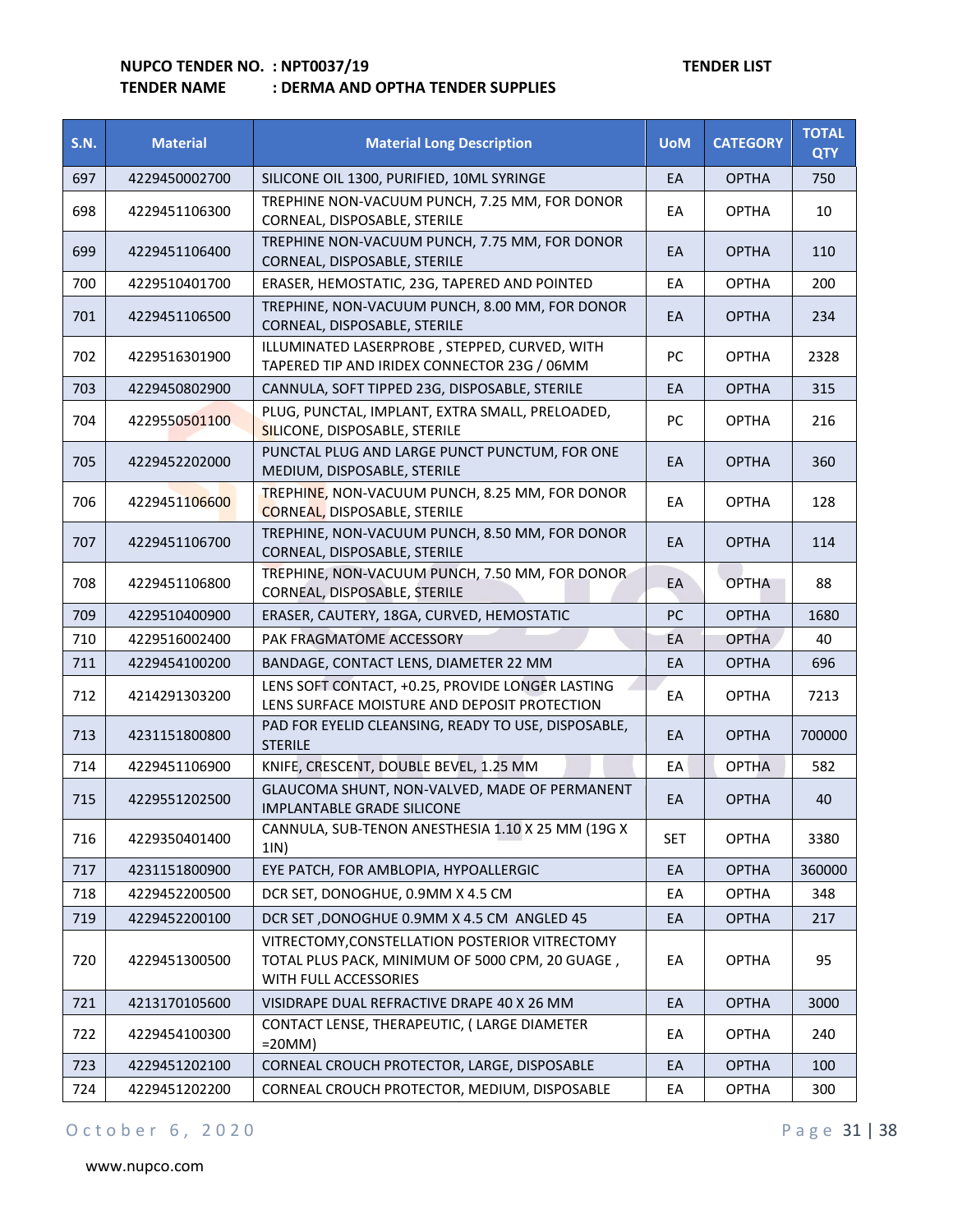#### **TENDER NAME : DERMA AND OPTHA TENDER SUPPLIES**

| <b>S.N.</b> | <b>Material</b> | <b>Material Long Description</b>                                                                                                                                                                                           | <b>UoM</b> | <b>CATEGORY</b> | <b>TOTAL</b><br><b>QTY</b> |
|-------------|-----------------|----------------------------------------------------------------------------------------------------------------------------------------------------------------------------------------------------------------------------|------------|-----------------|----------------------------|
| 725         | 4229451202300   | CORNEAL CROUCH PROTECTOR, SMALL, DISPOSABLE                                                                                                                                                                                | EA         | <b>OPTHA</b>    | 300                        |
| 726         | 4229498000400   | ENDOLASER PROBE FOR IRIDEX MACHINE OR EQUIVALENT<br>, 20GUAGE, CURVED,                                                                                                                                                     | EA         | <b>OPTHA</b>    | 300                        |
| 727         | 4229498000500   | ENDOLASER PROBE FOR IRIDEX MACHINE OR EQUIVALENT<br>, 23 GUAGE, CURVED,                                                                                                                                                    | EA         | <b>OPTHA</b>    | 700                        |
| 728         | 4229516303100   | FEMTOSECOND DISPOSABLES FOR INTRALASE MACHINE                                                                                                                                                                              | EA         | <b>OPTHA</b>    | 360                        |
| 729         | 4229420600000   | INTRAVITREAL INJECTION KIT WITH EYE DRAPE, STERILE<br>FIELD WRAPIODINE SWABSTICK, EYE SPECULUM,<br>PLASTIPAK 1ML SYRINGE, MICROLANCE 27G<br>NEEDLE, MICROLANCE 30G X ?? NEEDLE, COTTON TIPPED<br>APPLICATORS (3), VISIDRAP | EA         | <b>OPTHA</b>    | 4460                       |
| 730         | 4229171300200   | PUNCH VACUUM, DIFFERENT SIZE RANGES (6MM TO<br>9MM) ACCORDING TO SURGEON'S REQUEST                                                                                                                                         | EA         | <b>OPTHA</b>    | 445                        |
| 731         | 4229550500300   | PUNCTAL PLUGS, PRELOADED SILICON, UNIVERSAL SIZE                                                                                                                                                                           | EA         | <b>OPTHA</b>    | 3487                       |
| 732         | 5124113900100   | KIT, OPHTHALMIC AGENT, SILICONE OIL, INJECTION,<br>DIFFERENT TIPS, DORC MACHINE                                                                                                                                            | EA         | <b>OPTHA</b>    | 500                        |
| 733         | 4229451300800   | VITRECTOMY, CONSTELLATION POSTERIOR VITRECTOMY<br>TOTAL PLUS PACK, MINIMUM OF 5000 CPM, 23 GUAGE,<br>WITH FULL ACCESSORIES (TROCARS SHOULD BE INCLUDED)                                                                    | EA         | <b>OPTHA</b>    | 755                        |
| 734         | 4229451300600   | VITRECTOMY, CONSTELLATION POSTERIOR VITRECTOMY<br>TOTAL PLUS PACK, MINIMUM OF 5000 CPM, 25 GUAGE,<br>WITH FULL ACCESSORIES (TROCARS SHOULD BE INCLUDED)                                                                    | EA         | <b>OPTHA</b>    | 187                        |
| 735         | 4229451300700   | VITRECTOMY, DORC VITRECTOMY, MINIMUM OF 8000<br>CPM, 25 GUAGE, WITH FULL ACCESSORIES (TROCARS<br>SHOULD BE INCLUDED)                                                                                                       | EA         | <b>OPTHA</b>    | 48                         |
| 736         | 4231220600500   | SUTURE, NYLON, BLACK MONOFILAMENT, 10-0, 30-50CM<br>LENGTH SUTURE, DOUBLE ARMED, SPATULATED NEEDLE,<br>3/8 CIRCLE 0.15-0.25MM WIRE.                                                                                        | DZ         | <b>OPTHA</b>    | 4500                       |
| 737         | 4231220035600   | SUTURE, ABSORBABLE, SIZE 8-0, 30-40CM, 3/8 CIRCLE,<br>0.20-0.25MM WIRE, POLYGLYCOLIC ACID, VIOLET<br>BRAIDED, SPATULATED NEDDLE, DOUBLE ARM                                                                                | DZ         | <b>OPTHA</b>    | 2440                       |
| 738         | 4231220035500   | SUTURE, ABSORBABLE, SIZE 7-0, 30-50CM, 3/8 CIRCLE,<br>0.20-0.25MM WIRE, POLYGLYCOLIC ACID, VIOLET<br>BRAIDED, SPATULATED NEDDLE, DOUBLE ARM                                                                                | DZ         | <b>OPTHA</b>    | 2080                       |
| 739         | 4231220600600   | SUTURE, POLYGLYCOLIC ACID, VIOLET BRAIDED, 6-0, 30-<br>50CM LENGTH SUTURE, DOUBLE ARMED, SPATULATED<br>NEEDLE, 1/4 CIRCLE 0.20-0.25MM WIRE.                                                                                | DZ         | <b>OPTHA</b>    | 3795                       |
| 740         | 4231220600700   | SUTURE, POLYGLYCOLIC ACID, VIOLET BRAIDED, 5-0, 30-<br>50CM LENGTH SUTURE, DOUBLE ARMED, SPATULATED<br>NEEDLE, 1/4 CIRCLE 0.20-0.25MM WIRE.                                                                                | DZ         | <b>OPTHA</b>    | 2550                       |
| 741         | 4618180300900   | SHIELD, LASER EYE PROTECTION FOR PATIENT USE,<br>ADHESIVE, DISPOSABLE                                                                                                                                                      | EA         | <b>DERMA</b>    | 24600                      |
| 742         | 4618180800000   | GOGGLES, ULTRAVIOLET, FOR COMPLETE EYE<br>PROTECTION, DURING ACTUAL UVA OR UVB TREATMENTS                                                                                                                                  | EA         | <b>DERMA</b>    | 1050                       |

## O c t o b e r 6, 2020 P a g e 32 | 38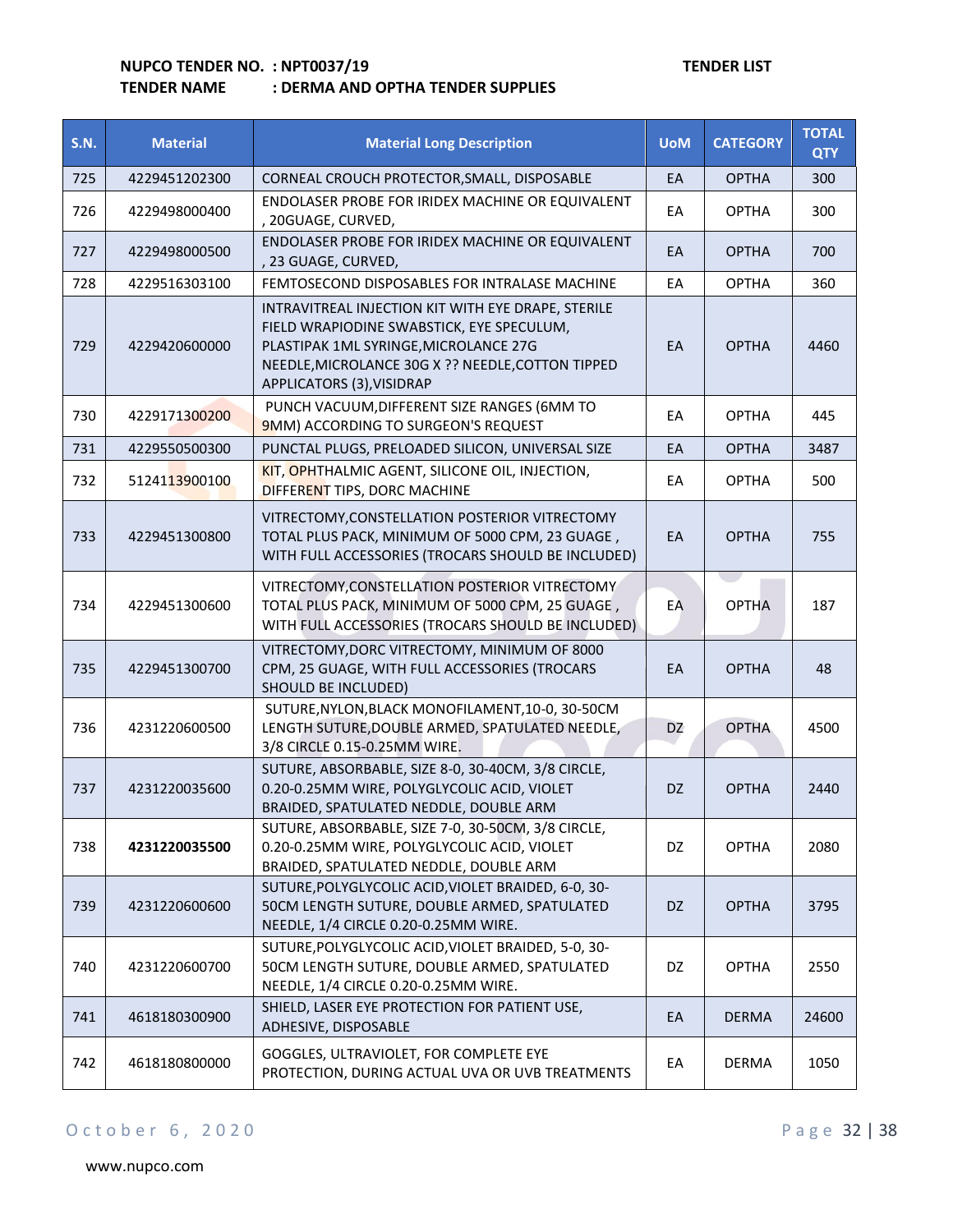|      | <b>TENDER NAME</b> | : DERMA AND OPTHA TENDER SUPPLIES |            |                 |                    |
|------|--------------------|-----------------------------------|------------|-----------------|--------------------|
| S.N. | <b>Material</b>    | <b>Material Long Description</b>  | <b>UoM</b> | <b>CATEGORY</b> | ΤΟΤΑΙ<br>$\sim$ TV |

| <b>S.N.</b> | <b>Material</b> | <b>Material Long Description</b>                                                                | <b>UoM</b> | <b>CATEGORY</b> | <b>UIAL</b><br><b>QTY</b> |
|-------------|-----------------|-------------------------------------------------------------------------------------------------|------------|-----------------|---------------------------|
| 743         | 4214253605900   | NEEDLES, 33G X 1/2 INCH, FOR SCLEROTHERAPY AND<br>OTHER DERMA INJECTION, DISPOSABLE, STERILE    | EA         | <b>DERMA</b>    | 51000                     |
| 744         | 4214253605800   | NEEDLES, 31G X 1/2 INCH, DISPOSABLE, STERILE                                                    | EA         | <b>DERMA</b>    | 87800                     |
| 745         | 4214253605700   | NEEDLES, 30G X 4 MM, DISPOSABLE, STERILE                                                        | EA         | <b>DERMA</b>    | 72000                     |
| 746         | 4214253606000   | NEEDLES, NOKOR ADMIX OR EQUIVALENT THIN WALL, 18G<br>X 1 1/2 INCH, BOX 100, DISPOSABLE, STERILE | EA         | <b>DERMA</b>    | 63800                     |
| 747         | 4214253606100   | NEEDLES, NOKOR ADMIX, THIN WALL, 16G X 1 INCH, BOX<br>100, DISPOSABLE, STERILE                  | EA         | <b>DERMA</b>    | 59300                     |
| 748         | 4229472100400   | PUNCH, FOR BIOPSY, 1 MM ROUND, BOX OF 50,<br>DISPOSABLE, STERILE                                | EA         | <b>DERMA</b>    | 5102                      |
| 749         | 4229472100500   | PUNCH, FOR BIOPSY, 2 MM ROUND, BOX OF 50,<br>DISPOSABLE, STERILE                                | EA         | <b>DERMA</b>    | 5202                      |
| 750         | 4229472100600   | PUNCH, FOR BIOPSY, 3 MM ROUND, BOX OF 50,<br><b>DISPOSABLE, STERILE</b>                         | EA         | <b>DERMA</b>    | 52602                     |
| 751         | 4229472100700   | PUNCH, FOR BIOPSY, 4 MM ROUND, BOX OF 50,<br>DISPOSABLE, STERILE                                | EA         | <b>DERMA</b>    | 54802                     |
| 752         | 4229472100800   | PUNCH, FOR BIOPSY, 5 MM ROUND, BOX OF 50,<br>DISPOSABLE, STERILE                                | EA         | <b>DERMA</b>    | 10202                     |
| 753         | 4229472100900   | PUNCH, FOR BIOPSY, 6 MM ROUND, BOX OF 50,<br>DISPOSABLE, STERILE                                | EA         | <b>DERMA</b>    | 9920                      |
| 754         | 4229472101000   | PUNCH, FOR BIOPSY, 8 MM ROUND, BOX OF 50,<br>DISPOSABLE, STERILE                                | EA         | <b>DERMA</b>    | 9820                      |
| 755         | 4229680701400   | EXTRACTOR, COMEDONE, DISPOSABLE, STERILE                                                        | EA         | <b>DERMA</b>    | 37800                     |
| 756         | 4214261500900   | SYRINGE, LUER LOCK, CONNECTOR, FEMALE TO FEMALE,<br>RED, STERILE                                | EA         | <b>DERMA</b>    | 43300                     |
| 757         | 4214261500700   | SYRINGE, CONNECTOR, MULTI INJECTOR                                                              | EA         | <b>DERMA</b>    | 20100                     |
| 758         | 4214261801200   | SYRINGE, NORM-JECT, 1 ML, WITHOUT NEEDLE, NON<br>TOXIC, LUER LOCK, STERILE                      | EA         | <b>DERMA</b>    | 101000                    |
| 759         | 4214252314800   | SYRINGE, HYPODERMIC, INSULIN 100 U, 1 ML, WITH<br>NEEDLE 31G X 6.0 MM, DIS POSABLE, STERILE     | EA         | <b>DERMA</b>    | 23800                     |
| 760         | 4229680423000   | DISH, KIDNEY, 6 INCH, 700 ML, 245 X 55 MM, DISPOSABLE                                           | EA         | <b>DERMA</b>    | 63300                     |
| 761         | 4112210100300   | DISH, PETRI, CLEAR PLASTIC, BACTERIAL/FUNGAL,<br>CULTURE PLATE, 55 X 15 MM, DISPOSABLE          | EA         | <b>DERMA</b>    | 8380                      |
| 762         | 4214230504700   | MARKER, MINI SKIN, REMOVABLE, INK, (WHITE INK)                                                  | EA         | <b>DERMA</b>    | 3000                      |
| 763         | 4218150100400   | BLADE, FOR SHAVE BIOPSY, FLEXIBLE, DISPOSABLE, STERILE                                          | EA         | <b>DERMA</b>    | 17800                     |
| 764         | 4229161300800   | BLADE, SURGICAL, SINGLE USE, STERILE, 21                                                        | EA         | DERMA           | 28420                     |
| 765         | 4229161300000   | BLADE, SURGICAL, SIZE 10, SINGLE USE, STERILE                                                   | EA         | <b>DERMA</b>    | 32720                     |
| 766         | 4229680701600   | SKIN CURETTE, SIZE 2 MM, DISPOSABLE, STERILE                                                    | EA         | <b>DERMA</b>    | 13800                     |
| 767         | 4229680701700   | SKIN CURETTE, SIZE 3 MM, DISPOSABLE, STERILE                                                    | EA         | <b>DERMA</b>    | 42600                     |
| 768         | 4229680701800   | SKIN CURETTE, SIZE 4 MM, DISPOSABLE, STERILE                                                    | EA         | <b>DERMA</b>    | 42600                     |
| 769         | 4229680701900   | SKIN CURETTE, SIZE 5 MM, DISPOSABLE, STERILE                                                    | EA         | <b>DERMA</b>    | 11000                     |
| 770         | 4229680702000   | SKIN CURETTE, SIZE 7 MM, DISPOSABLE, STERILE                                                    | EA         | DERMA           | 6000                      |

## O c t o b e r 6, 2020 P a g e 33 | 38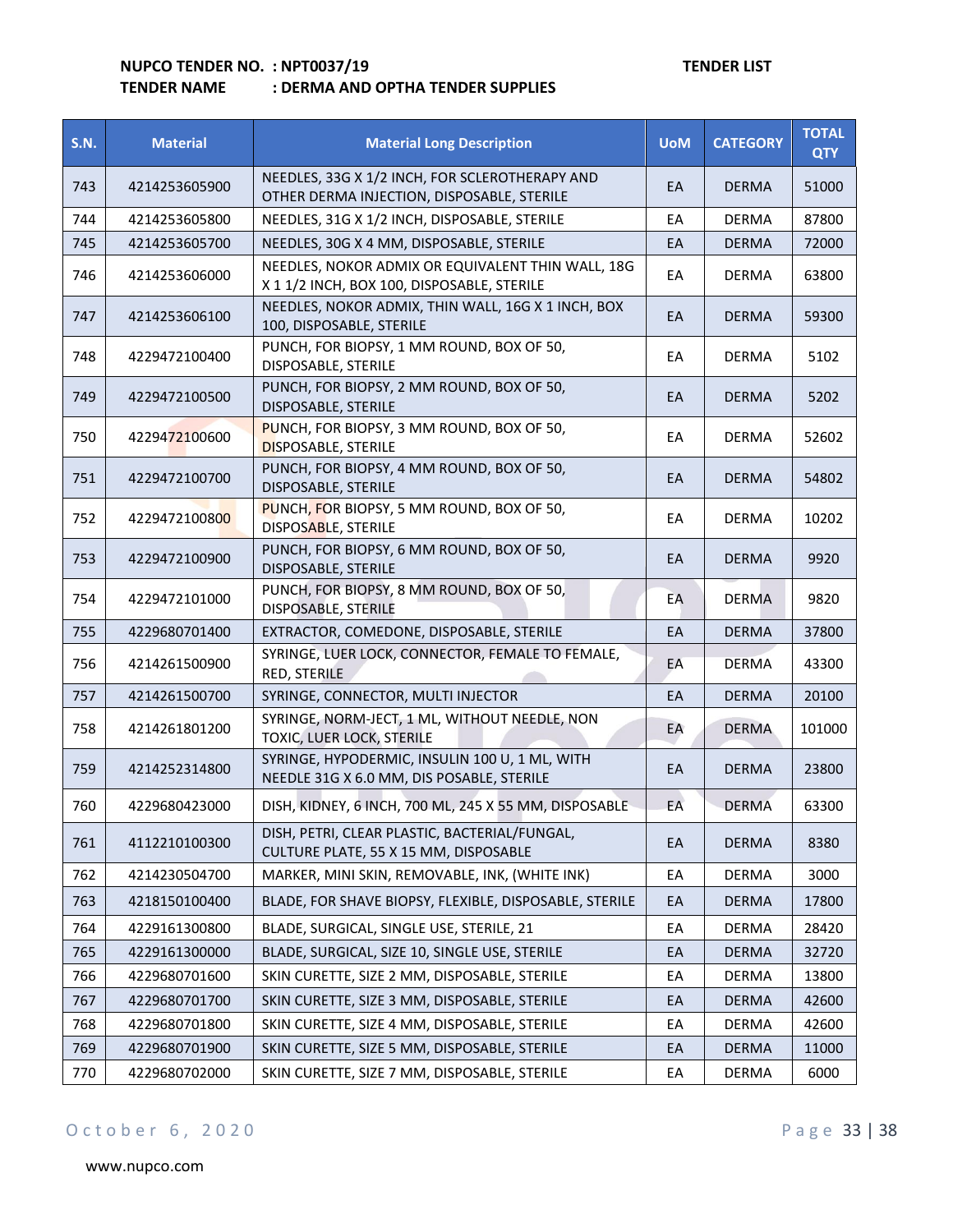## **TENDER NAME : DERMA AND OPTHA TENDER SUPPLIES**

| <b>S.N.</b> | <b>Material</b> | <b>Material Long Description</b>                                                                                                                                                                         | <b>UoM</b> | <b>CATEGORY</b> | <b>TOTAL</b><br><b>QTY</b> |
|-------------|-----------------|----------------------------------------------------------------------------------------------------------------------------------------------------------------------------------------------------------|------------|-----------------|----------------------------|
| 771         | 4218320210100   | SKIN PATCH TEST PANELS FOR AT LEAST 35 ALLERGENS,<br>READY TO USE, DISPOSABLE                                                                                                                            | EA         | <b>DERMA</b>    | 28200                      |
| 772         | 4112260100200   | SLIDES, MICROSCOPE, PLAIN, GLASS, LABORATORY                                                                                                                                                             | PC         | <b>DERMA</b>    | 4270                       |
| 773         | 4112260200600   | COVERSLIP, SLIDE, 24X50MM, MICROSCOPE, GLASS,<br>DISPOSABLE, 1PK/100EA                                                                                                                                   | <b>PC</b>  | <b>DERMA</b>    | 2770                       |
| 774         | 4112181802800   | BOTTLE, FOR LIQUID MOUNTING, MEDIUM, SQUEEZE<br>BOTTLE, FUNNEL TIP, 4 OZ, DISPOSABLE                                                                                                                     | EA         | <b>DERMA</b>    | 7720                       |
| 775         | 4111610541000   | REAGENT, 10% NEUTRAL BUFFERED FORMALIN PREFILLED<br>CONTAINERS, 2000-4000 ML/ CONTAINER                                                                                                                  | EA         | <b>DERMA</b>    | 2820                       |
| 776         | 4111610546300   | POTASSIUM HYDROXIDE 20% WITH OR WITHOUT DMSO,<br>60 ML                                                                                                                                                   | EА         | <b>DERMA</b>    | 598                        |
| 777         | 4214150200800   | APPLICATOR TIP WELL-PADDED WITH COTTON, SOFT,<br>NON-TRAUMATIC, DISPOSABLE, SINGLE USE, INDIVIDUALLY<br><b>PACKAGED</b>                                                                                  | <b>BOX</b> | <b>DERMA</b>    | 15000                      |
| 778         | 4214150402100   | SWABSTICK, MEDICATED, 2% CHLORHEXIDINE<br>GLUCONATE, 70% ISOPROPYL ALCOHOL                                                                                                                               | EA         | <b>DERMA</b>    | 104680                     |
| 779         | 5110270701200   | SWAB, STICKS, POVIDONE-IODINE, SATURATED, WITH 10%<br>POVIDONE-IODINE, 1% TITRATABLE IODINE (POVIDONE-<br>IODINE SOLUTION USP), 10 CM LONG, INDIVIDUALLY<br>PACKED, 50 STICKS / BOX, DISPOSABLE, STERILE | <b>BOX</b> | <b>DERMA</b>    | 12636                      |
| 780         | 4214150102300   | COTTON, BALL, MEDIUM, NON-STERILE                                                                                                                                                                        | EA         | <b>DERMA</b>    | 5776                       |
| 781         | 4229542500200   | APPLICATOR, WOODEN, 75 % SILVER NITRATE, 25 %<br>POTASSIUM NITRATE                                                                                                                                       | EA         | <b>DERMA</b>    | 3440                       |
| 782         | 4228200100500   | TIP, ELECTROLASE, SHARP, ACCORDING TO<br>ELECTROCAUTERY HYFRECATOR 2000 MODEL, BOX OF 100,<br>DISPOSABLE, STERILE                                                                                        | EA         | <b>DERMA</b>    | 22820                      |
| 783         | 4228200100400   | TIP, ELECTROLASE, BLUNT, ACCORDING TO<br>ELECTROCAUTERY HYFRECATOR 2000 MODEL, BOX OF 100,<br>DISPOSABLE, STERILE                                                                                        | EA         | <b>DERMA</b>    | 12820                      |
| 784         | 4229514321200   | BALL ELECTRODE, ACCORDING TO ELECTROCAUTERY<br>HYFRECATOR 2000 MODEL, OR EQUIVALENT, DISPOSABLE                                                                                                          | EA         | <b>DERMA</b>    | 5005                       |
| 785         | 4214271300500   | SHEATHS, FOR ELECTROCAUTERY HYFRECATOR 2000<br>MODEL OR EQUIVALENT BOX 100, DISPOSABLE, STERILE                                                                                                          | EA         | <b>DERMA</b>    | 32820                      |
| 786         | 4229541414200   | GENTLELASE, 15 MM DISTANCE GAUGE KIT WITH LENS                                                                                                                                                           | EA         | <b>DERMA</b>    | 420                        |
| 787         | 4224151100900   | KIT, WINDOW, SAPPHIRE, FOR GENTLELASE                                                                                                                                                                    | EA         | <b>DERMA</b>    | 120                        |
| 788         | 4229650000100   | CRYOTHERAPY, LIQUID, NITROGEN SET, FOR<br>DERMATOLOGY, MINI CRYOGUN, FLASK (SPRAY), 350 ML-<br>500ML, WITH LUER LOCK, CLEANING ADAPTER, PLASTIC<br>PROBE STAND, AND ATTACHED BASE                        | EA         | <b>DERMA</b>    | 216                        |
| 789         | 4229650000000   | CRYOTHERAPY, LIQUID, NITROGEN SET, FOR<br>DERMATOLOGY, DIFFERENT TYPES OF CRYOGUN 5 TIPS, (1<br>MM, 0.75 MM, 0.55 MM, 0.45 MM AND ONE BENT<br>EXTENSION, SPRAY TIP) CONTACT PROBES                       | EA         | <b>DERMA</b>    | 216                        |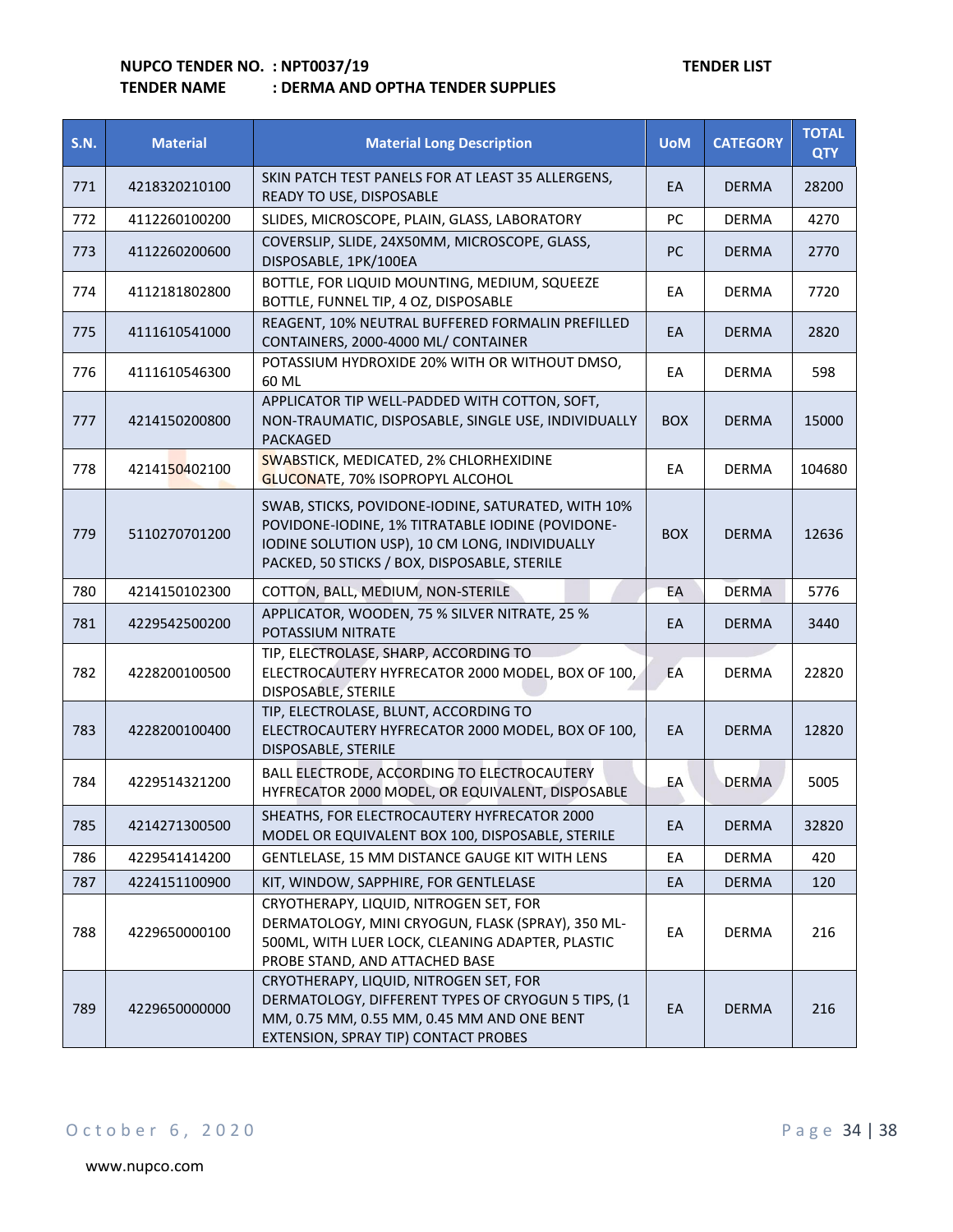| <b>S.N.</b> | <b>Material</b> | <b>Material Long Description</b>                                                                                                                                                                                                                                                                                                                                                                                                                                                                                                                                                                          | <b>UoM</b> | <b>CATEGORY</b> | <b>TOTAL</b><br><b>QTY</b> |
|-------------|-----------------|-----------------------------------------------------------------------------------------------------------------------------------------------------------------------------------------------------------------------------------------------------------------------------------------------------------------------------------------------------------------------------------------------------------------------------------------------------------------------------------------------------------------------------------------------------------------------------------------------------------|------------|-----------------|----------------------------|
| 790         | 4222151210600   | SET, BIOPSY, FOR SKIN: 1 X TRAY WITH INTEGRAL<br>GALLIPOT, 5 X GAUZE 10 X 10 CM, 2 X HAND TOWEL, 1 X<br>TROLLEY COVER, 1 X FRAZIER SKIN HOOK 5 INCH, SHARP, 1<br>X #3 SCALPEL HANDLE 5 INCH, 1 X HALSEY NEEDLE HOLDER<br>5 INCH, SERRATED JAWS, 1 X FORCEPS ADSON 1X2<br>TOOTHED 5 INCH, 1 X FORCEPS ADSON NON TOOTHED 5<br>INCH, 1 X IRIS SCISSORS 4 1/2 INCH, CURVED, SHARP/SHARP,<br>1 X SCISSOR DRESSING STITCH SHARP/BLUNT TIP 4 1/2 INCH,<br>1 X MOSQUITO CURVED 3 1/2 INCH, 1 X DRAPE APERTURE<br>50 X 55 CM, 3 INCH, 4 INCH BIOPSY PUNCHES, WRAP: BLUE<br>WRAP 90 X 90CM, ALL DISPOSABLE, STERILE | EA         | <b>DERMA</b>    | 46600                      |
| 791         | 4231151004400   | DRESSING, FOAM, SOFT, MILD ABSORBENT(+), SILICONE,<br>POLYMERIC MEMBRANE, 15 X 15 CM, SUITABLE FOR EB<br>PATIENTS, DISPOSABLE, STERILE                                                                                                                                                                                                                                                                                                                                                                                                                                                                    | EA         | <b>DERMA</b>    | 71000                      |
| 792         | 4231151004500   | DRESSING, FOAM, SOFT, MILD ABSORBENT(+), SILICONE,<br>POLYMERIC MEMBRANE, 20 X 20 CM, SUITABLE FOR EB<br>PATIENTS, DISPOSABLE, STERILE                                                                                                                                                                                                                                                                                                                                                                                                                                                                    | EA         | <b>DERMA</b>    | 71000                      |
| 793         | 4231151004600   | DRESSING, FOAM, SOFT, MODERATE ABSORBENT(++),<br>SILICONE, POLYMERIC MEMBRANE, 15 X 15 CM, SUITABLE<br>FOR EB PATIENTS, DISPOSABLE, STERILE                                                                                                                                                                                                                                                                                                                                                                                                                                                               | EA         | <b>DERMA</b>    | 71000                      |
| 794         | 4231151004700   | DRESSING, FOAM, SOFT, MODERATE ABSORBENT(++),<br>SILICONE, POLYMERIC MEMBRANE, 10X10CM, SUITABLE<br>FOR EB PATIENTS, DISPOSABLE, STERILE                                                                                                                                                                                                                                                                                                                                                                                                                                                                  | EA         | <b>DERMA</b>    | 71000                      |
| 795         | 4231151004800   | DRESSING, FOAM, SOFT, MODERATE ABSORBENT(++),<br>SILICONE, POLYMERIC MEMBRANE, 6 X 8.5 CM, SUITABLE<br>FOR EB PATIENTS, DISPOSABLE, STERILE                                                                                                                                                                                                                                                                                                                                                                                                                                                               | EA         | <b>DERMA</b>    | 71000                      |
| 796         | 4231151004900   | DRESSING, FOAM, SOFT, HIGHLY ABSORBENT(+++),<br>SILICONE, POLYMERIC MEMBRANE, 10 X 12 CM, SUITABLE<br>FOR EB PATIENTS, DISPOSABLE, STERILE                                                                                                                                                                                                                                                                                                                                                                                                                                                                | EA         | <b>DERMA</b>    | 71000                      |
| 797         | 4231151005000   | DRESSING, FOAM, SOFT, HIGHLY ABSORBENT(+++),<br>SILICONE, POLYMERIC MEMBRANE, 15 X 20 CM, SUITABLE<br>FOR EB PATIENTS, DISPOSABLE, STERILE                                                                                                                                                                                                                                                                                                                                                                                                                                                                | EA         | <b>DERMA</b>    | 71000                      |
| 798         | 4231151005100   | DRESSING, FOAM, SOFT, HIGHLY ABSORBENT(+++),<br>SILICONE, POLYMERIC MEMBRANE, 7.5 X 8.5 CM,<br>SUITABLE FOR EB PATIENTS, DISPOSABLE, STERILE                                                                                                                                                                                                                                                                                                                                                                                                                                                              | EA         | <b>DERMA</b>    | 71000                      |
| 799         | 4231155209800   | TAPE, SILICONE, 4 CM DIAMETER, SUITABLE FOR EB<br><b>PATIENTS</b>                                                                                                                                                                                                                                                                                                                                                                                                                                                                                                                                         | EA         | <b>DERMA</b>    | 10500                      |
| 800         | 4231155209900   | TAPE, SILICONE, 2 CM DIAMETER, SUITABLE FOR EB<br><b>PATIENTS</b>                                                                                                                                                                                                                                                                                                                                                                                                                                                                                                                                         | EA         | DERMA           | 10500                      |
| 801         | 4231151005200   | GLYCERINE, NON-ADHESIVE, WITH SURFACTANT,<br>SUPERABSORBENT, SEMI PERMEABLE, POLYMERIC<br>MEMBRANE, 10 X 60 CM, ROLL, SUITABLE FOR EB<br>PATIENTS, DISPOSABLE, STERILE                                                                                                                                                                                                                                                                                                                                                                                                                                    | EA         | <b>DERMA</b>    | 71000                      |
| 802         | 4231151012000   | DRESSING, POLYMERIC MEMBRANE SUPER ABSORBENT,<br>NON-ADHESIVE, WITH SURFACTANT, GLYCERIN,<br>SEMIPERMEABLE, ROLL 20 X 60 CM, DISPOSABLE, STERILE                                                                                                                                                                                                                                                                                                                                                                                                                                                          | EA         | DERMA           | 71000                      |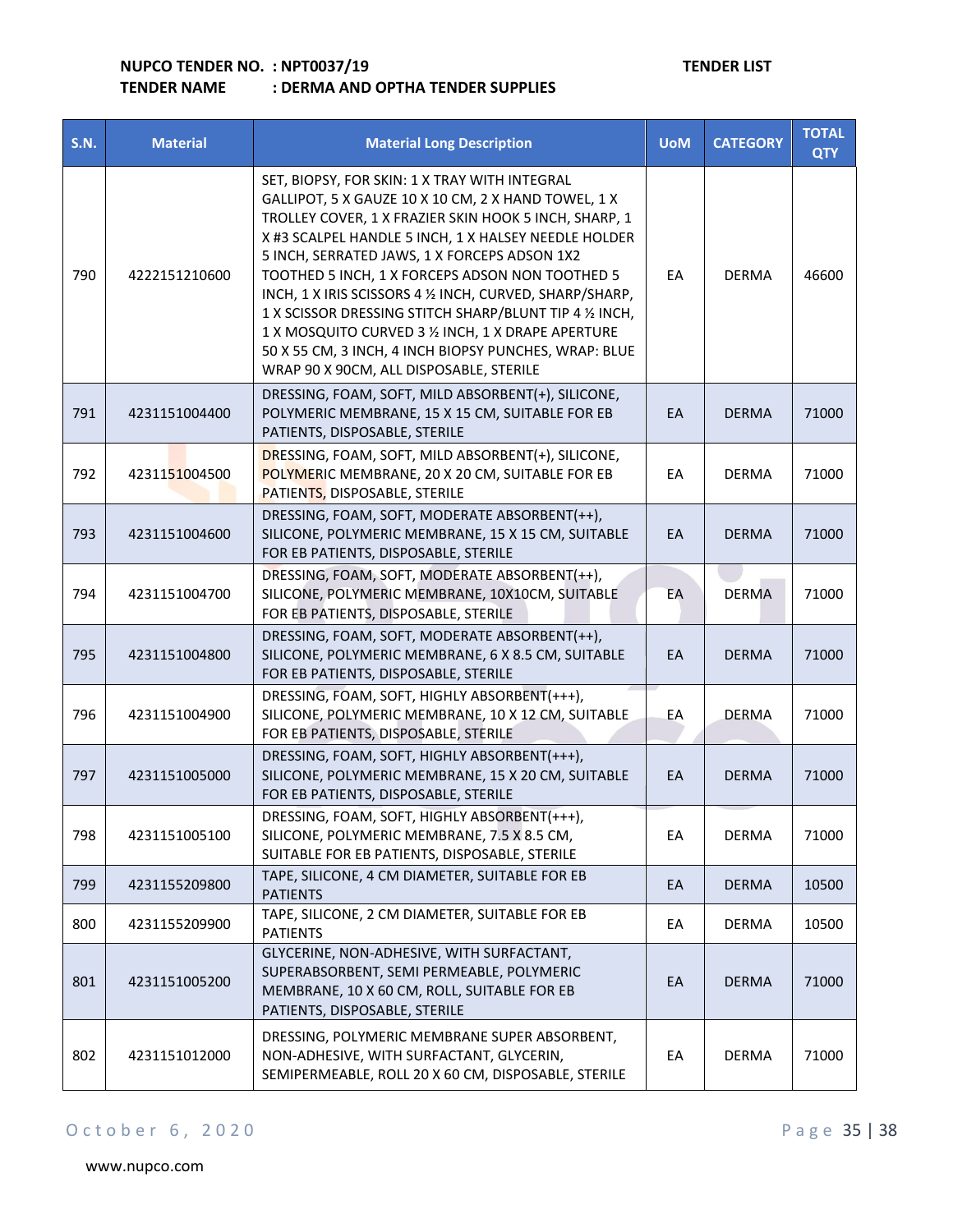| <b>S.N.</b> | <b>Material</b> | <b>Material Long Description</b>                                                                                                                                               | <b>UoM</b> | <b>CATEGORY</b> | <b>TOTAL</b><br><b>QTY</b> |
|-------------|-----------------|--------------------------------------------------------------------------------------------------------------------------------------------------------------------------------|------------|-----------------|----------------------------|
| 803         | 4231151700300   | SPRAY, PAINLESS, SKIN, ADHESIVE REMOVER, SILICONE<br>BASED, WITH SPEARMINT DESIGNED, TO FACILITATE EASY,<br>FREE PAIN, AND EFFECTIVE REMOVAL OF ALL PLASTERS, 50<br><b>ML</b>  | EA         | <b>DERMA</b>    | 25000                      |
| 804         | 4231150002300   | BANDAGE, TUBULAR, SOFT STRETCH, SMALL, WET/DRY<br>WRAPPING, TWO WAY STRETCH                                                                                                    | EA         | <b>DERMA</b>    | 11400                      |
| 805         | 4231150002200   | BANDAGE, TUBULAR, SOFT STRETCH, MEDIUM, WET/DRY<br>WRAPPING, TWO WAY STRETCH                                                                                                   | EA         | <b>DERMA</b>    | 11400                      |
| 806         | 4231150002100   | BANDAGE, TUBULAR, SOFT STRETCH, LARGE, WET/DRY<br>WRAPPING, TWO WAY STRETCH                                                                                                    | EА         | <b>DERMA</b>    | 11350                      |
| 807         | 4213151400700   | GARMENT, RETENTION, VEST, 6-12 MONTHS OLD,<br>WET/DRY WRAPPING, TWO WAY STRETCH, VISCOSE FIBER,<br>LATEX FREE, SUITABLE FOR, EB PATIENTS                                       | EA         | <b>DERMA</b>    | 21000                      |
| 808         | 4213151400800   | GARMENT, RETENTION, VEST, 2-5 YEARS OLD, WET/DRY<br>WRAPPING, TWO WAY STRETCH, VISCOSE FIBER, LATEX<br><b>FREE, SUITABLE FOR, EB PATIENTS</b>                                  | EА         | DERMA           | 31000                      |
| 809         | 4213151400900   | GARMENT, RETENTION, VEST, 5-8 YEARS OLD, WET/DRY<br>WRAPPING, TWO WAY STRETCH, VISCOSE FIBER, LATEX<br>FREE, SUITABLE FOR, EB PATIENTS                                         | EA         | <b>DERMA</b>    | 31000                      |
| 810         | 4213151401000   | GARMENT, RETENTION, VEST, 8-11 YEARS OLD, WET/DRY<br>WRAPPING, TWO WAY STRETCH, VISCOSE FIBER, LATEX<br>FREE, SUITABLE FOR, EB PATIENTS                                        | EA         | <b>DERMA</b>    | 31000                      |
| 811         | 4213151401100   | GARMENT, RETENTION, VEST, 11-14 YEARS OLD, WET/DRY<br>WRAPPING, TWO WAY STRETCH, VISCOSE FIBER, LATEX<br>FREE, SUITABLE FOR, EB PATIENTS                                       | EA         | <b>DERMA</b>    | 21000                      |
| 812         | 4213151401200   | GARMENT, RETENTION, TIGHTS, 6-12 MONTHS OLD,<br>WET/DRY WRAPPING, TWO WAY STRETCH, VISCOSE FIBER,<br>LATEX FREE, SUITABLE FOR, EB PATIENTS                                     | EA         | <b>DERMA</b>    | 31000                      |
| 813         | 4213151401300   | GARMENT, RETENTION, LEGGINGS, 2-5 YEARS OLD,<br>WET/DRY WRAPPING, TWO WAY STRETCH, VISCOSE FIBER,<br>LATEX FREE, SUITABLE FOR, EB PATIENTS                                     | EA         | <b>DERMA</b>    | 31000                      |
| 814         | 4213151401400   | GARMENT, RETENTION, LEGGINGS, 5-8 YEARS OLD,<br>WET/DRY WRAPPING, TWO WAY STRETCH, VISCOSE FIBER,<br>LATEX FREE, SUITABLE FOR, EB PATIENTS                                     | EA         | <b>DERMA</b>    | 31000                      |
| 815         | 4213151401500   | GARMENT, RETENTION, LEGGINGS, 8-11 YEARS OLD,<br>WET/DRY WRAPPING, TWO WAY STRETCH, VISCOSE FIBER,<br>LATEX FREE, SUITABLE FOR, EB PATIENTS                                    | EA         | <b>DERMA</b>    | 31000                      |
| 816         | 4213151401600   | GARMENT, RETENTION, LEGGINGS, 11-14 YEARS OLD,<br>WET/DRY WRAPPING, TWO WAY STRETCH, VISCOSE FIBER,<br>LATEX FREE, SUITABLE FOR, EB PATIENTS                                   | EA         | <b>DERMA</b>    | 31000                      |
| 817         | 4231151005300   | DRESSING, TOE SHAPE, POLYMERIC MEMBRANE<br>SUPERABSORBANT, NON-ADHESIVE WITH SURFACTANT,<br>GLYCERINE, SEMI PERMEABLE, SMALL, SUITABLE FOR EB<br>PATIENTS, DISPOSABLE, STERILE | EA         | <b>DERMA</b>    | 10200                      |
| 818         | 4231151005400   | DRESSING, TOE SHAPE, POLYMERIC MEMBRANE<br>SUPERABSORBANT, NON-ADHESIVE WITH SURFACTANT,                                                                                       | EA         | <b>DERMA</b>    | 10500                      |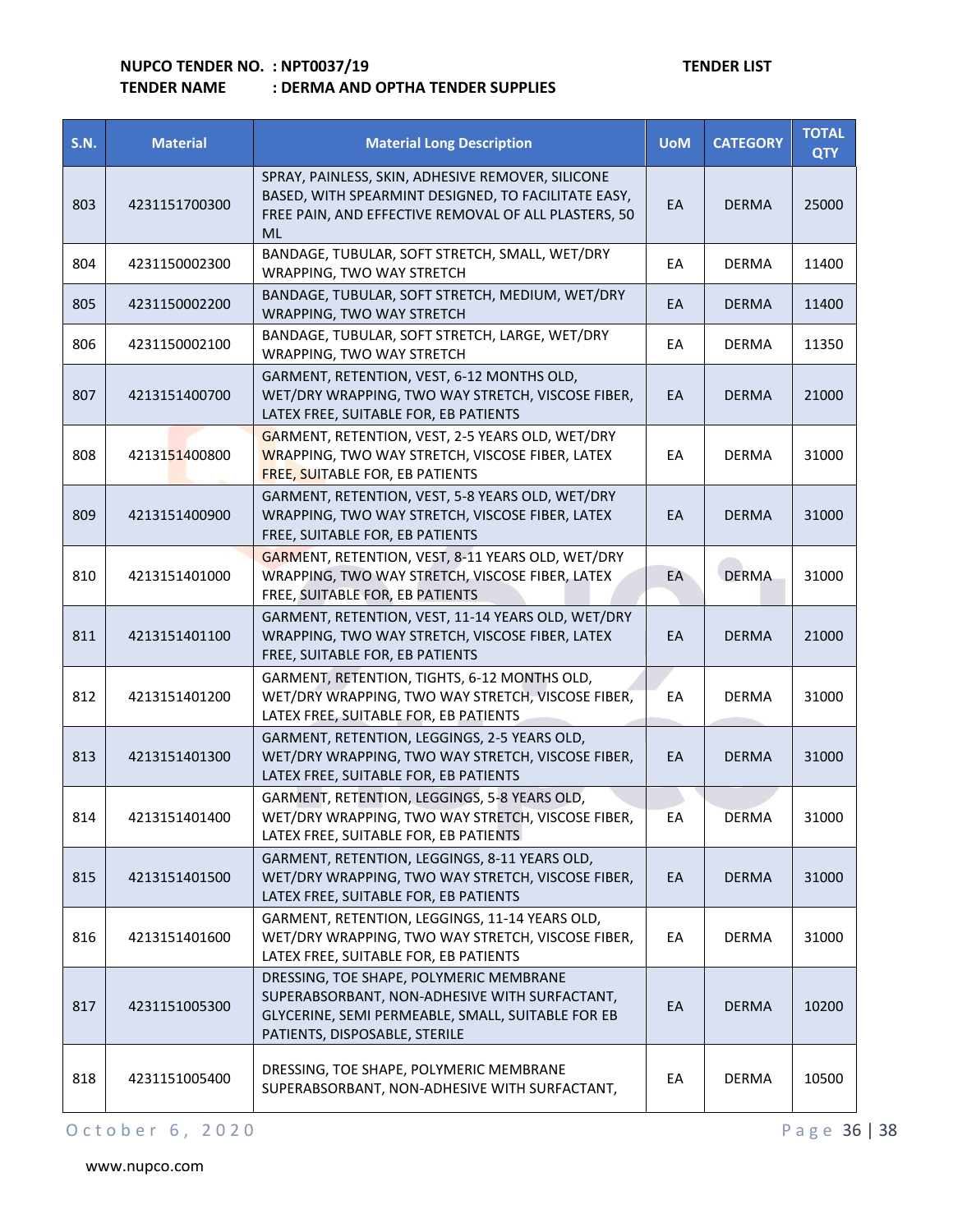| <b>S.N.</b> | <b>Material</b> | <b>Material Long Description</b>                                                                                                                                               | <b>UoM</b> | <b>CATEGORY</b> | <b>TOTAL</b><br><b>QTY</b> |
|-------------|-----------------|--------------------------------------------------------------------------------------------------------------------------------------------------------------------------------|------------|-----------------|----------------------------|
|             |                 | GLYCERINE, SEMI PERMEABLE, MEDIUM, SUITABLE FOR EB<br>PATIENTS DISPOSABLE, STERILE                                                                                             |            |                 |                            |
| 819         | 4231151005600   | DRESSING, TOE SHAPE, POLYMERIC MEMBRANE<br>SUPERABSORBANT, NON-ADHESIVE WITH SURFACTANT,<br>GLYCERINE, SEMI PERMEABLE, LARGE, SUITABLE FOR EB<br>PATIENTS, DISPOSABLE, STERILE | EA         | <b>DERMA</b>    | 10200                      |
| 820         | 4231270100100   | ABSORBABLE, MATRIX, OF REPLICINE, FUNCTIONAL,<br>KERATIN, 72 %, SIZES (5X5CM) OR EQUIVALENT                                                                                    | EA         | <b>DERMA</b>    | 10500                      |
| 821         | 4231270100000   | ABSORBABLE MATRIX OF REPLICINE FUNCTIONAL KERATIN<br>72 % SIZE (10X10 CM) OR EQUIVALENT                                                                                        | EA         | <b>DERMA</b>    | 10500                      |
| 822         | 4231151302600   | HYDROGEL TUBE, REPLICINE, FUNCTIONAL, KERATIN,<br>PROTEIN, 15 %, THIN, LOW VISCOSITY, 20 GM, OR<br><b>EQUIVALENT, STERILE</b>                                                  | EА         | <b>DERMA</b>    | 10500                      |
| 823         | 4231151302700   | HYDROGEL TUBE, REPLICINE, FUNCTIONAL, KERATIN,<br>PROTEIN, 15 %, THICK, 20 GM, OR EQUIVALENT, STERILE                                                                          | EA         | <b>DERMA</b>    | 10500                      |
| 824         | 4231151503300   | POLYAMIDE, NET, NON-ADHESIVE, WITH WIDE PORES AND<br>PAINLESS TECHNOLOGY, SIZE: 5 X 7.5 CM                                                                                     | EА         | <b>DERMA</b>    | 70500                      |
| 825         | 4231151503100   | POLYAMIDE, NET, NON-ADHESIVE, WITH WIDE PORES AND<br>PAINLESS TECHNOLOGY, SIZE: 10 X 18CM                                                                                      | EA         | <b>DERMA</b>    | 70500                      |
| 826         | 4231151503200   | POLYAMIDE, NET, NON-ADHESIVE, WITH WIDE PORES AND<br>PAINLESS TECHNOLOGY, SIZE: 20 X 30 CM                                                                                     | EА         | <b>DERMA</b>    | 70500                      |
| 827         | 4231151503400   | POLYAMIDE, NET, NON-ADHESIVE, WITH WIDE PORES AND<br>PAINLESS TECHNOLOGY, SIZE: 7.5 X 10 CM                                                                                    | EA         | <b>DERMA</b>    | 70500                      |
| 828         | 4231151502700   | DRESSING, LIPIDO-COLLOID, TECHNOLOGY, HEALING,<br>MATRIX, (TLC), NON-ADHERENT, INTERFACE, 10 X 10 CM,<br>OR EQUIVALENT                                                         | EA         | <b>DERMA</b>    | 70500                      |
| 829         | 4231151502900   | DRESSING, LIPIDO-COLLOID, TECHNOLOGY, HEALING,<br>MATRIX, (TLC), NON-ADHERENT, INTERFACE, 15 X 20 CM,<br>OR EQUIVALENT                                                         | EA         | <b>DERMA</b>    | 70500                      |
| 830         | 4231151503000   | DRESSING, LIPIDO-COLLOID, TECHNOLOGY, HEALING,<br>MATRIX, (TLC), NON-ADHERENT, INTERFACE, 5 X 5, CM OR<br>EQUIVALENT                                                           | EA         | <b>DERMA</b>    | 70000                      |
| 831         | 4231151502500   | DRESSING, LIPIDO-COLLOID, TECHNOLOGY, HEALING,<br>MATRIX, (TLC) AND ANTIMICROBIAL, SILVER, SULPHATE,<br>NON-ADHERENT, INTERFACE, 20 X 30 CM, OR EQUIVALENT                     | EA         | <b>DERMA</b>    | 56500                      |
| 832         | 4231151502600   | DRESSING, LIPIDO-COLLOID, TECHNOLOGY, HEALING,<br>MATRIX, (TLC) AND ANTIMICROBIAL, SILVER, SULPHATE,<br>NON-ADHERENT, INTERFACE, 5 X 5 CM, OR EQUIVALENT                       | EA         | DERMA           | 57000                      |
| 833         | 4231151502400   | DRESSING, LIPIDO-COLLOID, TECHNOLOGY, HEALING,<br>MATRIX, (TLC) AND ANTIMICROBIAL, SILVER, SULPHATE,<br>NON-ADHERENT, INTERFACE, 10 X 12 CM, OR EQUIVALENT                     | EA         | <b>DERMA</b>    | 56500                      |
| 834         | 4231151502800   | DRESSING, LIPIDO-COLLOID, TECHNOLOGY, HEALING,<br>MATRIX, (TLC) AND ANTIMICROBIAL, SILVER, SULPHATE,<br>NON-ADHERENT, INTERFACE, 15 X 20 CM, OR EQUIVALENT                     | EA         | <b>DERMA</b>    | 56500                      |